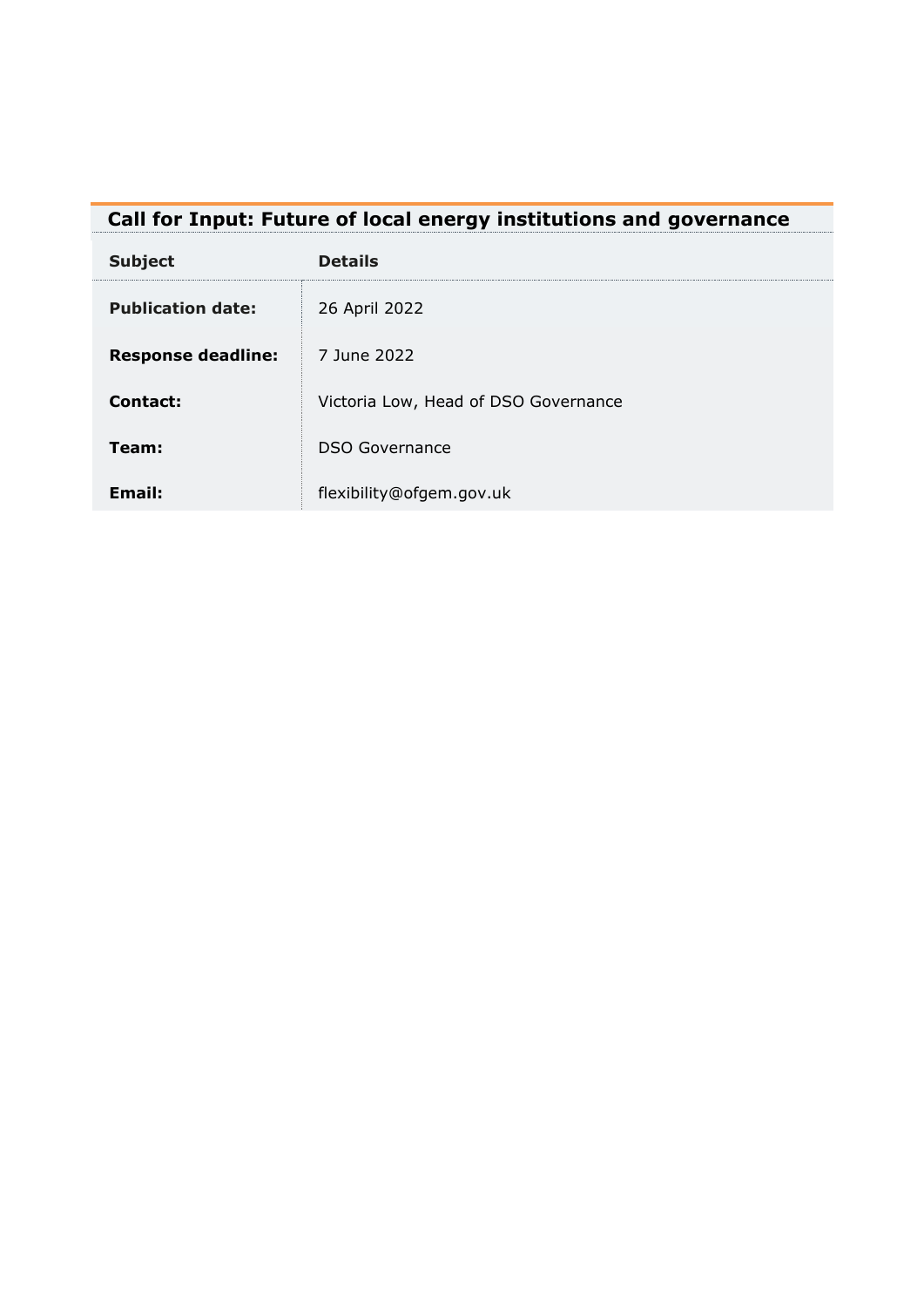# **Contents**

| Call for Input: Future of local energy institutions and governance1         |  |  |  |  |
|-----------------------------------------------------------------------------|--|--|--|--|
|                                                                             |  |  |  |  |
|                                                                             |  |  |  |  |
|                                                                             |  |  |  |  |
|                                                                             |  |  |  |  |
|                                                                             |  |  |  |  |
|                                                                             |  |  |  |  |
|                                                                             |  |  |  |  |
|                                                                             |  |  |  |  |
|                                                                             |  |  |  |  |
|                                                                             |  |  |  |  |
| Criteria for assessing institutional and governance arrangements 16         |  |  |  |  |
|                                                                             |  |  |  |  |
|                                                                             |  |  |  |  |
|                                                                             |  |  |  |  |
|                                                                             |  |  |  |  |
|                                                                             |  |  |  |  |
|                                                                             |  |  |  |  |
|                                                                             |  |  |  |  |
|                                                                             |  |  |  |  |
| 4. Framework model options for enduring arrangements31                      |  |  |  |  |
|                                                                             |  |  |  |  |
| Framework model 1 - Internal separation of DSO roles within DNOs34          |  |  |  |  |
| Framework model 2 - Independent Distribution System Operator(s) ('IDSOs')36 |  |  |  |  |
| Framework model 3 - Regional System Planner and Operator(s)38               |  |  |  |  |
|                                                                             |  |  |  |  |
|                                                                             |  |  |  |  |
|                                                                             |  |  |  |  |
|                                                                             |  |  |  |  |
|                                                                             |  |  |  |  |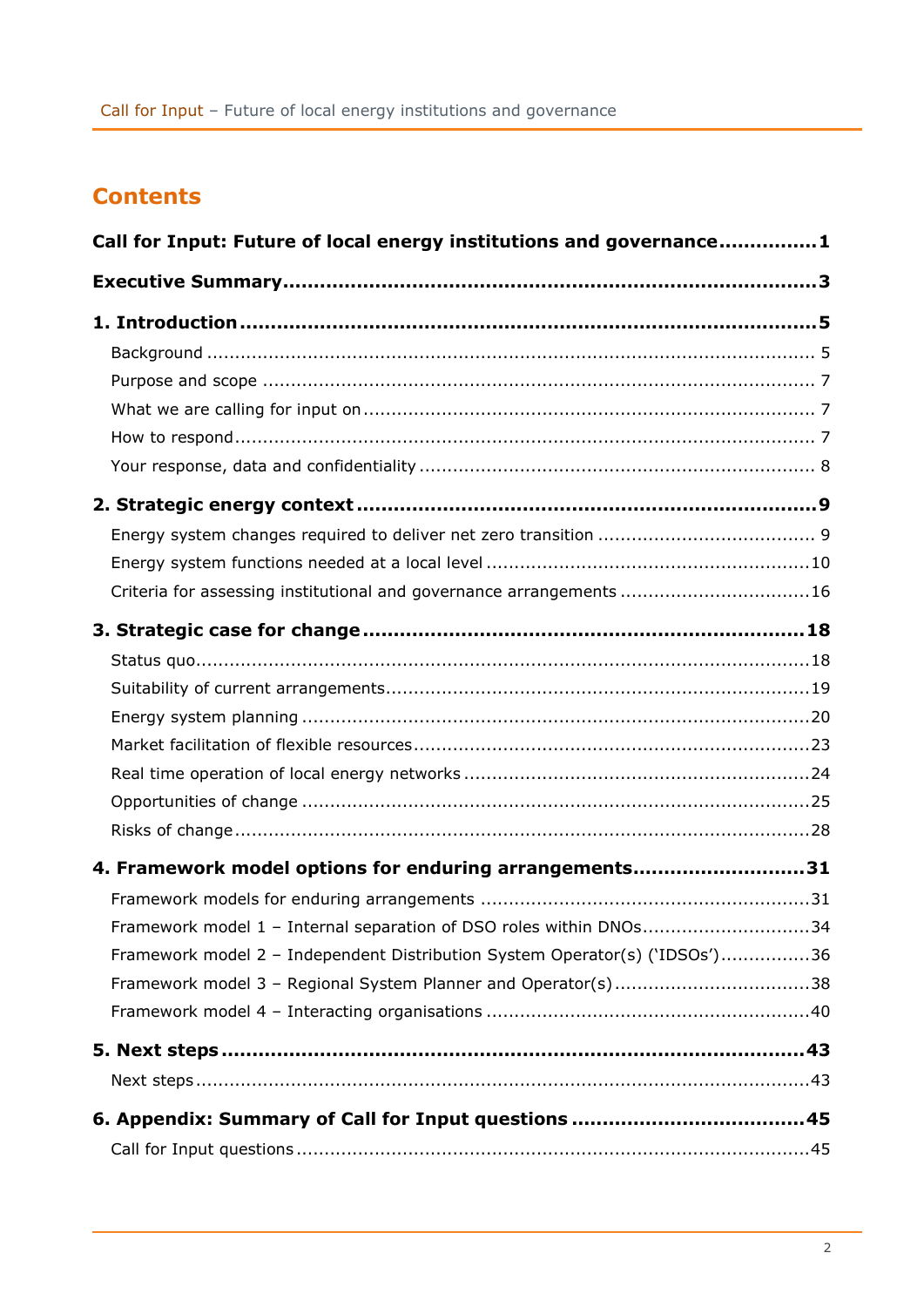## <span id="page-2-0"></span>**Executive Summary**

As we transition to net zero, we will see rapid decarbonisation and decentralisation of generation and demand. Transforming the ways in which we generate electricity, heat our homes and power our vehicles will require radical changes across the energy system, with particular focus on the electricity distribution system.

Electricity distribution network operators (DNOs) have been building capabilities in planning, operating and market facilitation of flexible resources to drive more efficient development and use of the decarbonising electricity system. These capabilities are currently referred to as Distribution System Operation (DSO) roles. However, other institutions also play a role in facilitating the energy system transition at a sub-national level, including Gas Distribution Networks (GDNs) and local government, including local and combined authorities as well as other supporting bodies.

As the energy system undergoes the unprecedented transition to net zero, it is imperative that key energy system functions are performed by institutions with the competence, appropriate skillset and incentives to drive net zero at least cost, and that there is clear accountability and coordination in the delivery of these.

This Call for Input begins our review into the effectiveness of institutional and governance arrangements at a sub-national level to support delivery of net zero at least cost, and the case for alternative approaches.

This review builds upon our joint commitment with the Department for Business, Energy and Industrial Strategy (BEIS) to ensure that arrangements governing the energy system are fit for purpose in the long term, as well as our more recent commitment to proceed with the creation of a Future System Operator (FSO) which, once established, will play a vital part in facilitating the net zero transition at national level.

In this Call for Input, we identify functions we consider are required at a sub-national level to meet evolving energy system needs. We establish criteria for assessing the effectiveness of current and planned future institutional and governance arrangements to support delivery of these functions and explore whether changes are needed for delivering cost effective net zero.

As part of this, we set out a case for change by articulating the challenges we see with existing, and planned future arrangements, which are summarised below: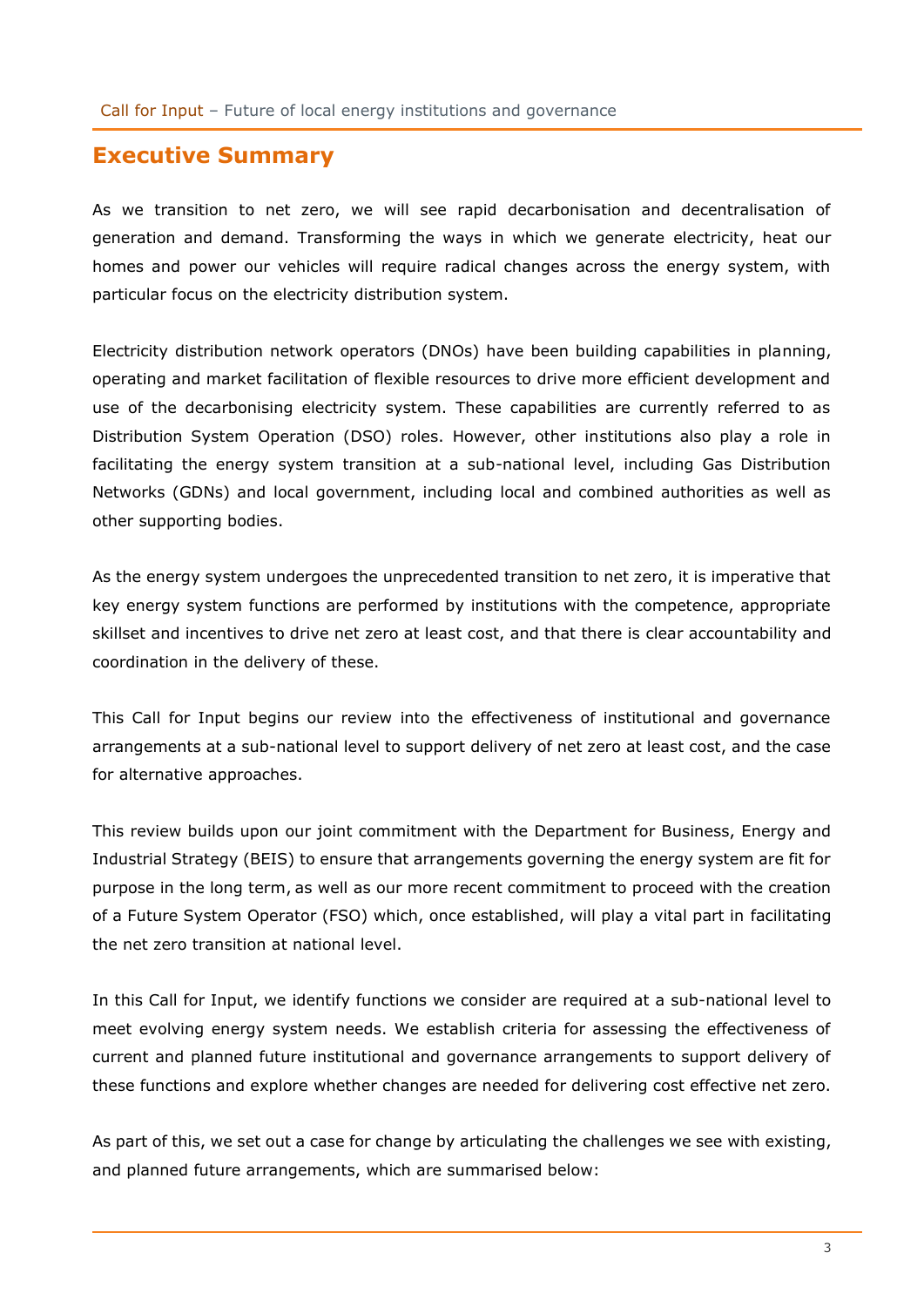- That there are institutional gaps and a lack of accountability in regard to the delivery of certain energy system functions;
- That even where there is clear accountability of roles and responsibilities, it is not clear that these are assigned to the institutions best placed to perform them in future; and
- That there is insufficient, or ineffective, coordination between actors across the energy system at a sub-national level, and that confusion and regional variance in approaches to delivering functions could delay the transition to net zero.

We set out some of the opportunities we see with changing institutional and governance arrangements, as well as some of the known key risks.

To facilitate input from stakeholders on the case for change and potential reform options, we include sample framework models for alternative arrangements. These sample models range from relatively small changes, such as governance reforms within existing institutions to drive effective delivery of energy system functions, to more significant reforms such as the creation of new institutions to deliver some or all functions. The sample models presented are not intended to be exhaustive of all possible reform options, but aim to stimulate a wider discussion with stakeholders about challenges presented by existing arrangements and how to best address them.

Some of the model options set out will not be in Ofgem's regulatory remit to deliver, or will require primary legislation. We recognise the importance of working closely with BEIS, the Department for Levelling Up, Housing and Communities (DLUHC), the Office for Zero Emission Vehicles (OZEV), Devolved Administrations as well as local government as we respond to the findings of this Call for Input and develop our thinking. Our proposals for taking this forward are set out in the 'Next Steps' section of this document.

We welcome input from stakeholders on the effectiveness of institutional and governance arrangements currently in place, whether we have identified the right challenges, as well as views on the sample framework models and any alternative suggestions. A summary of the Call for Input questions can be found in the Appendix.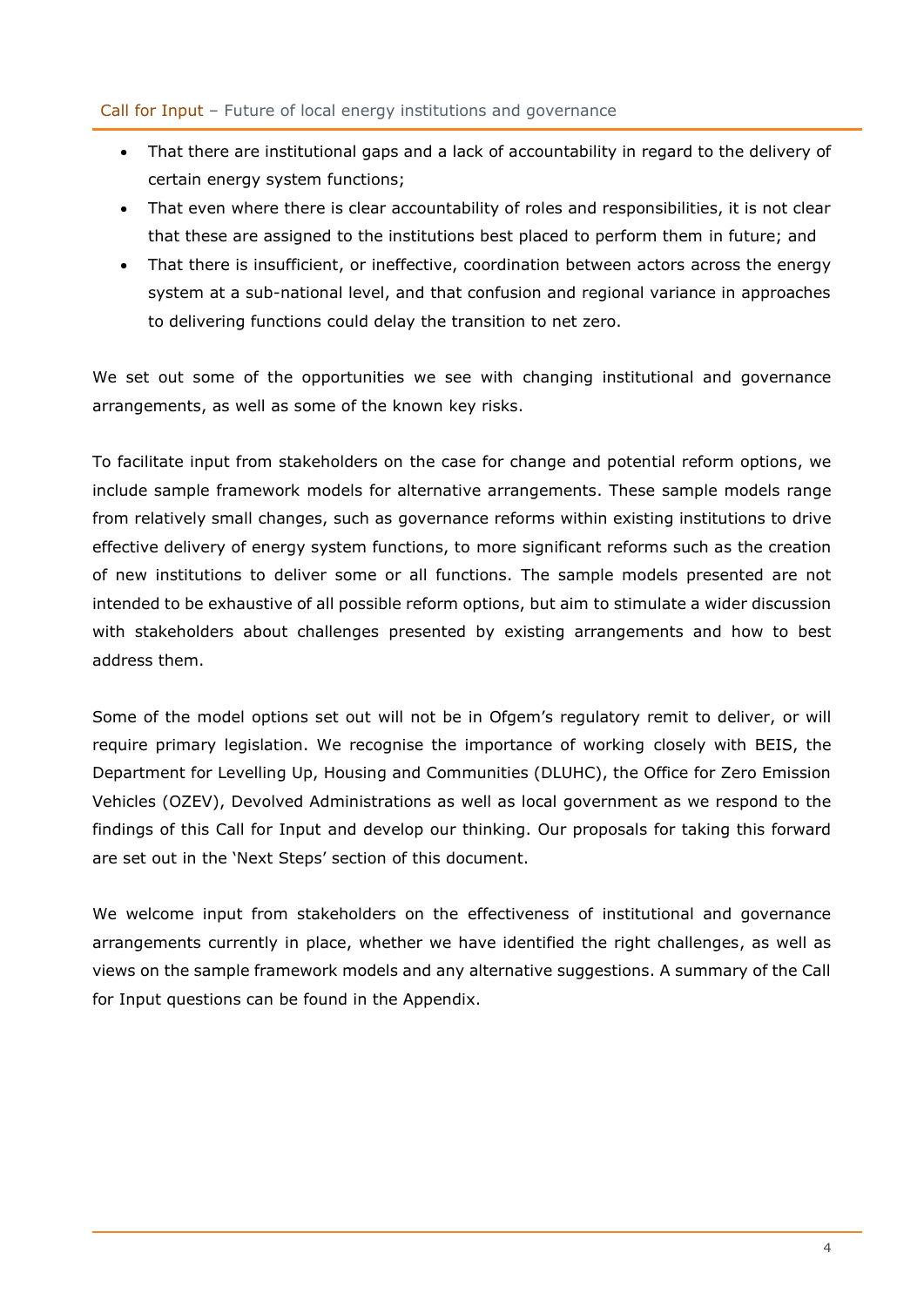# <span id="page-4-0"></span>**1. Introduction**

# <span id="page-4-1"></span>**Background**

- 1.1. The UK Government has set legally binding targets that mean the economy needs to reach net zero greenhouse gas emissions by 2050 ('net zero'), and in line with the recommendation from the Climate Change Committee ('CCC'), the Government is aiming for power sector decarbonisation by 2035. Delivery of these targets will require a transformation of the entire energy industry.
- 1.2. We are already seeing rapid decarbonisation and decentralisation of generation and demand in order to meet our net zero targets. However, transforming the ways in which we generate electricity, heat our homes and power our vehicles will require radical changes across the energy system. $<sup>1</sup>$ </sup>
- 1.3. Strategic planning and effective coordination across the energy system can deliver significant consumer savings by making the most of available resources and technologies. The integration of distributed sources of generation, storage and flexibility can help to drive efficient network investment decisions and reduce costs for consumers. More broadly, the effective participation of distributed low carbon energy resources in local, and national, flexibility markets can help to keep customer bills as low as possible.<sup>2</sup>
- 1.4. Unlocking these benefits will require changes to the way the electricity system is planned and operated at all levels, but the particular focus of this publication is the distribution level. Whilst there is national ambition for electrification, changes will be needed locally to realise the ambition around electrifying heat and transport. These local developments are happening amidst uncertainty around the precise future roles of hydrogen, heat, Carbon Capture, Usage and Storage (CCUS) and gas networks. The difference between local needs and opportunities across Great Britain means that investments suitable in one area will be less appropriate in another. Given this, as well as region-specific drives

<sup>&</sup>lt;sup>1</sup> In this Call for Input, we adopt a broad definition of the energy system: a system of interconnecting components that enables energy (e.g. electricity, gases and heat) to be produced and supplied to end-users in homes, businesses and industry. It includes production, conversion, trading, storage, transport, delivery and usage.

 $2$  We define flexibility as modifying generation and/or consumption patterns in reaction to an external signal (such as a change in price) to provide a service within the energy system.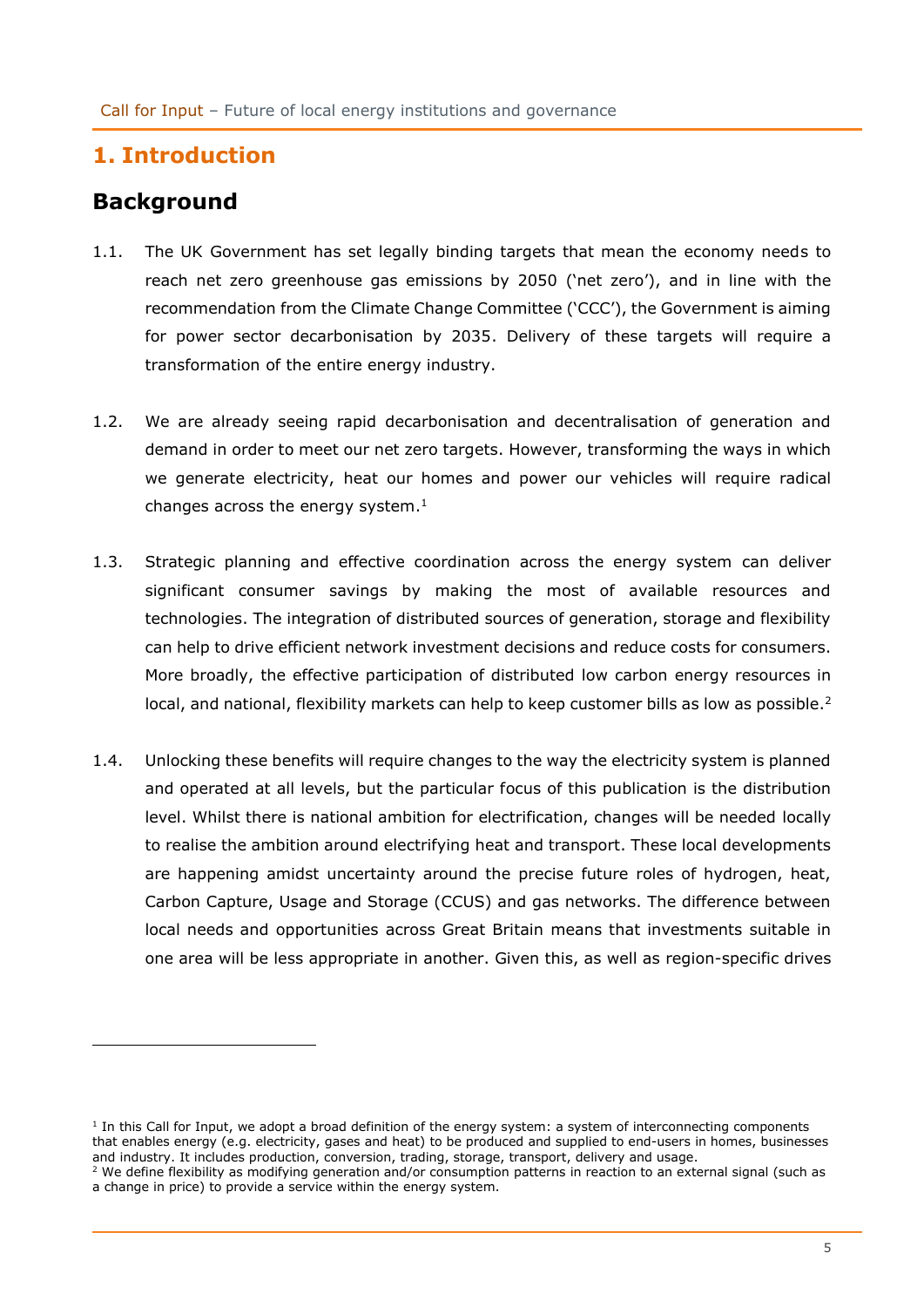to deliver net zero (e.g. regional net zero plans), decisions on how to best meet evolving system needs will need to be increasingly led by local actors.

- 1.5. Additionally, realising the benefits of flexibility will rely on effectively coordinated markets to provide signals that enable flexibility assets to be optimised across local, national (and European) systems. Underpinning all this, significant advancements in data and digitalisation will be needed as data sharing and open data standards will be a critical enabler of our achievement of net zero.
- 1.6. The electricity sector has taken steps towards delivering a local level net zero transition. At a sub-national level, electricity distribution network operators (DNOs) have been building capabilities in planning, operating and market facilitation of flexible resources to drive more efficient development and use of the decarbonising electricity system. These capabilities are currently referred to as Distribution System Operation (DSO) roles.
- 1.7. Other institutions also play a role in facilitating the energy system transition at a subnational level, including Gas Distribution Networks (GDNs) and local government, including local and combined authorities as well as other supporting bodies.<sup>3</sup> The Electricity System Operator (ESO), which will transition to the FSO once established, will play a vital part in facilitating the net zero transition at national level.<sup>4</sup>
- 1.8. As the energy system undergoes the unprecedented transition to net zero, it is imperative that key energy system functions are performed by institutions with the competence, appropriate skillset and incentives to drive net zero at least cost, and that there is clear accountability and coordination in the delivery of these functions. The existing institutional landscape is complex, and it's not clear that current arrangements will deliver net zero at least cost.

<sup>&</sup>lt;sup>3</sup> Supporting bodies include Local Enterprise Partnerships and Energy Hubs.

<sup>4</sup> We set out in our recently published consultation response that the FSO could be established by, or in, 2024, depending on a number of factors, including timings of legislation. Key priorities during this transition will be to avoid disruption to current energy system operation activities and to have a phased approach to implementation of any new roles. We acknowledge that a number of options in this document include potential new DSO roles for the FSO and, depending on which option is taken forward, we will be mindful of not overburdening the FSO too early. It will be important that the FSO has the time needed to develop its own culture, as well as recruitment policies and plans, to ensure it is appropriately resourced to perform further new roles as they arise. You can find the joint BEIS-Ofgem statement on FSO at the following link: [https://www.gov.uk/government/consultations/proposals-for-a-future](https://www.gov.uk/government/consultations/proposals-for-a-future-system-operator-role/outcome/joint-statement-on-the-future-system-operator)[system-operator-role/outcome/joint-statement-on-the-future-system-operator](https://www.gov.uk/government/consultations/proposals-for-a-future-system-operator-role/outcome/joint-statement-on-the-future-system-operator)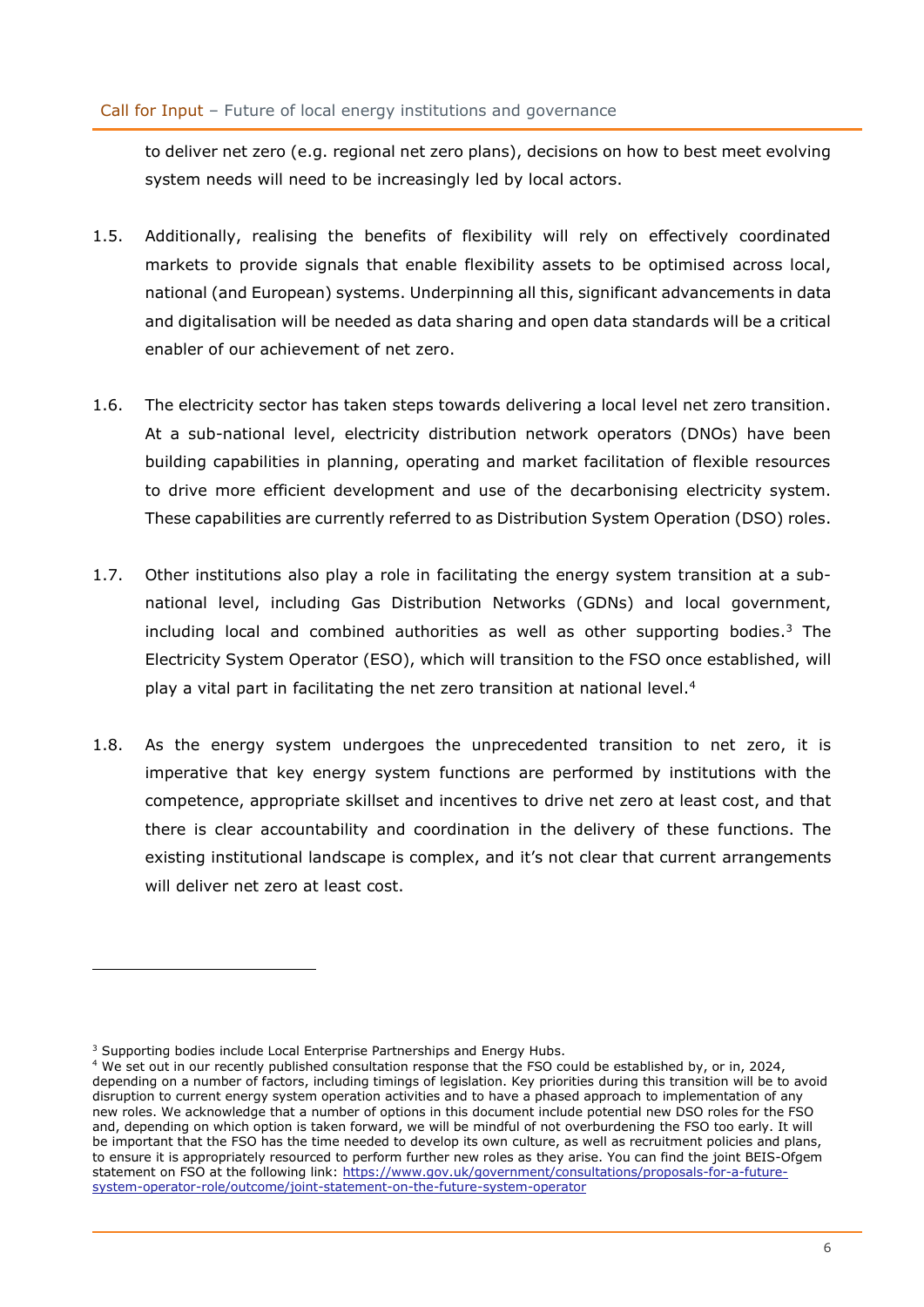# <span id="page-6-0"></span>**Purpose and scope**

- 1.9. The purpose of this Call for Input is to examine the institutional and governance arrangements needed to deliver the functions we consider are required at a sub-national level to drive the evolving energy system, in order to achieve a timely and cost effective net zero transition.
- 1.10. We think the right place to start is with the planning of the energy system at a subnational level to drive the most cost-effective decarbonisation outcomes, and as part of this on the relationships between planning, markets and operation. We believe the electricity distribution system is a key starting point due to the clear changes in demand and generation we are seeing and will continue to see. However, in this Call for Input we acknowledge that changes to the electricity system will both drive and respond to changes in other energy systems, and we have widened our focus on planning to consider electricity, gas(es) and heat.

# <span id="page-6-1"></span>**What we are calling for input on**

- 1.11. In this Call for Input, we set out and seek input from stakeholders on:
	- The energy system functions needed at a sub-national level to facilitate the transition to net zero at least cost and the criteria we consider need to be met for effective delivery of these functions;
	- The suitability of current and planned institutional and governance arrangements for delivering these functions; and
	- The opportunities and risks of change, and possible options for alternative arrangements.

# <span id="page-6-2"></span>**How to respond**

- 1.12. We want to hear from interested stakeholders. Please send your response to [flexibility@ofgem.gov.uk](mailto:flexibility@ofgem.gov.uk) by 7 June 2022.
- 1.13. We've asked for your feedback in each of the questions throughout. Please respond to each one as fully as you can. We will publish non-confidential responses on our website at [www.ofgem.gov.uk/consultations.](http://www.ofgem.gov.uk/consultations)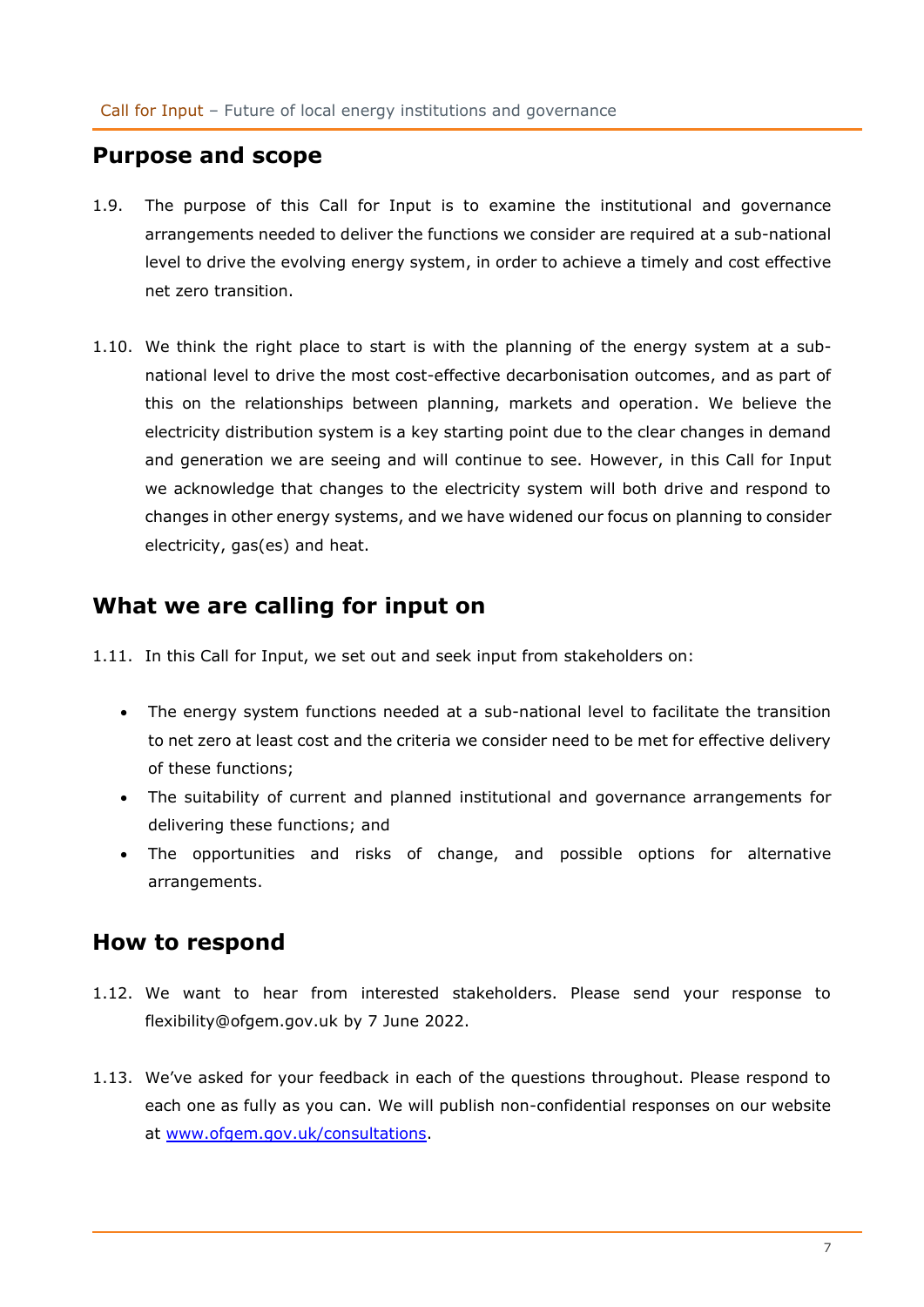1.14. In addition to publishing this Call for Input, we will also be conducting a programme of engagement through stakeholder workshops, to ensure we are gathering evidence and views from a range of stakeholders. See the 'Next Steps' section for more information on our plans for upcoming engagement.

## <span id="page-7-0"></span>**Your response, data and confidentiality**

- 1.15. You can ask us to keep your response, or parts of your response, confidential. We'll respect this, subject to obligations to disclose information, for example, under the Freedom of Information Act 2000, the Environmental Information Regulations 2004, statutory directions, court orders, government regulations or where you give us explicit permission to disclose. If you do want us to keep your response confidential, please clearly mark this on your response and explain why.
- 1.16. If you wish us to keep part of your response confidential, please clearly mark those parts of your response that you do wish to be kept confidential and those that you do not wish to be kept confidential. Please put the confidential material in a separate appendix to your response. If necessary, we'll get in touch with you to discuss which parts of the information in your response should be kept confidential, and which can be published. We might ask for reasons why.
- 1.17. If the information you give in your response contains personal data under the General Data Protection Regulation (Regulation (EU) 2016/679) as retained in domestic law following the UK's withdrawal from the European Union ("UK GDPR"), the Gas and Electricity Markets Authority will be the data controller for the purposes of GDPR. Ofgem uses the information in responses in performing its statutory functions and in accordance with section 105 of the Utilities Act 2000.
- 1.18. If you wish to respond confidentially, we'll keep your response itself confidential, but we will publish the number (but not the names) of confidential responses we receive. We won't link responses to respondents if we publish a summary of responses, and we will evaluate each response on its own merits without undermining your right to confidentiality.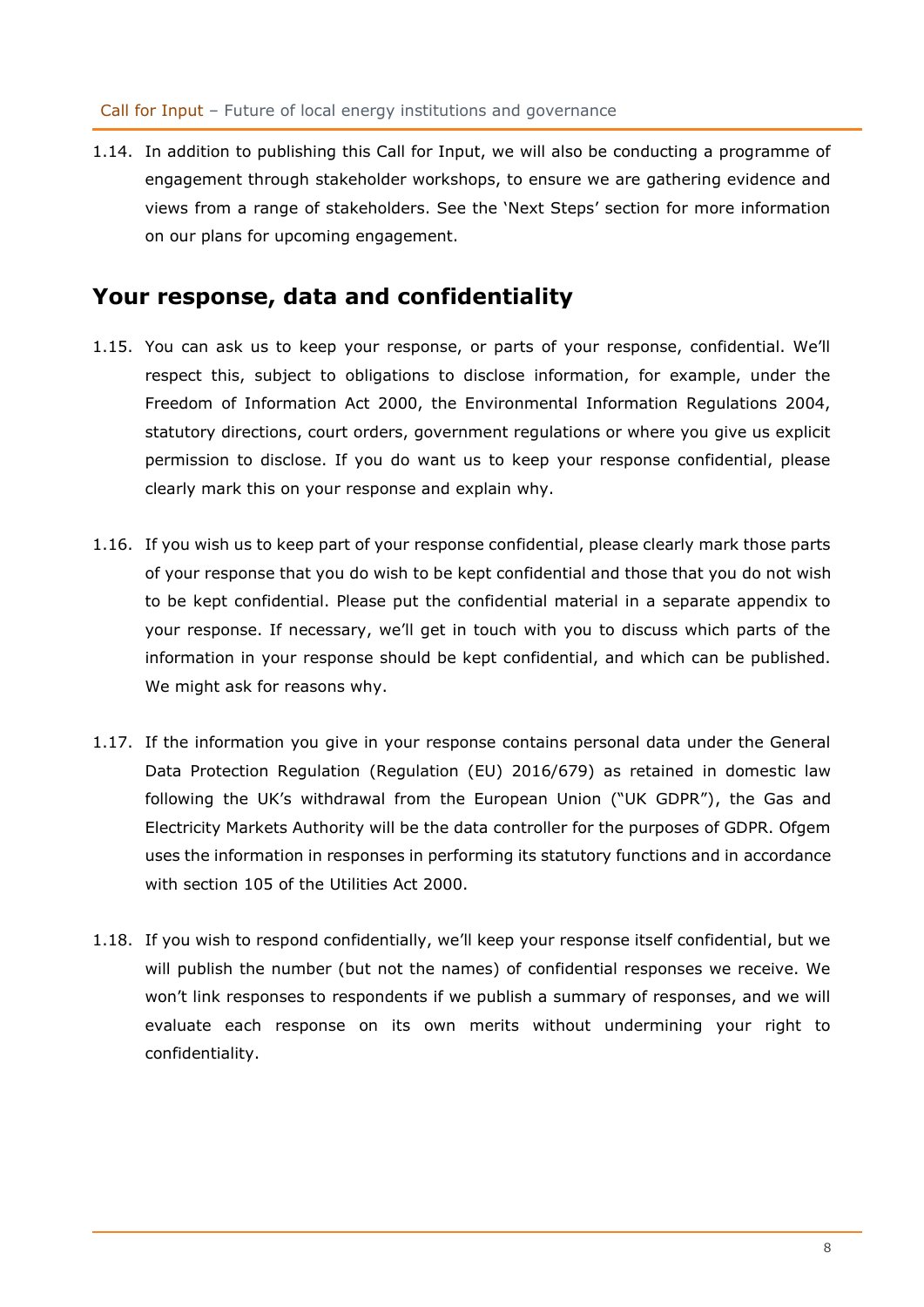# <span id="page-8-0"></span>**2. Strategic energy context**

#### **Section summary**

*This section sets out the strategic energy context for our review of institutional and governance arrangements. It sets out the energy system functions needed at a sub-national level to deliver the net zero transition and outlines a set of criteria that we consider need to be met for these functions to be delivered effectively.*

Questions for response:

1. Are the three energy system functions we outline (energy system planning, market facilitation of flexible resources and real time operation of local energy networks) the ones we should be focusing on to address the energy system changes we outline?

2. Do you agree with the criteria we have set out for assessing the effectiveness of institutional and governance arrangements?

# <span id="page-8-1"></span>**Energy system changes required to deliver net zero transition**

- 2.1. The energy sector is undergoing rapid change, which will need to accelerate over the next decade if we are to be on track for delivering net zero. Consistently across all net zero compliant future scenarios,<sup>5</sup> we expect to see a rapid growth in electric vehicles<sup>6</sup> and heat pumps, as well as significant decarbonisation and decentralisation of energy generation.
- 2.2. On the supply side, cleaner energy sources are replacing today's fossil fuels. The Sixth Carbon Budget estimates that unabated fossil fuel generation will be phased out by the mid-2030s, and variable renewable energy will provide 80% of generation by 2050.<sup>7</sup>

<sup>&</sup>lt;sup>5</sup> Scenarios and indicative pathways for how we reach net zero by 2050 are set out in the UK Government's Net Zero Strategy <https://www.gov.uk/government/publications/net-zero-strategy>

<sup>&</sup>lt;sup>6</sup> We are already seeing significant growth in EVs. For example, figures from the IEA 2021 study show that global EV registrations rose in 2020 by 41%, despite overall car sales falling by 16% in the same year –

[Trends and developments in electric vehicle markets](https://www.iea.org/reports/global-ev-outlook-2021/trends-and-developments-in-electric-vehicle-markets) – Global EV Outlook 2021 – Analysis - IEA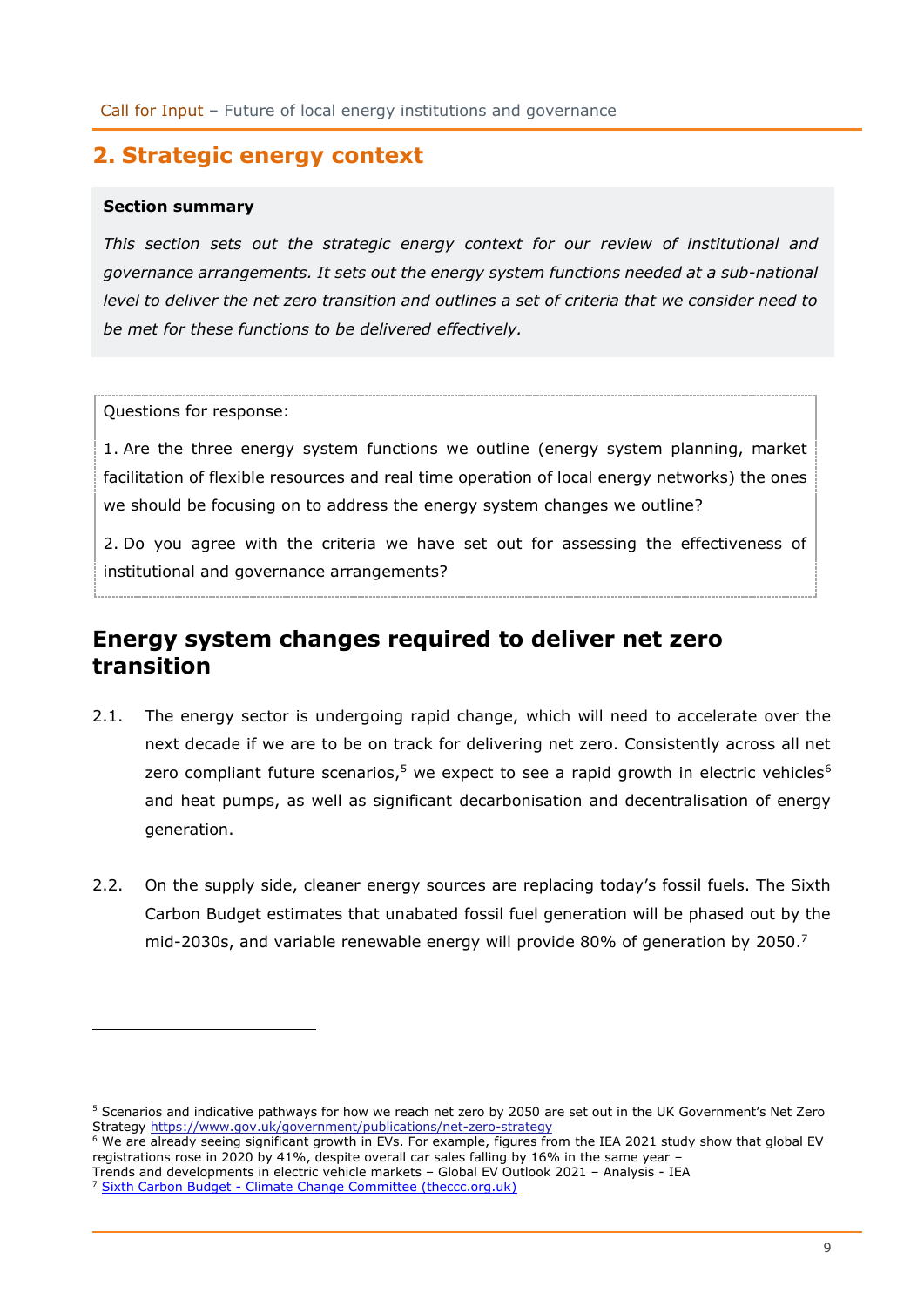- 2.3. On the demand side, decarbonisation will require changes across all sectors, particularly transport, buildings and industry. The UK government has set ambitious goals of ending sales of petrol and diesel cars by 2030 and deploying 600,000 heat pumps a year by 2028. The Sixth Carbon Budget sets out that with the anticipated growth of EVs and heat pumps, demand is likely to double by 2050 to 610 TWh.
- 2.4. Transforming the ways in which we heat our homes and power our vehicles to meet our net zero ambitions, in a cost effective way, will require fundamental changes across the energy system. To accommodate increased electricity demand, strategic investment in electricity network infrastructure will be needed, in particular at the distribution level. Flexibility could drastically reduce the amount of network infrastructure that will be needed, with the potential to save consumers between  $E6-10$ bn per year in 2050.<sup>8</sup> However, to reduce the burden of increasing demand and keep costs down for consumers, distributed low carbon assets will need to have routes to market their services.
- 2.5. The governing institutions of the system will need to adapt and evolve to support and enable the transition to net zero. BEIS and Ofgem recently committed to proceed with the creation of a FSO which, once established, will play a vital part in helping us deliver the required changes at national level. However, as set out in the Smart Systems and Flexibility Plan, we also need to ensure that institutional and governance arrangements at a sub-national level are fit for purpose to meet energy system needs in the long term.<sup>9</sup>

# <span id="page-9-0"></span>**Energy system functions needed at a local level**

2.6. In this Call for Input, we identify and define three energy system functions: energy system planning, market facilitation of flexible resources and real time operation of local energy networks. We also note a cross-cutting enabling function, digitalisation, which will be needed at a sub-national level to facilitate information flows and support the net zero transition.

<sup>8 2012</sup> prices, Second Smart Systems and Flexibility Plan, Electricity System Flexibility Modelling Annex, Transitioning to a net zero energy system: smart systems and flexibility plan 2021 - GOV.UK (www.gov.uk) <sup>9</sup> The joint BEIS-Ofgem Smart Systems and Flexibility Plan was first published in 2017 and updated in 2021. The 2021 Plan set out that network companies need to evolve to meet the challenges associated with an increasingly decarbonised system and we committed to undertaking a review of DSO governance arrangements - [Transitioning to](https://assets.publishing.service.gov.uk/government/uploads/system/uploads/attachment_data/file/1003778/smart-systems-and-flexibility-plan-2021.pdf)  [a net zero energy system: Smart Systems and Flexibility Plan 2021 \(publishing.service.gov.uk\)](https://assets.publishing.service.gov.uk/government/uploads/system/uploads/attachment_data/file/1003778/smart-systems-and-flexibility-plan-2021.pdf)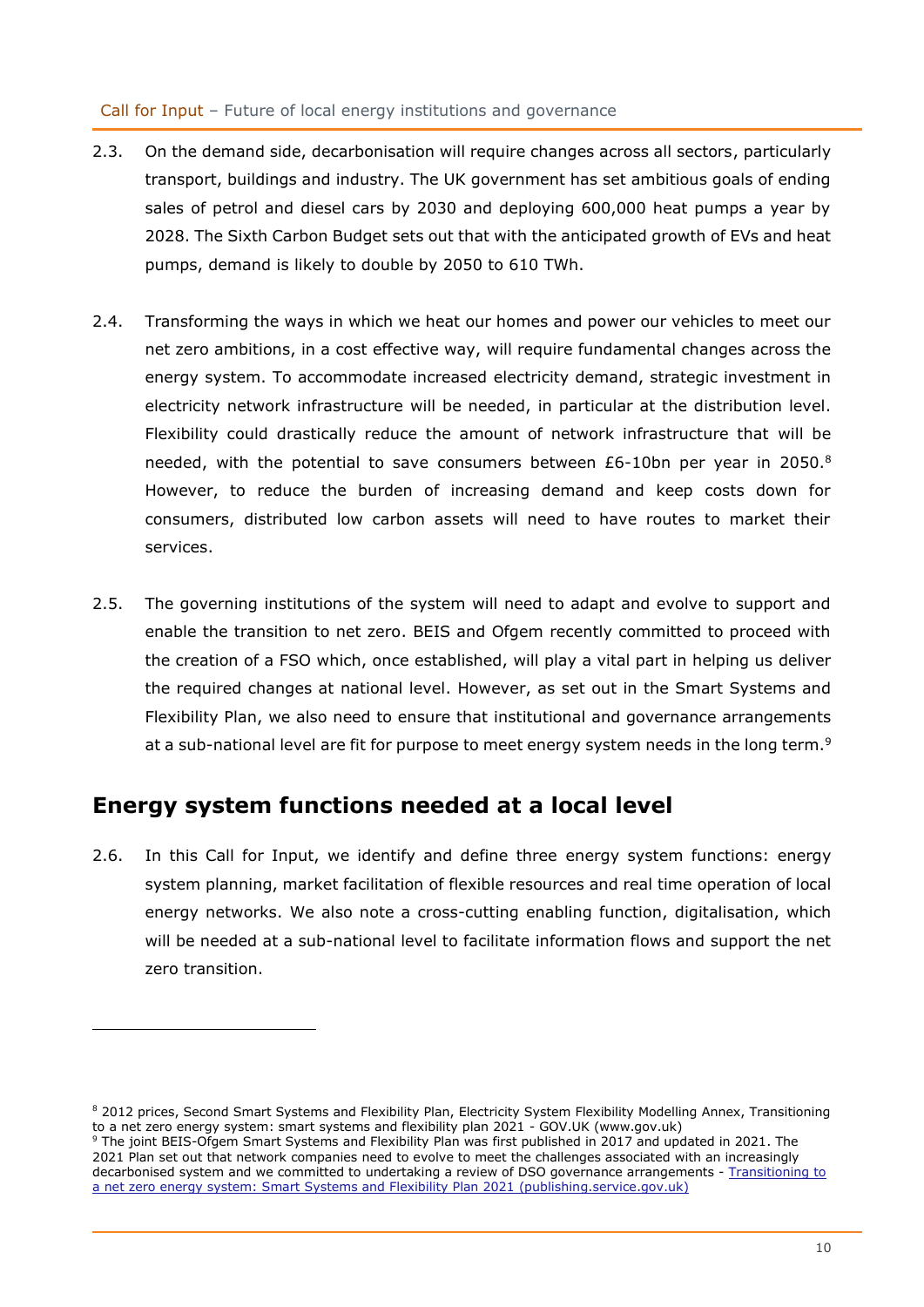#### **Energy system planning**

- 2.7. **Function description:** Energy system planning is the process of taking a forward look at the needs of the energy system and deciding what needs to be put in place to meet those needs. In this review, we focus on the planning of the energy system at a subnational level to drive and support the most cost effective decarbonisation outcomes. We believe the electricity distribution system is a key starting point due to the changes in demand and generation we are seeing and will continue to see. However, we see that changes to the electricity system will both drive and respond to change in other energy systems, and so we consider planning across electricity, gas(es) and heat in scope.
- 2.8. **Why it is important:** There is a significant amount of investment across the energy system needed at a local level to deliver the changes needed to meet net zero.<sup>10</sup> Some of this investment will be directed through markets. However, to ensure we deliver our net zero targets efficiently, there is a need for coordinated energy system planning to inform the decisions on the most efficient long term investments.
- 2.9. **What effective delivery looks like in the context of the net zero transition:** Effective delivery means that planning is coordinated across the energy system both at a local level and nationally. This means that network planning both informs and is informed by wider energy planning activities (such as transport, gas, heat, hydrogen and CCUS), and that network planning is also coordinated between transmission and distribution.

#### 2.10. **Institutions who perform this function currently:**

- DNOs undertake electricity network planning of their distribution areas, developing detailed network development plans to inform network investment decisions.
- GDNs have a similar responsibility to the DNOs for the gas distribution networks.

<sup>&</sup>lt;sup>10</sup> UK100 and Siemens have estimated £100bn of local level investment by 2030 (up to around half the amount of investment needed in that time frame to meet net zero) - [Accelerating climate action-NoN-Final-10th Nov.pdf](https://www.uk100.org/sites/default/files/publications/Accelerating%20climate%20action-NoN-Final-10th%20Nov.pdf)  [\(uk100.org\)](https://www.uk100.org/sites/default/files/publications/Accelerating%20climate%20action-NoN-Final-10th%20Nov.pdf)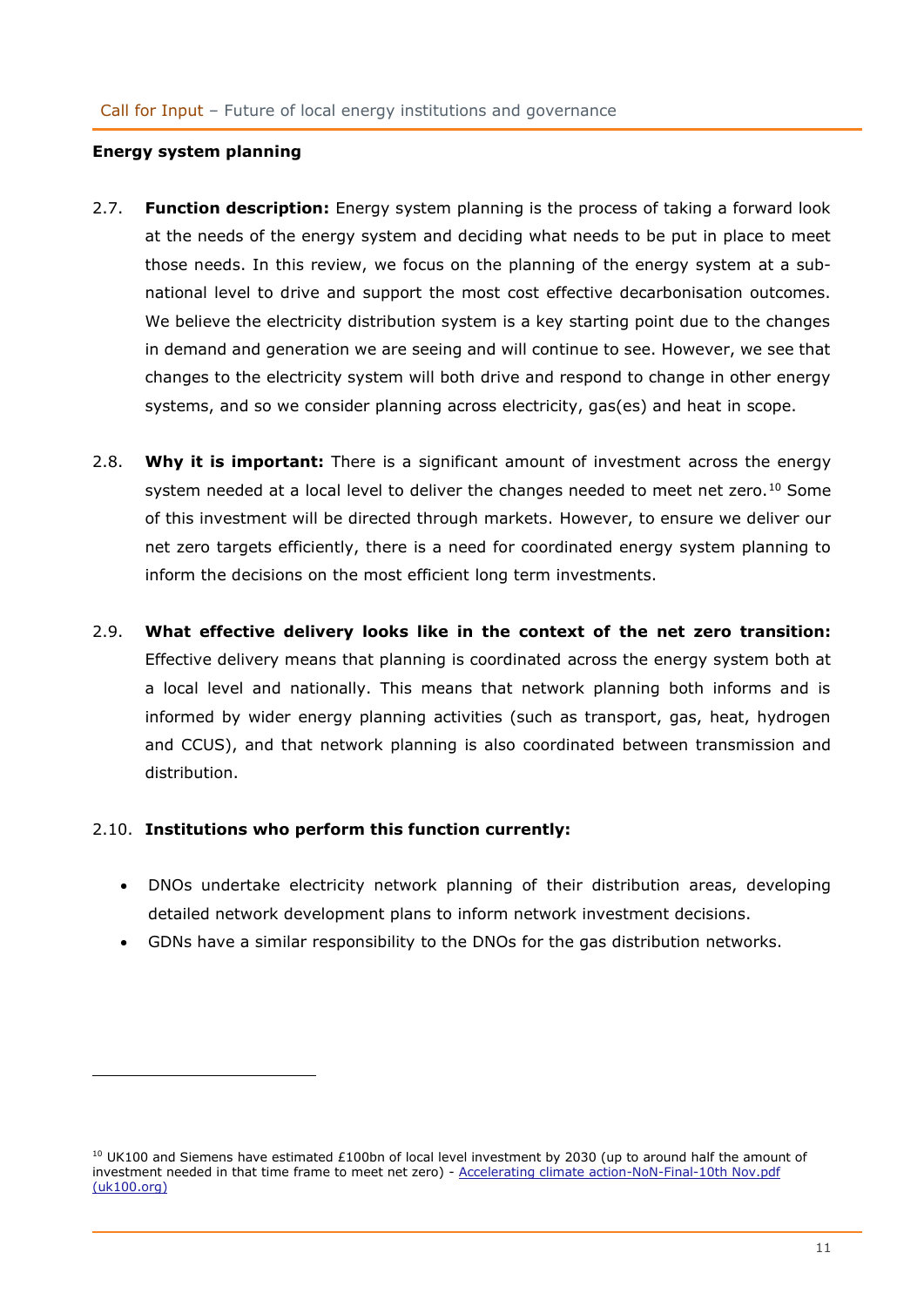- Several local government<sup>11</sup> institutions, including local authorities (LAs), (District, County and Unitary)<sup>12</sup> and Combined Authorities<sup>13</sup> undertake planning activities, ranging from project-specific planning to local energy plans (for example using local area energy methodologies), <sup>14</sup> to inform decarbonisation targets, prioritisation of activity and funding, and to inform other decisions such as where to locate heat networks.
- The ESO is developing holistic network plans for electricity and the FSO is expected to start taking on some roles for gas network planning. In both cases, these plans shape transmission network investments, delivered by the transmission networks.

#### **Market facilitation of flexible resources**

- 2.11. **Function description:** In this paper, we focus on the facilitation of markets used in distribution network management. Today, these markets are used to procure flexibility services to alleviate constraints and support restoration of electricity on the distribution networks, but this could evolve over time. Whilst we consider peer-to-peer and wholesale energy markets (including the balancing mechanism and other balancing services that ensure the security and quality of electricity supply across the GB transmission system) to be out of scope of this review, we do recognise the important links between these markets. We therefore consider the effectiveness of current and planned future institutional and governance arrangements to facilitate distribution flexibility markets, as well as test how well these arrangements are likely to be able to coordinate with other markets now and in the future.
- 2.12. **Why it is important:** At a national and sub-national level, flexible resources will be needed to alleviate pressure on electricity networks, maintain security and quality of service and to make better use of the variable renewable energy on our system. We know that increased system flexibility will provide significant reductions in costs to

 $11$  When we use the word local government in this document, we are referring to local and combined authorities, as well as the associated system of metro mayors.

<sup>12</sup> Local authorities hold wide ranging responsibilities, notably on strategic planning, housing, and local taxation, and are one of the few local actors to have a democratic mandate. They also undertake a number of different planning functions, including spatial and town planning, but these are not the focus of this review.

<sup>&</sup>lt;sup>13</sup> These are supported by Local Enterprise Partnerships and Energy Hubs, who work to support investment and planning at a local/regional level.

 $14$  This is a recognised method, albeit with different methodologies and approaches to delivering it. Many, such as ESC, Arup, Carbon Trust and Innovate UK have worked on LAEP with local authorities. An example of one is Bury Council, who produced [one](https://democracy.greatermanchester-ca.gov.uk/mgConvert2PDF.aspx?ID=15767) in 2021 supported by Greater Manchester Combined Authority. They usually cover heat and transport, and focus on how to join-up to plan their transition in an optimised way.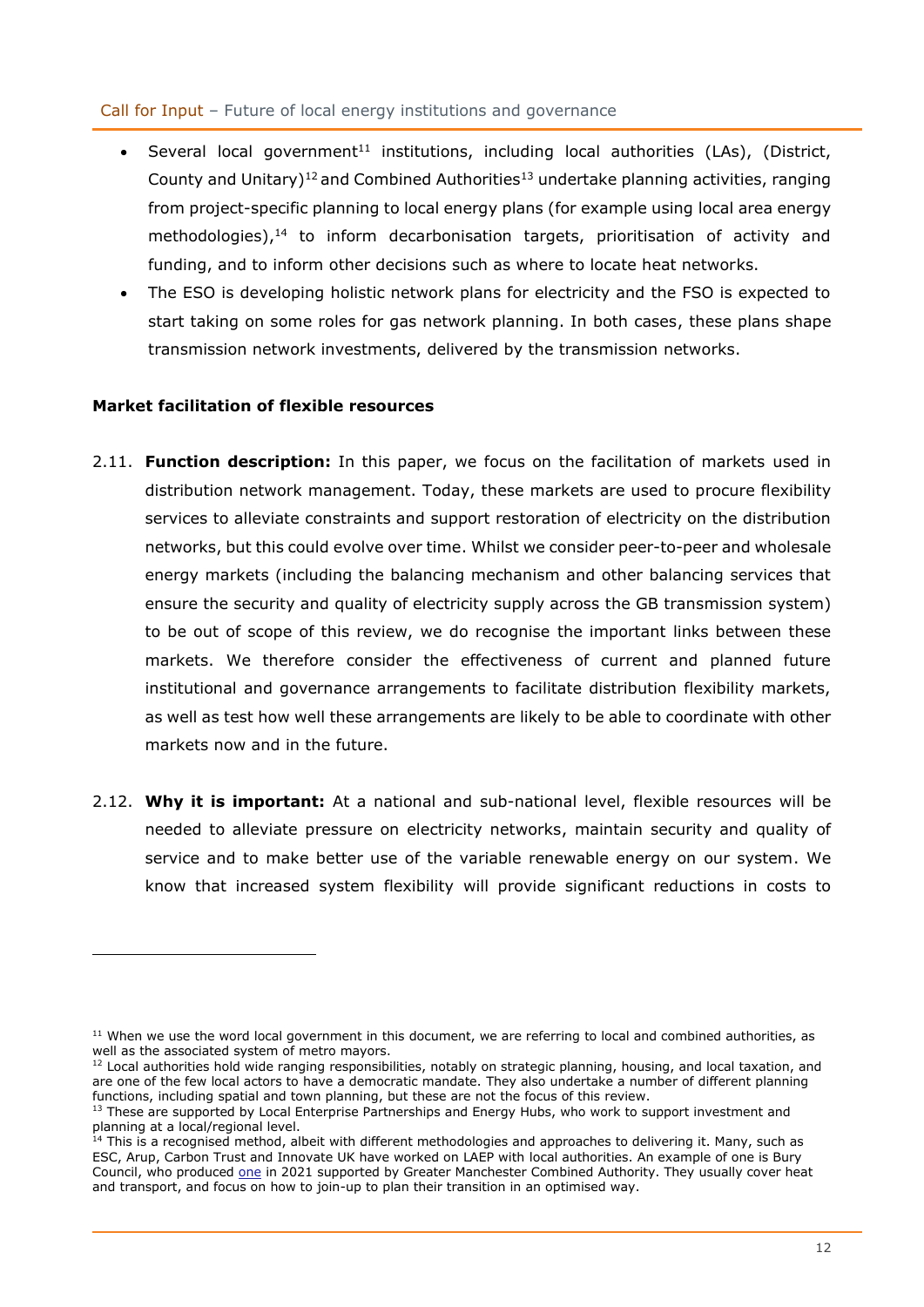consumers, and could save between £6-10bn per year in 2050.<sup>15</sup> At distribution level, distributed resources participating in markets to provide flexibility services in congested areas provide value in deferring and/or avoiding investment to when there is more certainty around network need. At the very local level, peer-to-peer trading may emerge to support local net zero ambitions. Collectively, these layers of markets create investment and operational signals for flexible resources, and we need these to be optimised across these layers. Effective delivery of market facilitation will help ensure owners of flexible assets receive the full value of the benefit they bring to the energy system, supporting investment where it is needed.

2.13. **What effective delivery looks like in the context of the net zero transition:** Effective market facilitation of flexible resources includes embedding simple, fair and transparent rules and processes for procuring flexibility services, that enable service providers to participate easily in different markets. Effective delivery also includes the provision of accurate, user friendly and comprehensive market information, that allows a diverse range of flexibility providers to respond to accurate market signals of system needs. Open and transparent markets, that are coordinated and mesh smoothly at all levels (e.g. across local, national and European levels) will drive the most efficient solution for the energy system, unbiased by commercial interests.

### 2.14. **Institutions who perform this function currently:**

At a distribution level, DNOs facilitate flexibility markets for distribution network management.<sup>16</sup> DNOs have so far defined four products that manage congestion and restoration of power<sup>17</sup> and use third party platforms to advertise their needs under each of these products, then secure contracts, publish the outcome on their tenders and perform settlement. There are trials exploring how local government institutions and DNOs can better facilitate peer-to-peer markets run between local parties, not network operators. Some DNOs are also involved in innovation trials for near term markets to coordinate national and distribution needs in the very short term.

<sup>&</sup>lt;sup>15</sup> 2012 prices, Second Smart Systems and Flexibility Plan, Electricity System Flexibility Modelling Annex, [Transitioning to a net zero energy system: smart systems and flexibility plan 2021 -](https://www.gov.uk/government/publications/transitioning-to-a-net-zero-energy-system-smart-systems-and-flexibility-plan-2021) GOV.UK (www.gov.uk) <sup>16</sup> DNOs began developing flexibility markets following Ofgem and BEIS's joint request in our Smart System and Flexibility plan [Upgrading our energy system: smart systems and flexibility plan \(publishing.service.gov.uk\)](https://assets.publishing.service.gov.uk/government/uploads/system/uploads/attachment_data/file/633442/upgrading-our-energy-system-july-2017.pdf) <sup>17</sup> The products have evolved under the ENA's Open Networks project, that was in part started to develop coordinated flexibility markets. See<https://www.energynetworks.org/creating-tomorrows-networks/open-networks>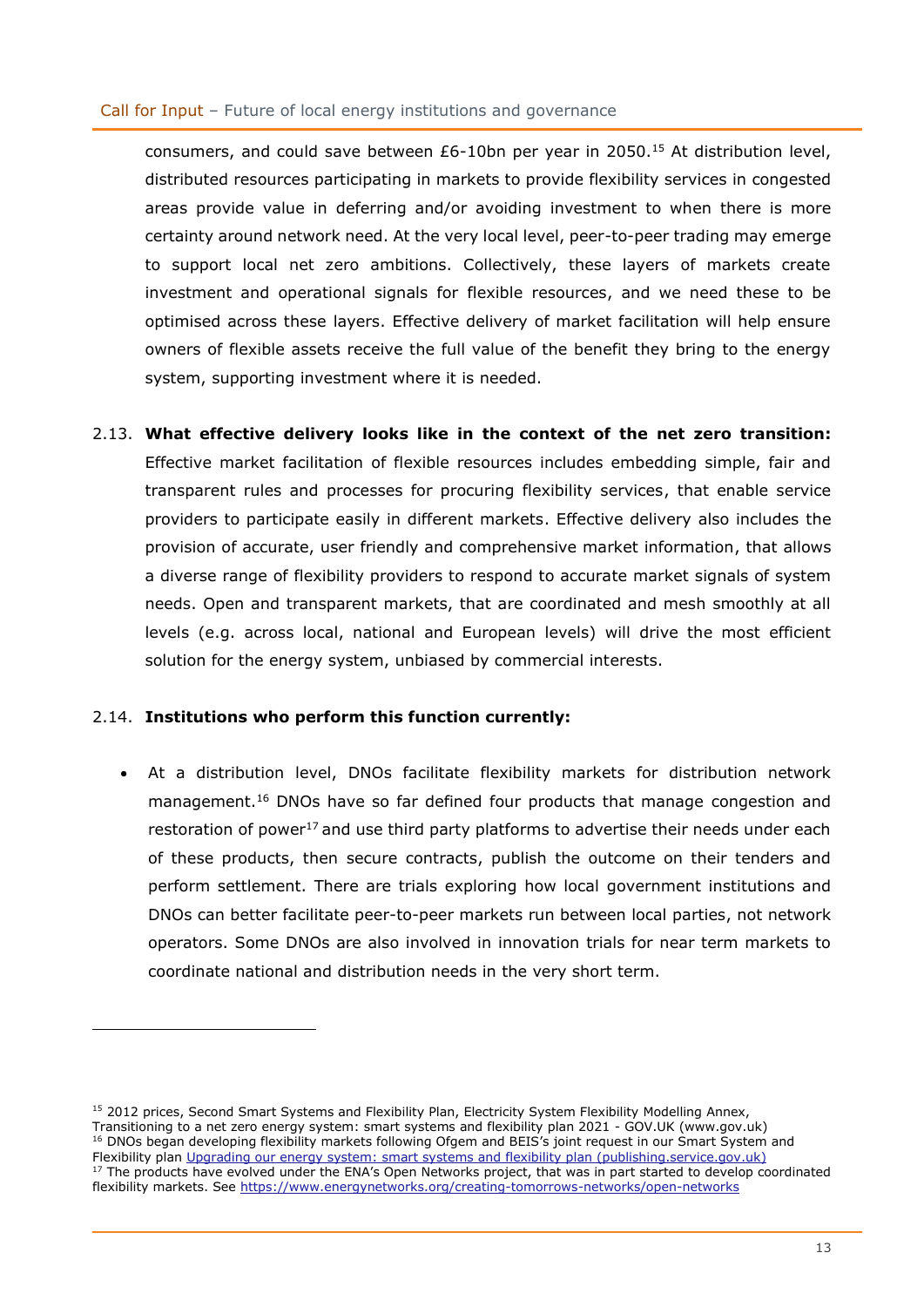- At a national level, the ESO procures services to balance real time demand and supply and to ensure the security and quality of electricity supply across the GB transmission system. The ESO, in its role as the Electricity Market Reform Delivery body, also administers key elements of the capacity market, including auctions.
- The majority of wholesale energy market trading is done ahead of time between suppliers and generators via over-the-counter trades, or through exchanges. Short term power trading takes place on two power exchanges, Nordpool and EPEX Spot.

### **Real time operation of local energy networks**

- 2.15. **Function description:** At distribution level, this means managing electricity flows on the distribution network in real time, including through dispatching assets (i.e. issuing instructions for flexible assets to change behaviour to use more or less energy than they planned), either directly or via aggregators, who contract and manage multiple assets. In carrying out network operation, DNOs must consider the potential for distributed energy resources' (DER) to both cause and alleviate network constraints, which requires DNOs to have sufficient visibility of their networks. Similarly, GDNs and heat network operators safely manage their gas and heat networks, respectively.
- 2.16. **Why it is important:** Real time operation of distribution energy networks is key to ensuring network reliability and system stability. Increasing volumes of decentralised assets, such as small scale sources of generation and storage, have changed what used to be a simpler one way flow of electricity down to the end consumer. This means there is the need for more active management locally to maintain system stability and manage network congestion. Alongside coordinated security of supply responsibilities at a national level, local operation can help maintain functionality of the system and ensure sufficient capacity is available on the distribution network.
- 2.17. **What effective delivery looks like in the context of the net zero transition:** Wherever possible, assets need to do the 'right' thing at the right time. In addition to managing planned and unexpected technical issues on the network, any conflicts between market instructions or consumer choices need to be surfaced and dealt with and primacy rules must be in place, to allow dispatch instructions to be issued in a way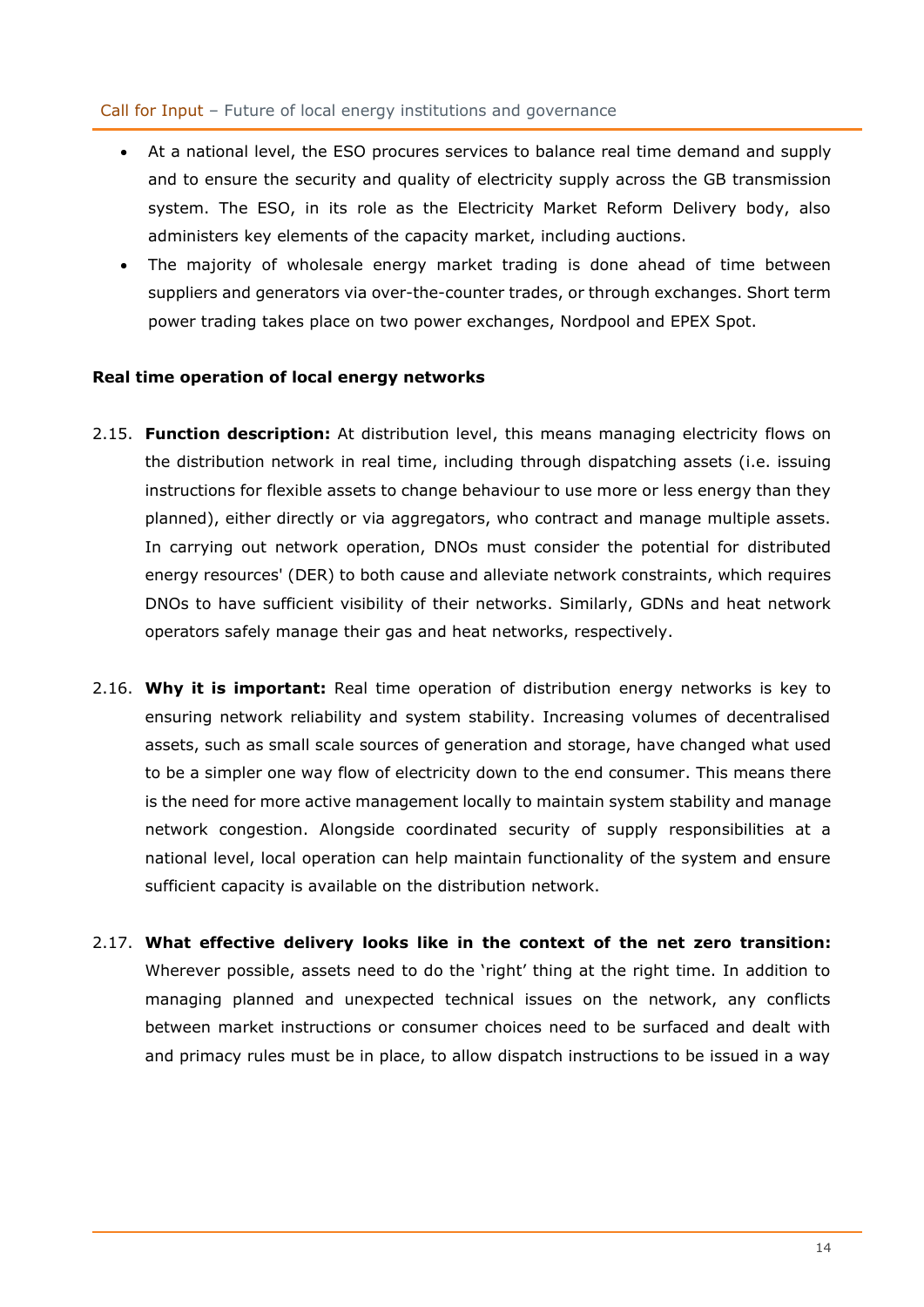that supports overall system efficiency.<sup>18</sup> Effective delivery means the system will benefit from reliable, transparent operation with efficient decision making.

## 2.18. **Institutions who perform this function currently:**

- At national level, the ESO is responsible for balancing the National Electricity Transmission System (NETS) in a safe, reliable and efficient way. Alongside the realtime operation of the NETS, the ESO performs other key control centre functions including coordinating with other network operators on planning and operational decisions including outage changes, short-term energy forecasting, managing and sharing system data and information and restoration and emergency response and restoration.
- At distribution level, DNOs are responsible for operating the electricity networks, by managing real time flows to keep the lights on, accounting for planned and unexpected outages and capacity constraints using physical network and flexible resources. There is an increasing need for more active management of the network at smaller (household) voltage levels and to deliver this, the DNOs are increasing their operational network visibility and data availability, including their forecasting and reporting of expected and contracted flexibility needs. Similarly, GDNs and heat network operators safely manage their respective networks.

## **Enabler of the above functions: Digitalisation**

2.19. All the complex decisions involved in our national progress towards net zero will be infinitely harder if granular data cannot be shared securely between parties. Digitalisation, in short, is a critical enabler of all the other functions and indeed of our achievement of net zero. This requires the urgent progression and/or adoption of consistent, open data standards and frameworks, with all participants recognising that their actions form part of a public good. It also requires a culture of 'openness' and

<sup>18</sup> For example, to meet a national system need, the ESO usually has multiple offers from resources across the country. It would be inefficient for the system overall if the ESO were to issue a dispatch instruction to a flexible resource that was connected in an already congested distribution area, if it had had the option to issue an instruction to a flexibility asset in another, uncongested area for a similar payment. Because the DNO in the congested area would have to take actions to manage the now even more congested area, costing consumers more through dual activity taken (by the ESO and the DNO), when a more efficient solution would have been for the ESO to just use a different asset in another, uncongested area, where no further action would have been needed by a distribution company.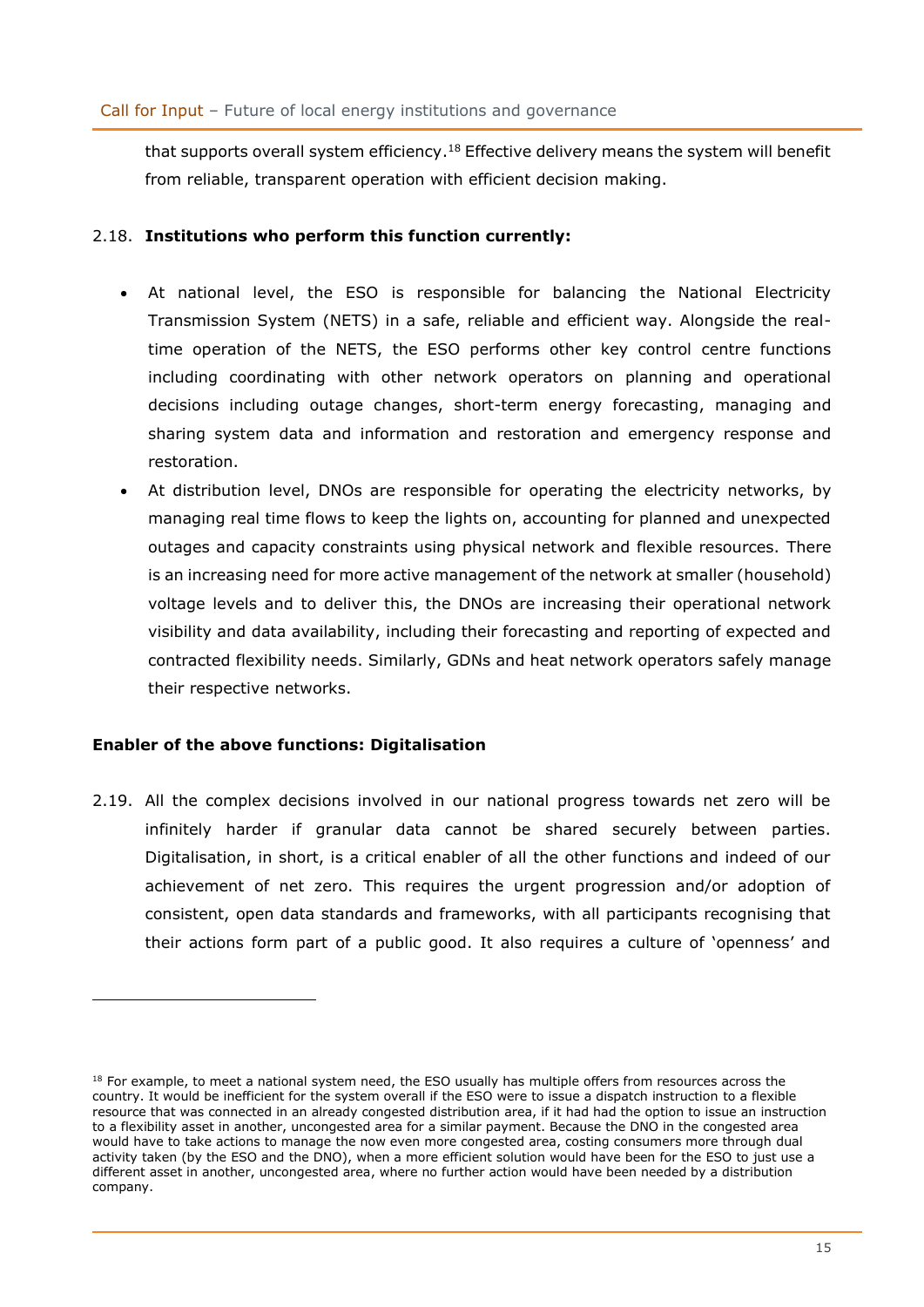sharing, based on the realisation that each participant's actions have a bearing on the assumptions, inputs and actions of others.

# <span id="page-15-0"></span>**Criteria for assessing institutional and governance arrangements**

- 2.20. In order to be confident these energy system functions will be delivered effectively, we need the right institutions to own them, and the right governance arrangements in place to support them. We examined national level governance arrangements in some depth when reviewing national energy system operation.<sup>19</sup> Criteria for that review reflected the criteria most appropriate to review the effectiveness of that institution. We set out below a similar set of criteria that we consider need to be met for effective delivery of functions at a sub-national level. Where these criteria differ from the national energy system operation review, it is because we are assessing the effectiveness of the delivery of functions by a number of institutions rather than by a single institution:
	- Accountability: There needs to be clarity on the roles and responsibilities being performed by institutions, with recourse for non-delivery.
	- **Credibility:** Institutions are both trusted and perceived to be credible in delivering their respective roles and responsibilities.
	- **Competence:** Institutions have the necessary skills and competencies to deliver their roles and responsibilities effectively.
	- **Coordination:** There is effective coordination between institutions (not just at a sub-national level, but also with institutions at the national level), supported by robust engagement with stakeholders. A key consideration for the effectiveness of coordination will be the extent to which information exchange is enabled or hindered to support delivery of the energy system functions.

<sup>19</sup> <https://www.ofgem.gov.uk/publications/review-gb-energy-system-operation>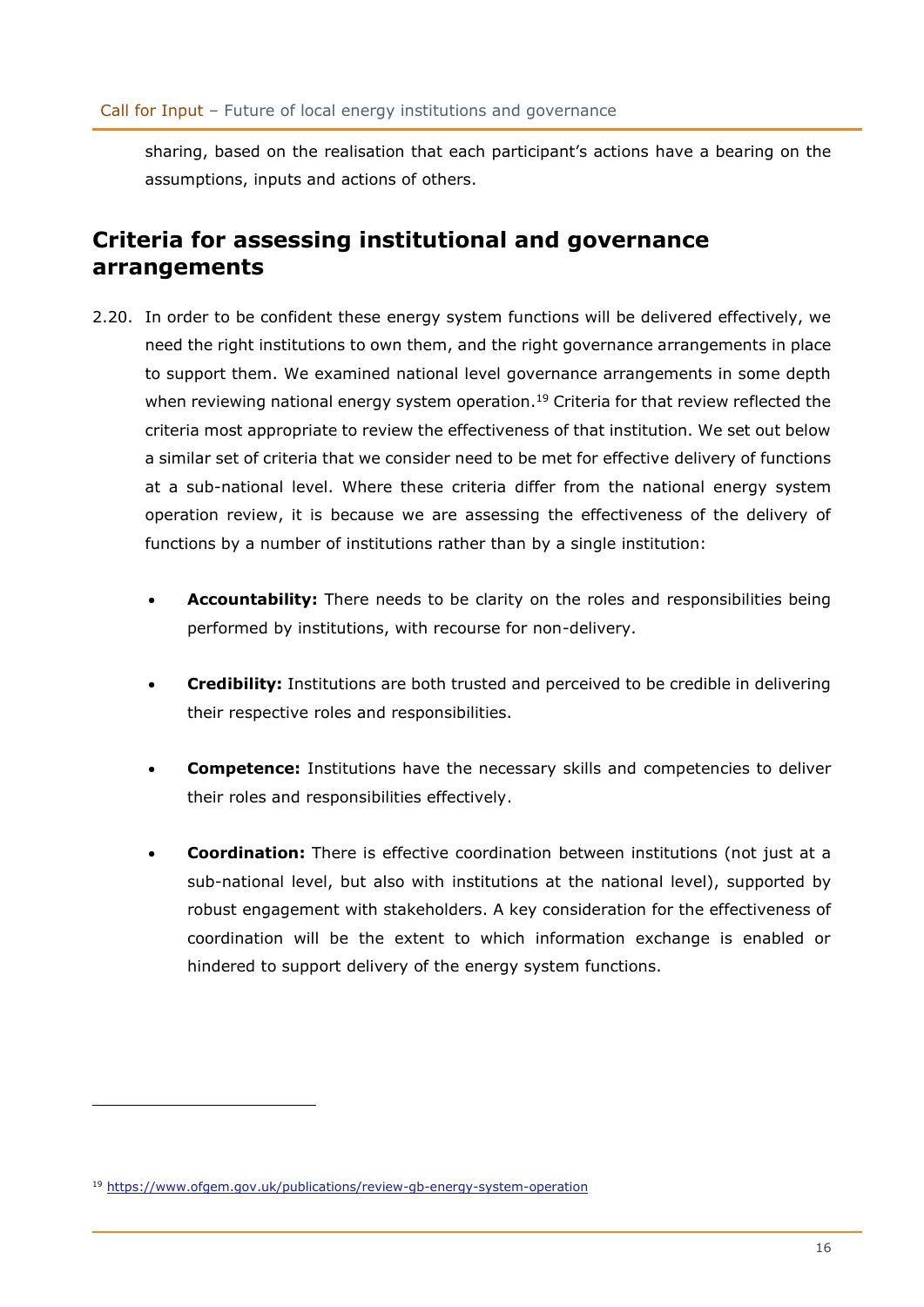• **Simplicity:** Institutional and governance arrangements are simple, such that stakeholders, such as market participants, can engage with a given set of arrangements.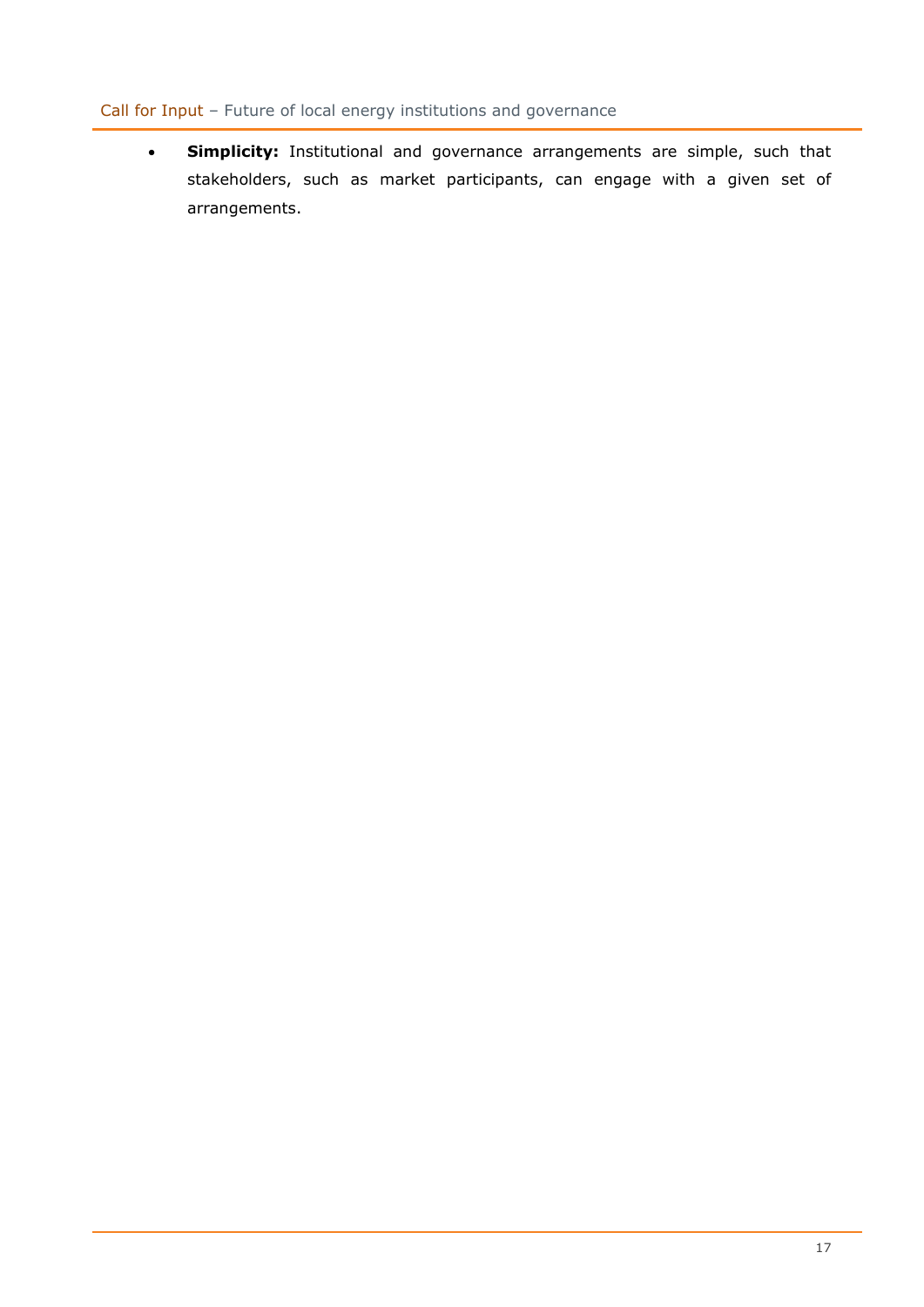# <span id="page-17-0"></span>**3. Strategic case for change**

#### **Section summary**

*This section sets out our view of the suitability of current and planned institutional and governance arrangements and the key opportunities and risks associated with change.*

Questions for response:

3. Do you agree with our assessment of how far the current institutional arrangements are, or are not, well suited to deliver the three key energy system functions?

4. Overall, what do you consider the biggest blocker to the realisation of effective energy system planning and operation at sub-national level?

5. Do you agree with the opportunities of change we outline and the potential benefits they may create?

6. Are there additional opportunities for change and benefits that we have not set out?

7. We set out a number of risks associated with change. Do you agree with these risks and the potential costs they create? Are there additional risks of change and costs that have not been set out?

# <span id="page-17-1"></span>**Status quo**

### **DNOs performing DSO roles**

3.1. In our 2019 Position Paper on Distribution System Operation (DSO), we described DSO as a set of functions and services which need to happen to run a smart electricity distribution network.<sup>20</sup> We recognised the value in DNOs developing DSO capabilities and driving progress in the short term, but set out our intention to review governance arrangements in future to ensure they were fit for purpose in the long term. We also set out that we did not consider that DSO would need to be performed by a single operator in future, but could be performed by a range of parties.

<sup>&</sup>lt;sup>20</sup> [Ofgem position paper on Distribution System Operation: our approach and regulatory priorities | Ofgem](https://www.ofgem.gov.uk/publications/ofgem-position-paper-distribution-system-operation-our-approach-and-regulatory-priorities)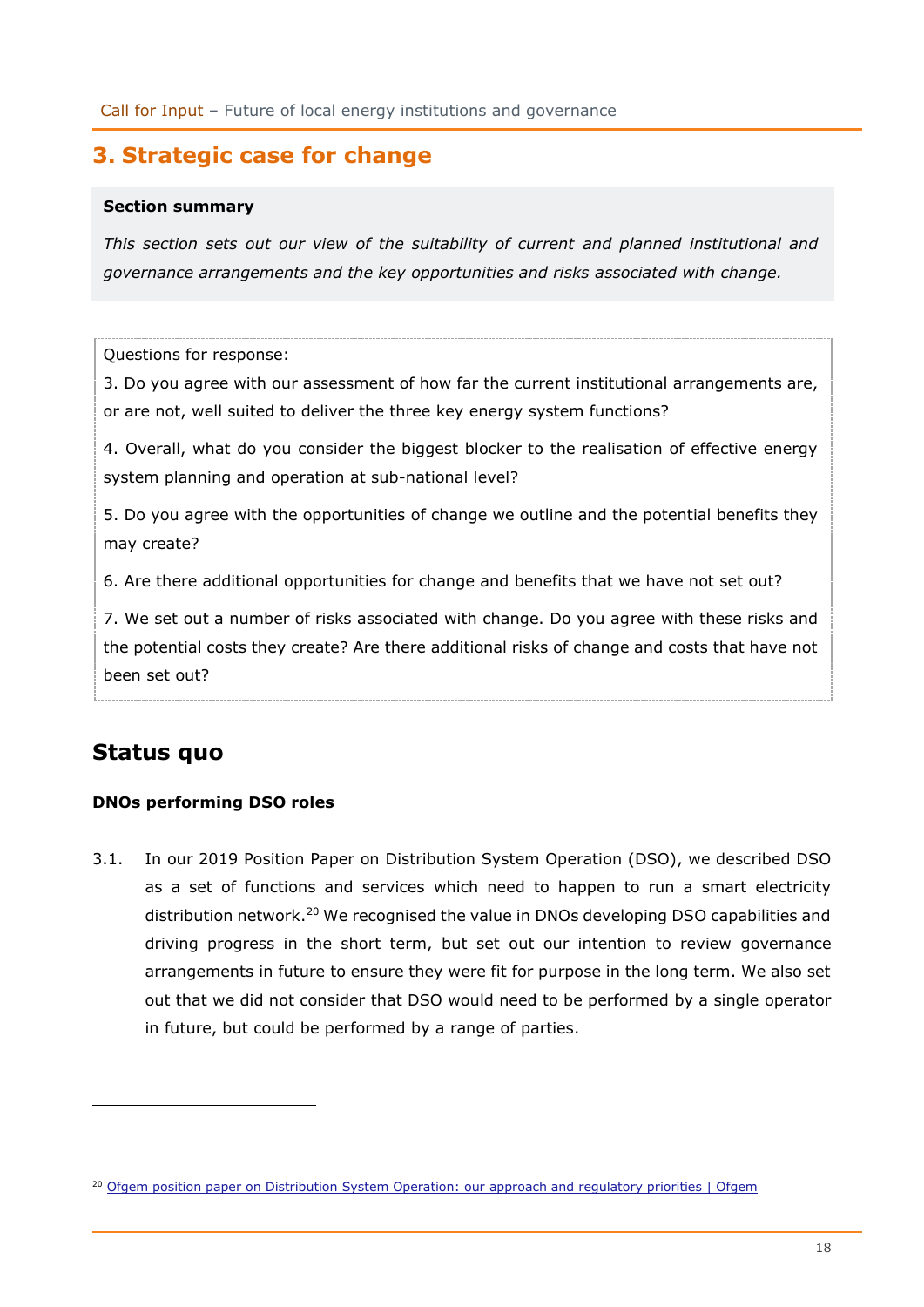3.2. For RIIO-ED2, we have established a number of expectations on DNOs in regard to delivering three DSO roles during the price control period (planning and network development, network operation and market facilitation).<sup>21</sup> One of these expectations is that DNOs will need to implement measures to mitigate actual and perceived conflicts of interest between delivering these DSO roles and its network ownership roles and other business interests. In our RIIO-ED2 Business Plan Guidance we set out that, at a minimum, these measures should include executive-level accountability and board level visibility of DSO decisions, clear and separate decision-making frameworks between DSO and DNO parts of the business, as well as independent oversight of systems and processes. We are currently reviewing DNOs' RIIO-ED2 Business Plans including evaluating the level of ambition associated with their proposals to meet our expectations. These measures are expected to be in place by the start of the RIIO-ED2 price control, on April 1 2023.

### **Relationship between DNOs and other actors**

- 3.3. The DNOs have important and evolving relationships with other actors in the energy system to support the delivery of the DSO roles. One of these key relationships is with the ESO. For example, DNOs and the ESO have been working to improve coordination in the planning and operation of the electricity system across transmission and distribution levels, as well as in the coordinated development of markets.
- 3.4. DNOs have also been working increasingly with local government on their local area energy plans. <sup>22</sup> Some DNOs coordinate with their respective GDNs on the development of cross sector network plans, although this can be limited by the fact that their respective boundaries of their networks do not always overlap.

# <span id="page-18-0"></span>**Suitability of current arrangements**

<sup>&</sup>lt;sup>21</sup> Our methodology decisions on DSO for RIIO-ED2 can be found in the Overview to our Sector Specific Methodology Decision, [RIIO-ED2 Sector Specific Methodology](https://www.ofgem.gov.uk/publications/riio-ed2-sector-specific-methodology-decision) Decision | Ofgem; The DSO baseline expectations are set out in our RIIO-ED2 Business Plan Guidance, [RIIO-ED2 Business Plan Guidance | Ofgem.](https://www.ofgem.gov.uk/publications/riio-ed2-business-plan-guidance)

<sup>&</sup>lt;sup>22</sup> Whilst there is coordination between local government and GDNs/DNOs, the quality of this varies across the country. This is due to different local authorities having different capabilities and plans to engage with DNOs, as well as varying approaches taken by DNOs and GDNs about how they engage. This will need to be developed in the future.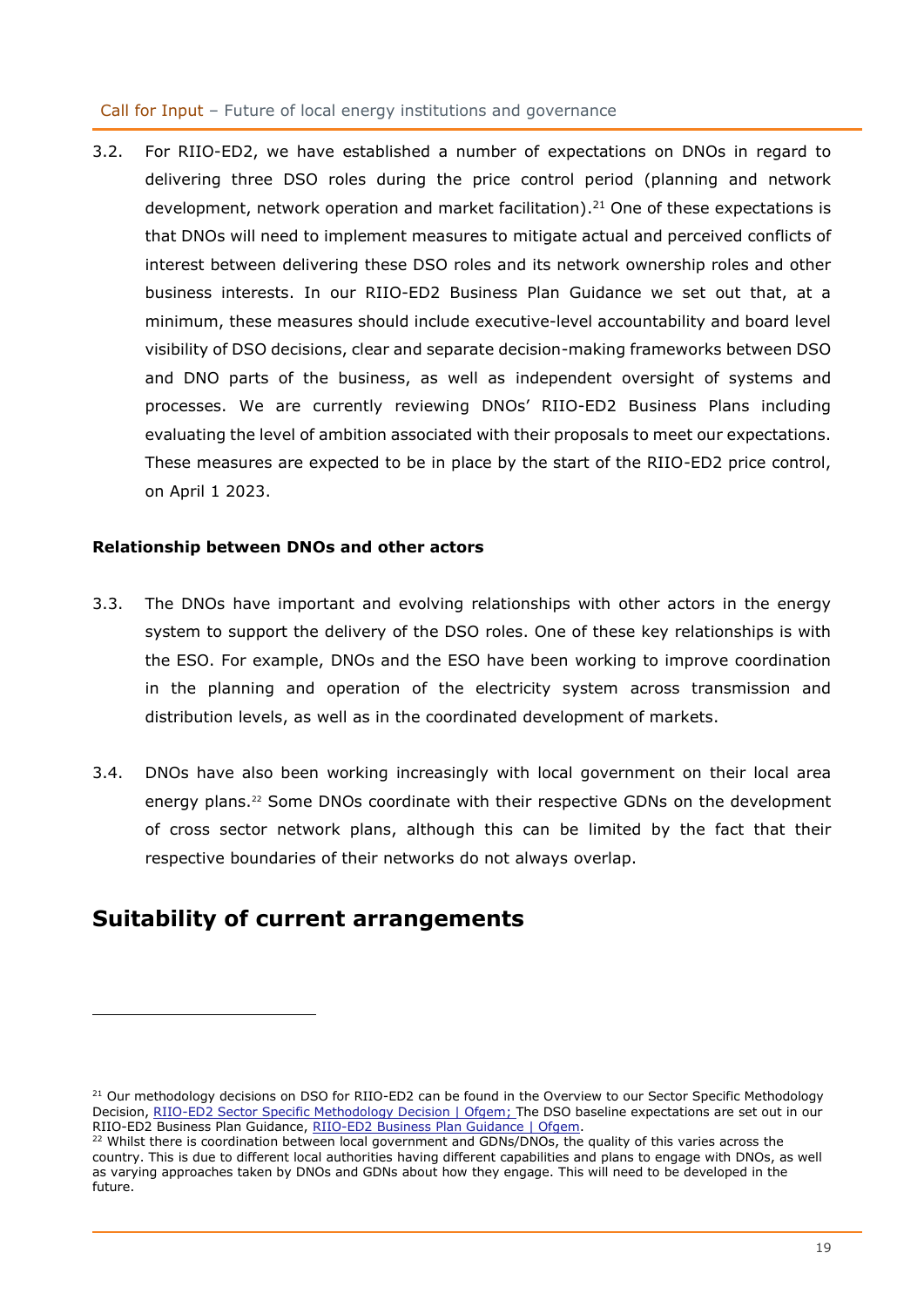3.5. In this section, we set out our understanding of the issues with existing institutional and governance arrangements, in which we include RIIO-ED2 and planned arrangements for the FSO.

# <span id="page-19-0"></span>**Energy system planning**

3.6. As described above, there are several actors currently carrying out some form of energy system planning at a sub-national level. In addition to the need for clear accountability regarding roles and responsibilities, and that they are assigned to institutions best placed to perform them, it is key that energy system planning is coordinated across institutions to drive the most cost-effective decarbonisation outcomes. By this, we mean that planning the electricity distribution network needs to take account of planning at transmission level, and vice versa, to ensure efficient network investment decisions. Additionally, coordinated network planning needs to both inform and be informed by wider energy planning activities at a sub-national level (such as gas planning (including hydrogen) as well as heat and transport). We think current institutional and governance arrangements present challenges to achieving effective energy system planning which drives the most cost-effective decarbonisation outcomes. These are set out below.

## **Competence and credibility:**

- 3.7. Various actors carry out some form of energy system planning at a sub-national level. DNOs and GDNs plan the electricity and gas distribution networks, whilst several local government institutions undertake energy system planning activities, ranging from project-specific planning to local energy plans. As we transition to net zero, planning the future energy system will require a mix of technical skills as well as a democratic mandate, and it is key that planning roles and responsibilities are assigned to the institutions best placed to perform them.
- 3.8. Whilst local government institutions have a democratic mandate to carry out energy planning, and have shown clear ambition to do so, resource constraints as well as skills gaps have made this challenging, especially on technocratic elements. In turn, this impacts the ability of technical planning to inform democratic decisions, and vice versa, due to a lack of understanding of each other's work.
- 3.9. DNOs have this technical skillset, although we consider there are credibility challenges with DNOs carrying out certain planning activities. This is because DNOs could be, or are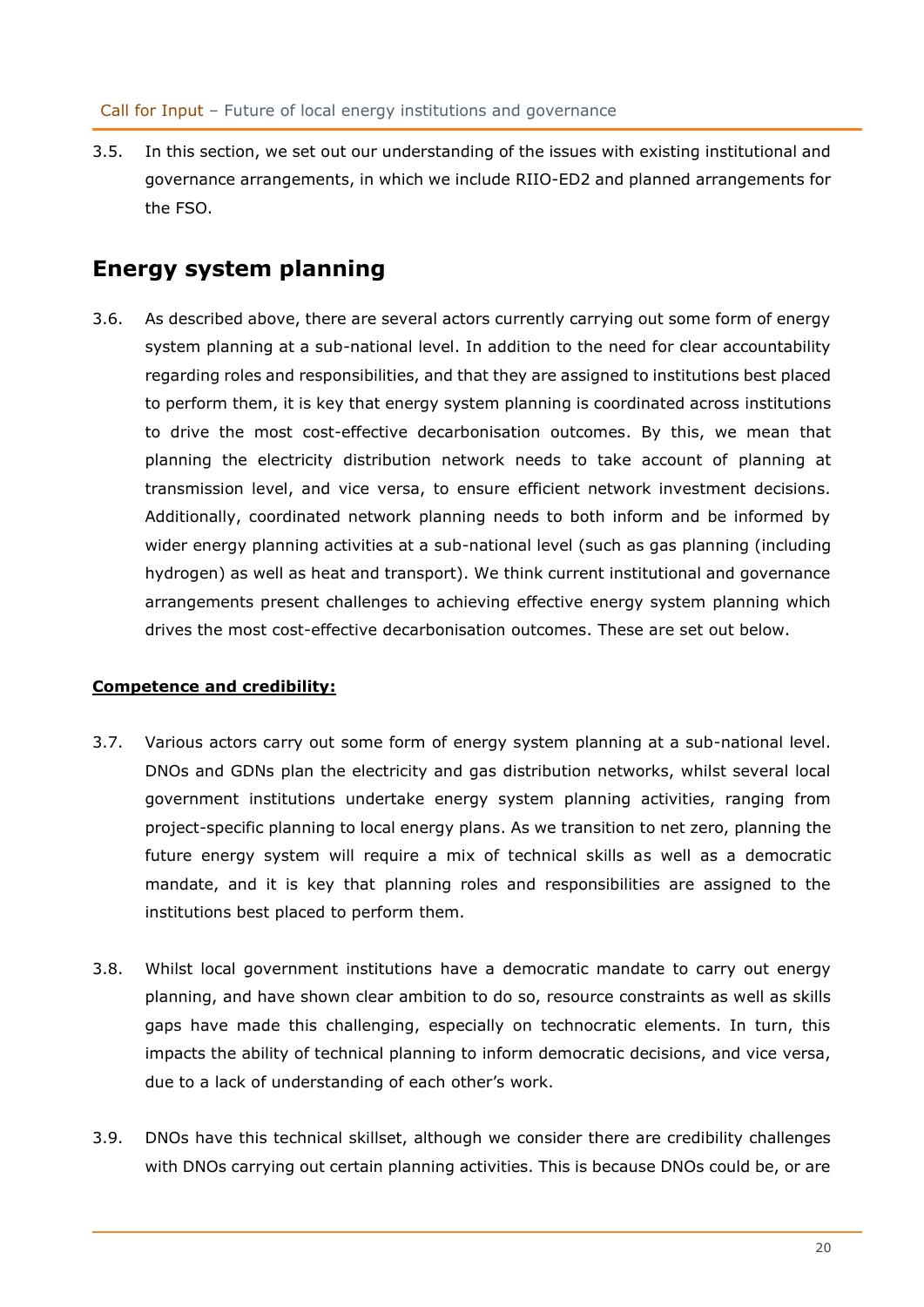perceived to be, conflicted in decision making between short-term flexibility deployment and long-term asset upgrades. For example, as asset owners and operators, DNOs may have an inbuilt technical and risk bias towards asset solutions, resulting in underutilisation of flexible solutions. Whilst both are needed, we need to consider whether existing arrangements provide DNOs with sufficient incentives to make efficient trade-offs between asset and non-asset based solutions.

#### **Accountability and coordination:**

- 3.10. Local actors have different mandates and priorities, for example network companies plan to deliver safe, reliable, and efficient networks, whereas different local government institutions will consider the needs and opportunities in their area and plan accordingly. As a result of these mandates and priorities, planning activities are carried out in different ways, to different ends.
- 3.11. As we transition to net zero, coordination of these various actors across different planning activities will be increasingly important to driving efficient outcomes. For example, the timing and detail of any electricity network investment will be critical, and planning decisions will increasingly rely on active consideration of system interactions between energy vectors at a local level. At the moment, a local authority could be subject to large connection charges for a heat pump project, due to network constraints. If energy system planning was effectively coordinated, it may have been possible for this constraint to be avoided.
- 3.12. Whilst there is evidence of some coordination between distribution and transmission network planning, as well as between some networks and local authorities, we think there is significant room for improvement.<sup>23</sup> Even where there are efforts to deliver coordinated energy planning, this often lacks consistency, in terms of methodology and approach. We consider this could lead to sub-optimal outcomes or at least make it more difficult to consider different plans in a consistent way in order to determine most efficient outcomes. Whilst there can be credible reasons for planning approaches to differ, for example due to variation in local policy, industry and geography between different parts of local government, we consider there are areas where there should be

<sup>&</sup>lt;sup>23</sup> [The future of Local Area Energy Planning in the UK -](https://es.catapult.org.uk/report/the-future-of-local-area-energy-planning-in-the-uk/) Energy Systems Catapult [Look before you LAEP: Ending the postcode lottery of local area energy plans -](https://www.citizensadvice.org.uk/about-us/our-work/policy/policy-research-topics/energy-policy-research-and-consultation-responses/energy-policy-research/look-before-you-laep-ending-the-postcode-lottery-of-local-area-energy-plans/) Citizens Advice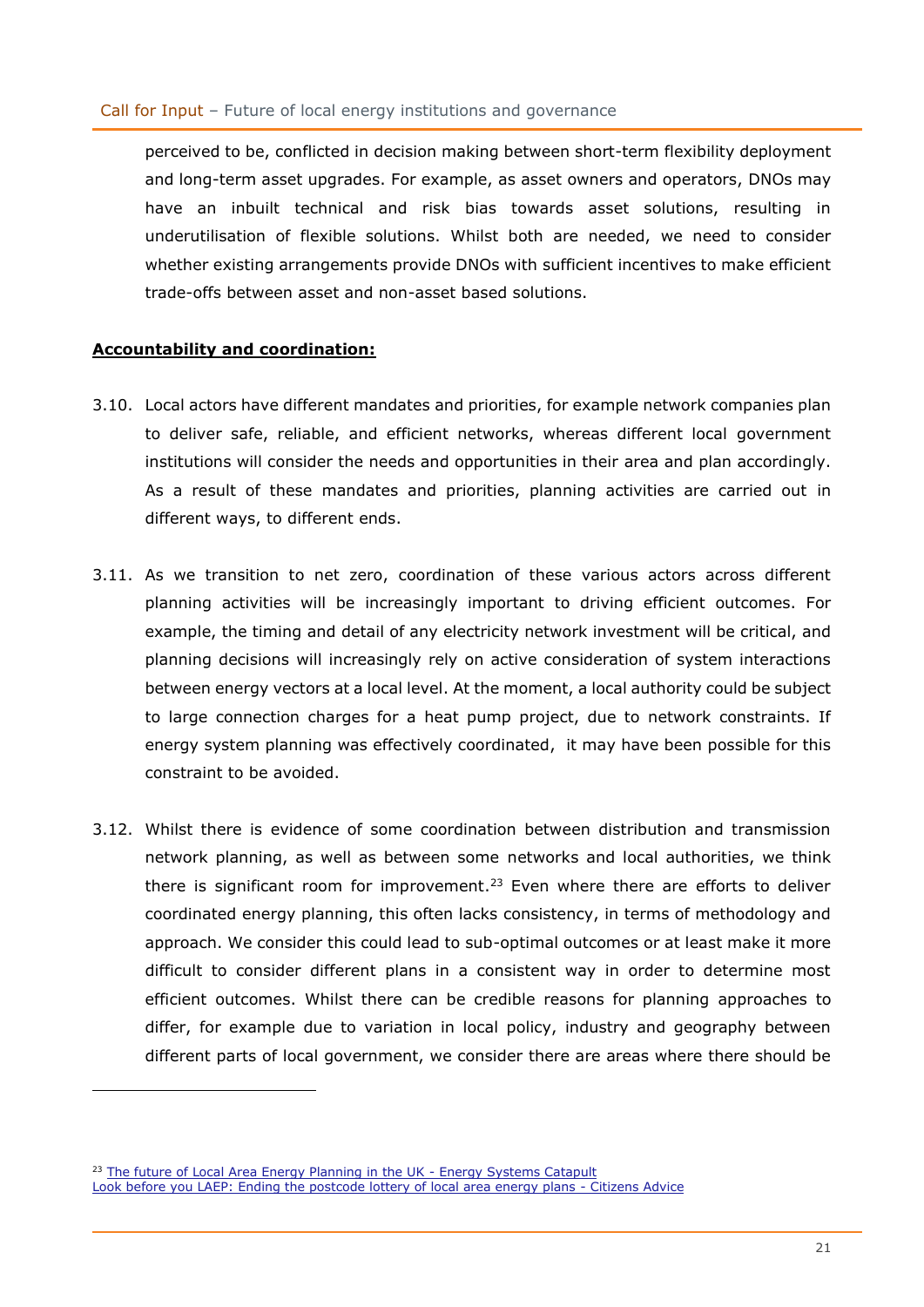a commonality of methodology and approach. One area where there have been efforts to provide more consistency, particularly around methodology, is Local Area Energy Planning (LAEPs).<sup>24</sup>

- 3.13. Within this landscape, there is the challenge of deciding who is accountable for ensuring consistency in methodology and approach, as well as for ensuring there is effective coordination between actors to deliver efficient planning outcomes overall. BEIS, with Ofgem input, has been looking to understand the opportunities and challenges present in existing policy in driving accountability and coordination.<sup>25</sup> Similarly, stakeholders such as Energy Systems Catapult (ESC) have continued development of methodologies for LAEP in collaboration with local actors, to provide more consistency. Moreover, devolved administrations have shown considerable ambition, particularly through target setting, and working with local government in a hands-on way to develop plans and give advice.<sup>26,27</sup>
- 3.14. Whilst progress is being made to improve consistency in planning approaches and coordination across actors at a sub-national level, it's important to consider whether changes to institutional and governance arrangements could help achieve this. For instance, we should consider whether lowest cost outcomes could be better achieved if one actor with sufficient breadth and scope led the coordination of energy system planning at sub-national level, and informed other actors' work or could the same be achieved by existing actors streamlining planning and being clearer about how they all fit together and how they will support each other. This discussion must include how those with a democratic mandate interact with more technocratic aspects of planning.

<sup>&</sup>lt;sup>24</sup> In 2020 Ofgem commissioned the Centre for Sustainable Energy and Energy Systems Catapult (ESC) to produce a LAEP methodology, particularly to outline the key elements of a successful LAEP. This was included in our [ED2](https://www.ofgem.gov.uk/publications/riio-ed2-business-plan-guidance)  [Business Plan Guidance](https://www.ofgem.gov.uk/publications/riio-ed2-business-plan-guidance) as a reference for DNOs. Similarly, ESC and others continue to develop methodologies for local authorities to follow for LAEPs.

<sup>&</sup>lt;sup>25</sup> BEIS, with Ofgem input has been looking to 'develop a better understanding of the opportunities and challenges presented by local area energy mapping and planning (LAEMP) and considering the most appropriate policy options to take forward'; Net Zero Strategy, pg. 266 - [net-zero-strategy-beis.pdf \(publishing.service.gov.uk\).](https://assets.publishing.service.gov.uk/government/uploads/system/uploads/attachment_data/file/1033990/net-zero-strategy-beis.pdf) There is also work underway to introduce heat network zoning policy, which will see a zoning co-ordinator at the local level establish zones; [Heat network zoning \(publishing.service.gov.uk\)](https://assets.publishing.service.gov.uk/government/uploads/system/uploads/attachment_data/file/1024216/heat-network-zoning-consultation.pdf)

<sup>&</sup>lt;sup>26</sup> The Scottish Government introduced Local Heat and Energy Efficiency Strategies (LHEES) with the LHEES Order (SSI) being laid in the Scottish Parliament on Friday 11 March 2022. If the order progresses through the Scottish Parliament, it will come into force in May 2022 placing a statutory duty on local authorities to develop LHEES Strategies and Delivery Plans in line with the 2023 commitment.

<sup>&</sup>lt;sup>27</sup> Similarly, Welsh Government has completed a series of Regional Energy Strategies and have now set the commitment to create a national energy plan by 2024 as well as Local Area Energy Plans in local authorities by the end of 2023-24. [42949 Second All Wales Low Carbon Delivery Plan \(2021-2025\) \(gov.wales\)](https://eur02.safelinks.protection.outlook.com/?url=https%3A%2F%2Fgov.wales%2Fsites%2Fdefault%2Ffiles%2Fpublications%2F2021-10%2Fnet-zero-wales-carbon-budget-2-2021-25.pdf&data=04%7C01%7CVictoria.Low%40ofgem.gov.uk%7Cf53ffd6ffb534aed76b108da1c9906f2%7C185562ad39bc48408e40be6216340c52%7C0%7C0%7C637853740808018787%7CUnknown%7CTWFpbGZsb3d8eyJWIjoiMC4wLjAwMDAiLCJQIjoiV2luMzIiLCJBTiI6Ik1haWwiLCJXVCI6Mn0%3D%7C3000&sdata=VtBWCQwjsTFzMuc4CwE6%2FT5tSz6HS5tYMgCb8fbuUBA%3D&reserved=0)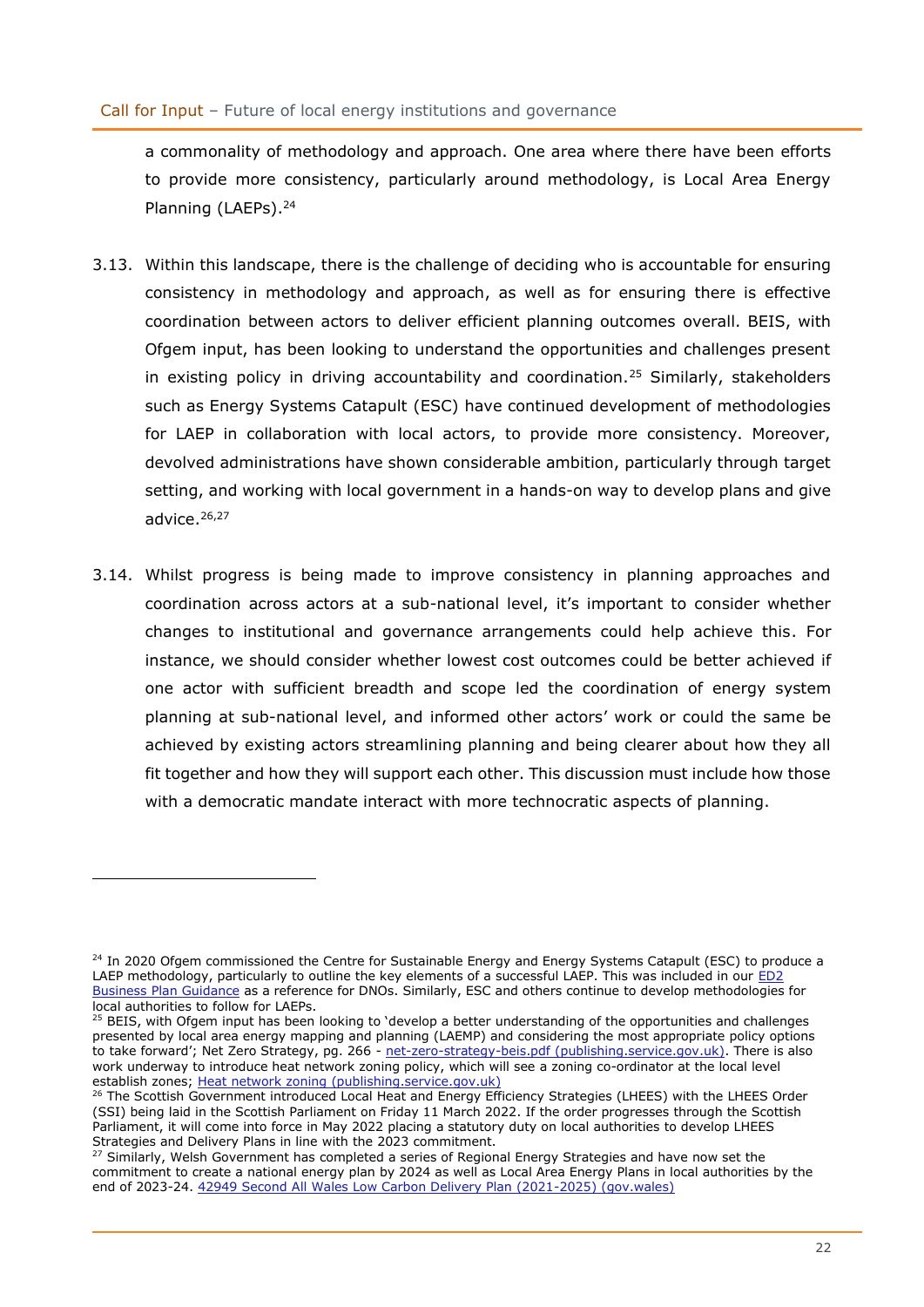## <span id="page-22-0"></span>**Market facilitation of flexible resources**

3.15. Whilst DNOs facilitate flexibility markets for the provision of local constraint management services at a distribution level, the ESO runs flexibility markets to manage the flow of energy on the transmission network to ensure security and quality of energy supply, and also procures services to balance demand and supply. We think open and transparent flexibility markets that are unbiased by commercial interests are key to driving the most efficient solution for the energy system. To achieve this, we also consider that markets must be coordinated smoothly (i.e. across local, regional, national levels). We see challenges around credibility, coordination and simplicity as set out below.

### **Credibility:**

- 3.16. Rapid growth in volumes of procured flexibility by DNOs over the last couple of years has been a positive development. At the moment, though, volumes are still small in absolute terms. As we transition to net zero, the growth of these markets may be hindered if DNOs continue to perform the market facilitation role as they currently do. It would require a step-change in their expertise in market design and operation, areas in which others already have significant experience (for example the ESO). In addition, existing DNO flexibility markets fill near and longer term expected needs and whilst they do not yet offer within-day or real time products, some trials have started. It is not yet clear whether there will be enough liquidity in very localised markets to enable real time trading to meet the needs of the distribution networks. But if there is, facilitating real time markets would require even more investment in skills and resources, and more work would also be needed to seamlessly mesh these with other markets operating in real time. While these skills may be acquired, we need to consider whether DNOs will transition quickly enough or if another body would be better placed to facilitate efficient flexibility markets.
- 3.17. Additionally, potential providers of flexibility may not have confidence that there will be a secure revenue stream from DNO markets if they perceive there to be a conflict where DNOs would prefer traditional network solutions over flexible ones. Trust is the foundation of any market arrangement, and any conflicts could limit the growth of efficient flexibility markets. Even the perception of conflicts has the potential to lower stakeholder confidence and discourage participation. If there is not enough participation to secure the level of flexibility to meet the needs of the network, the DNO would have to meet the need through traditional network solutions when it is less efficient to do so.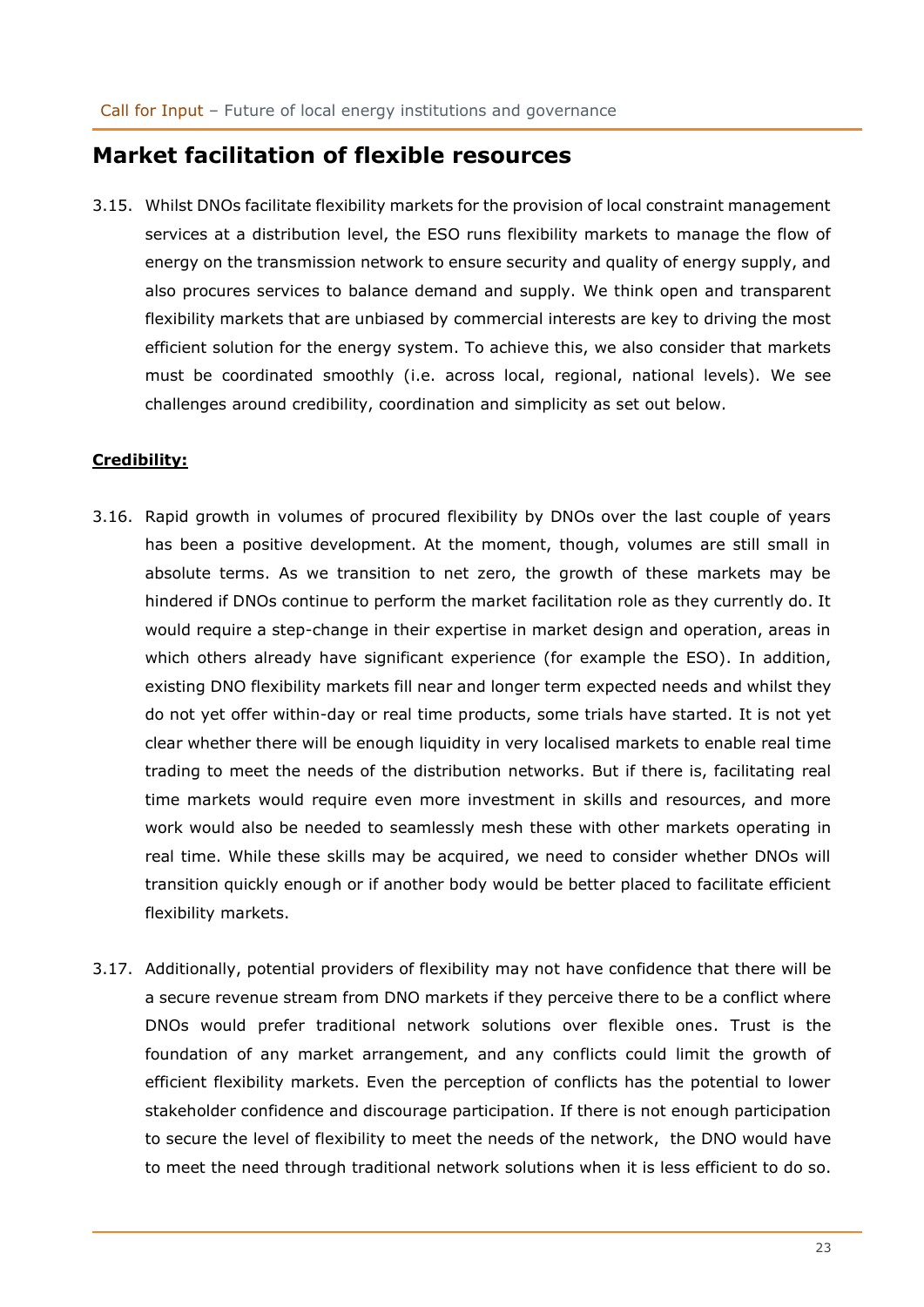#### **Coordination:**

3.18. For multiple markets to flourish in the future there must be consistent, standardised, open and near real time sharing of any non-commercially sensitive data, and low market access costs. Both the ESO and DNOs have obligations to develop coordinated markets. The work in the ENA Open Network's project has facilitated good coordination in a number of areas.<sup>28</sup> But there remains a number of areas where full coordination still needs to be achieved. There is a risk that respective system operators (DNOs and ESO) may give priority to the development of their own flexibility markets to meet their needs more quickly or maximise their revenue, without sufficient sharing of information or coordination with other markets. As well as resulting in inefficient outcomes for the system, a lack of coordination across markets could preventing them from easily participating across multiple markets and stacking value, which would limit their ability to receive their full value to the system. This could limit much needed investment.

### **Simplicity:**

3.19. Overall, issues around credibility and a lack of coordination between markets means the landscape is complex and not simple for market participants and other users.

# <span id="page-23-0"></span>**Real time operation of local energy networks**

3.20. At a national level, the ESO balances the NETS in a safe, reliable and efficient way; and is responsible for making sure enough power is generated overall to keep the system running at 50Hz. At distribution level, DNOs are responsible for operating their networks, by managing real time flows to keep the lights on, accounting for planned and unexpected outages and capacity constraints using physical network resources and flexible resources. Additionally, GDNs and heat network operators manage their respective networks. We recognise that coordination between vectors in real time may become more significant.

### **Competence and credibility:**

<sup>&</sup>lt;sup>28</sup> [Open Networks: developing the smart grid -](https://www.energynetworks.org/creating-tomorrows-networks/open-networks/) Energy Networks Association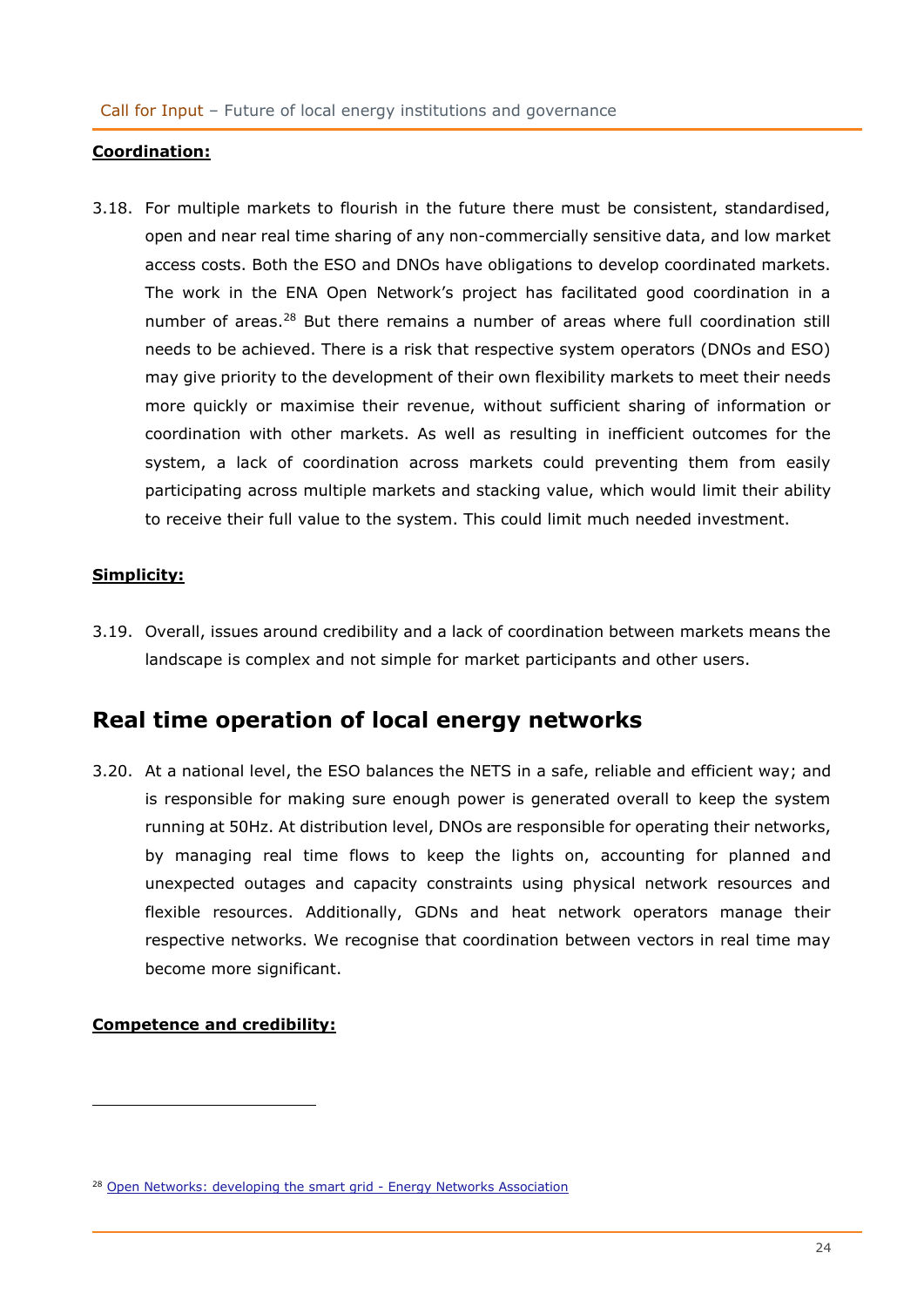- 3.21. DNOs have traditionally developed skills in deploying and maintaining critical physical infrastructure and managing the secure operation of the physical network directly. In future, system operation will likely look and feel very different. Whilst continued deployment and maintenance of physical infrastructure will be key, a decentralised energy system may also require the secure digital and active integration of complex software systems for the provision of new services, to be operated by third parties such as aggregators and demand-side response companies. There are likely to be large numbers of these institutions, bringing together large numbers of diverse low voltage assets that are individually almost impossible to inspect (unlike today's asset fleet). For DNOs to manage and operate the distribution system in the future, in a safe and secure way, they will likely require significant investment in skills and resources.
- 3.22. There is also the potential issue that DNOs could be, or be seen to be, conflicted in performing the operation role with regard to issuing efficient dispatch instructions, given that these would be considered against traditional network solutions.<sup>29</sup>

## **Coordination:**

3.23. Operational coordination will be critical. There may be a risk of inefficient or opposing instructions to flexible assets or aggregators from national and local markets, particularly if there is secondary trading. If not effectively and quickly deconflicted, this may lead to system inefficiencies that in turn result in consumers paying more than would have been necessary if whole system needs had been taken into account. Whilst DNOs are building capabilities to deliver DSO roles, and the ESO markets are evolving to meet future national system needs, we need to be sure that they can transition quickly enough – with the right resources and skillsets – to deliver the proactive and coordinated systems management needed. In future, cross-vector operation coordination may emerge as an increasing issue depending on the routes the energy system goes down.

# <span id="page-24-0"></span>**Opportunities of change**

3.24. This review of institutional and governance structures provides the opportunity to secure clear accountability for energy system functions at a sub-national level and ensure that

<sup>&</sup>lt;sup>29</sup> For example, a DNO employing flexible assets that may have been more efficient in meeting a national need as other options were more expensive, even taking into account the DNO's actions.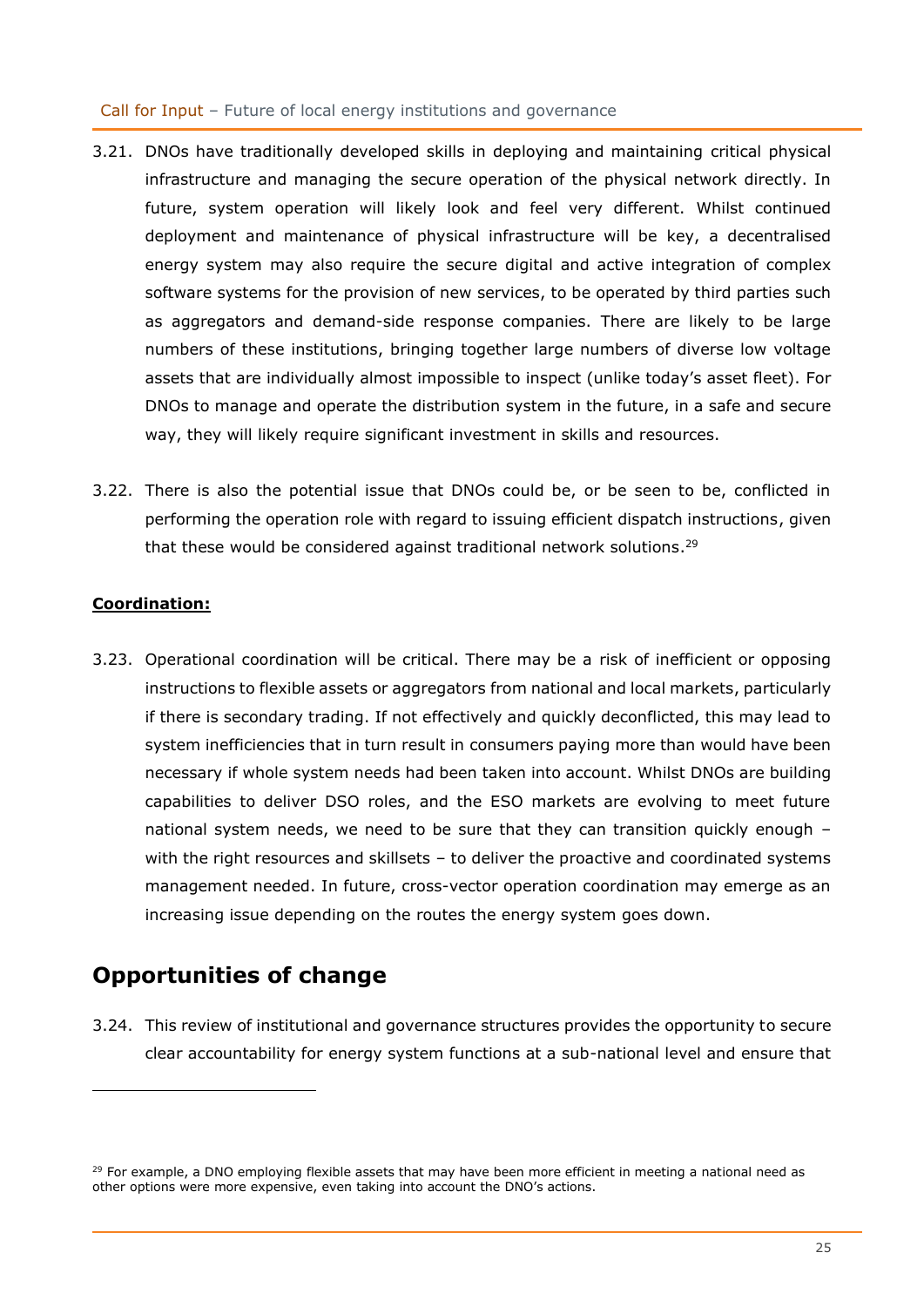roles and responsibilities are assigned to the actors who are best placed to perform them. It allows us to consider reform options that include improved facilitation of information exchange and improved coordination between actors, the opportunity to reconsider roles and responsibilities of these functions as currently scoped, but also to redraw the boundaries for roles and responsibilities in a way that maximises synergies between functions to achieve the best outcomes for consumers and deliver cost effective net zero.

### **Maximising functional synergies**

- 3.25. The three energy system functions which are the focus of this Call for Input are closely related to each other. We consider it important to identify and recognise the synergies that exist both within and across these functions, to understand how and where to best draw lines in regard to roles and responsibilities.
- 3.26. In considering reform options, we should look to maximise these synergies. For example, where there are within-function synergies, these should either stay together (if they currently sit together, under one institution's roles and responsibilities), or if not currently together, bringing these activities together should be a key consideration in developing reform options. Alternatively, we should consider where synergies can be maximised by ensuring there is effective information exchange and coordination between actors. We have to accept that bringing all synergies into one organisation may create something that is unwieldy and tries to combine an unrealistic combination of roles and skills.
- 3.27. Figure 1 sets out some of the synergies we have identified.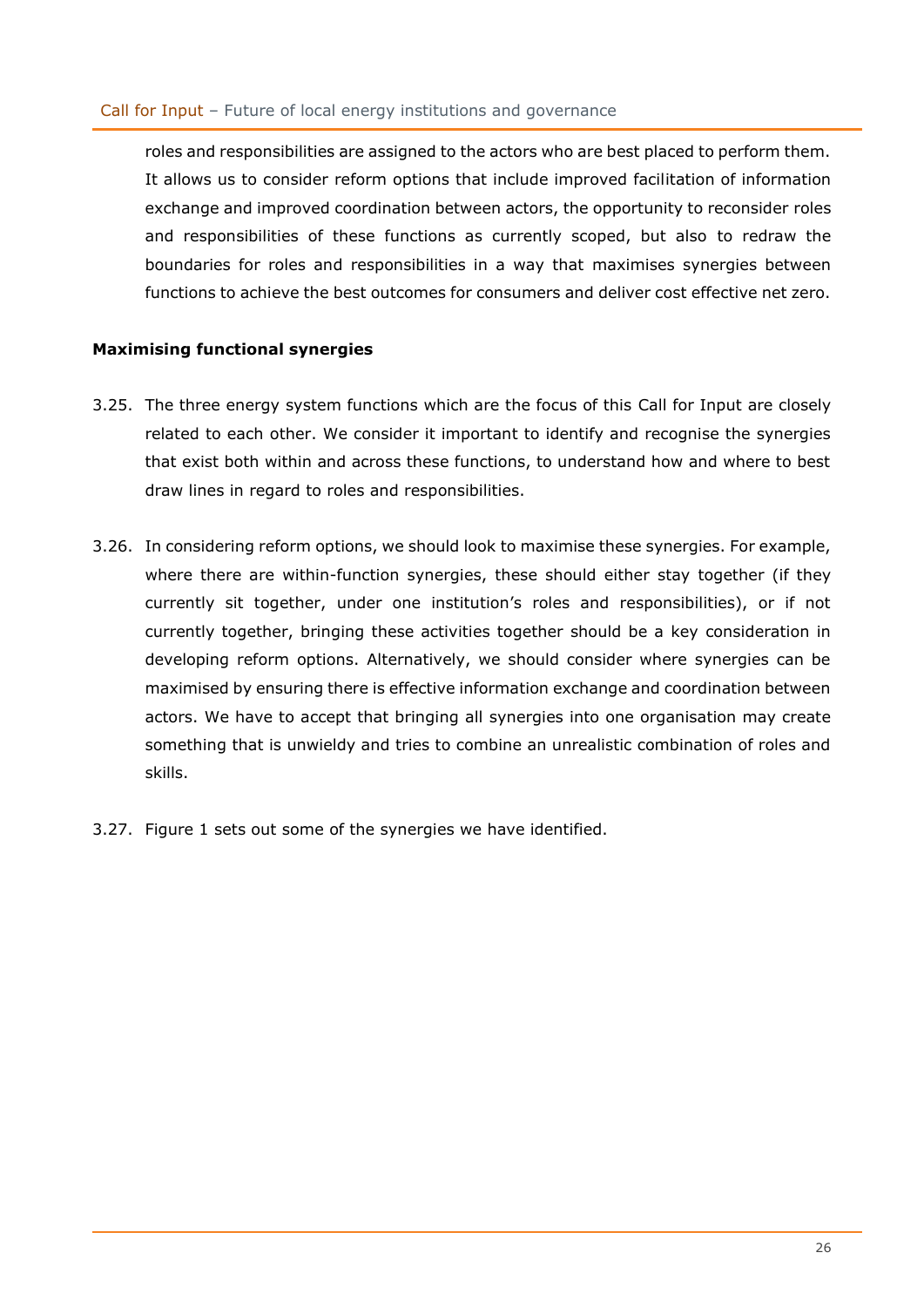



- **Synergy 1 – Market facilitation and planning (across functions):** Planning decisions will need to trade-off between flexible and traditional network solutions, and decision makers will need to actively consider the opportunities provided by flexibility, both historically and in the future. This will also help with forecasting what flexible resources are required in future.
- **Synergy 2 – Planning (within function):** We identify synergies within the planning function, although the activities within this function are currently spread across different institutions. We think there could be a case for bringing these activities together under one institution's roles and responsibilities, or to at least ensure effective information exchange and coordination between actors.
- **Synergy 3: Planning and Operation (across functions):** There is a feedback loop between what has been operationally possible, what issues have arisen, and what is needed in the future to manage potential future operations.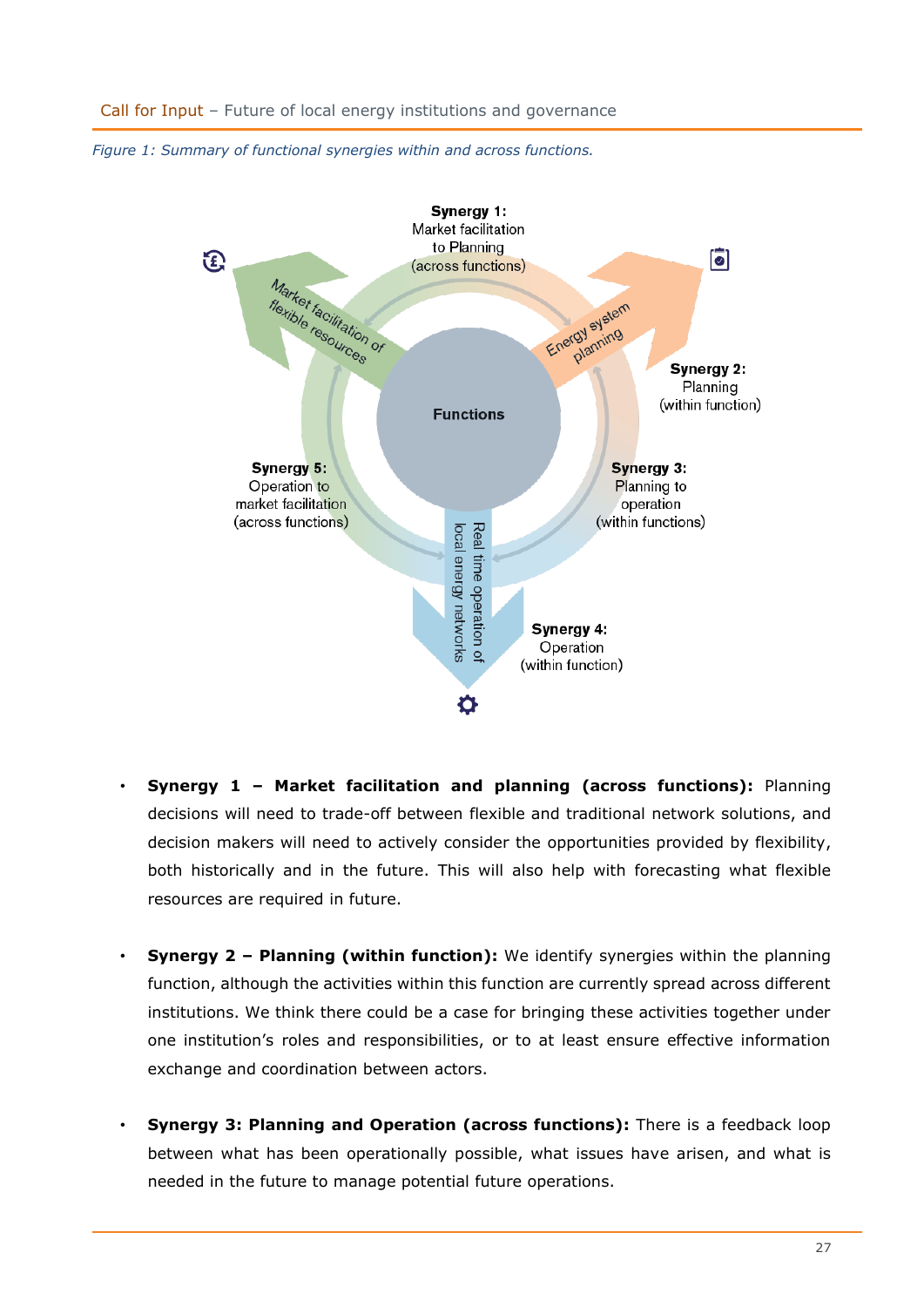- **Synergy 4 – Operation (within function):** As the use of flexible resources to manage the network grows, the operations role will include more dispatching of flexible resources, with digital and software-based interfaces, as well as the traditional activities DNOs perform in maintaining critical physical infrastructure and managing secure operation.
- **Synergy 5 – Operation and Market facilitation (across functions):** Decisions around the design of flexibility markets need to consider potential changes required for efficient operation of the energy system. This will ensure that flexibility markets are set up to ensure any near real time or planned changes in energy requirements are delivered. Operational decisions need to take into account and be coordinated with actions taken on flexibility markets at all levels, including at distribution and national level.

# <span id="page-27-0"></span>**Risks of change**

3.28. The opportunities of any institutional and governance reform need to be weighed up against the risks. A key risk to consider is that any change to current arrangements in place will have significant time and resource implications. Given the urgent need to decarbonise and deliver the net zero transition, time and resource will be a key factor in any decision to proceed with change.

### **Differences between transmission and distribution level reform**

3.29. Reforming institutions and governance at distribution level would not be akin to the changes implemented at transmission level, i.e. the legal separation of the ESO from National Grid Electricity Transmission (NGET) and the subsequent decision to create an FSO. For the ESO and NGET, for example, there was already a clearly defined system operation section in National Grid's electricity transmission licences. The system operation section was ring-fenced and run separately as there were multiple transmission operators (TOs) but only one system operator (SO). An SO-TO code was in place to govern interactions between the system operator and transmission operators. When legal separation was implemented, the dedicated system operator section of NGET's licence was transferred to only apply to the legally separate ESO and some additional separation measures were taken at NGET and the ESO. In practice there were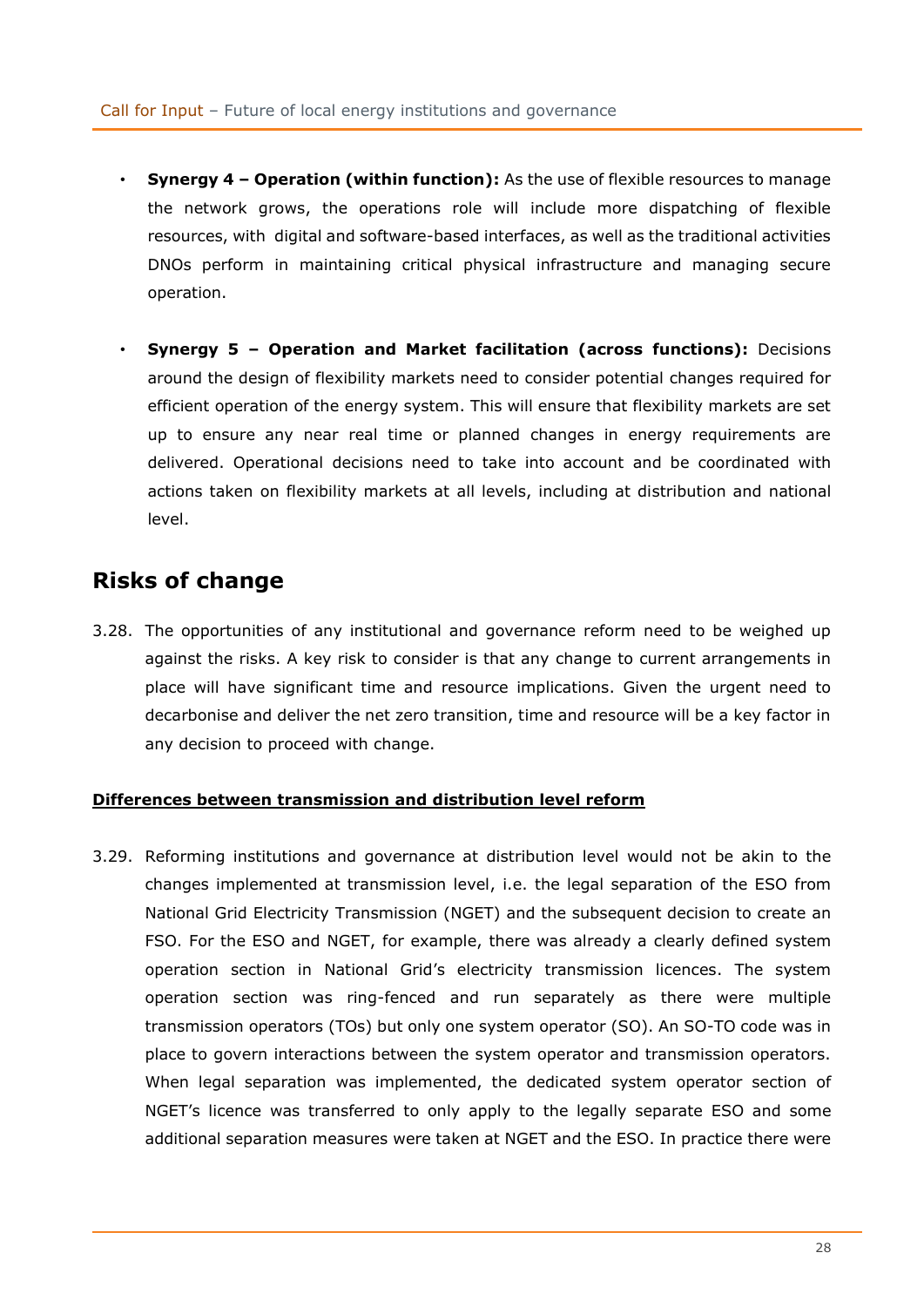largely housekeeping or minimal structural changes to licences and industry flows of information.

- 3.30. At distribution level, there is not currently an equivalent separation in the licences for system operator activities, and no industry flows of information directed to a 'system operation' function specifically at distribution level. Given this, there would need to be significant changes made not only to DNOs as institutions – structurally, financially, and in licences - but all through the industry, for example to redirect flows of information, create new industry codes, etc. Additionally, all participants of the energy industry would need to change systems to accommodate any new entity, which would have both cost and time implications. As a result, separation of system and network functions at distribution level will take longer and be more expensive than at transmission level.
- 3.31. Additionally, a new regime of regulation would need to be implemented to price control any new entities. Separate cost reporting for the ESO and NGET was already in place and well established prior to legal separation. Whilst more separate cost allocation and specific incentives is something we are introducing for DSO in RIIO-ED2, the costs and incentive drivers are significantly less well understood and developed at distribution level than it was at transmission level.

### **Risks of change highlighted through DNOs' Request for Information (RFI) responses**

- 3.32. In December 2021, we issued a Request for Information (RFI) to DNOs with the aim of developing our understanding of the changes that would be required to deliver DSO roles under different governance arrangements and the associated implications.<sup>30</sup> In their responses, DNOs identified a number of key risks associated with implementing changes, a summary of which we provide below.
- 3.33. Similar to above, the DNOs noted that change can be disruptive and costly, and that implementing significant changes to DSO governance arrangements could result in distractions and delays to the delivery of net zero.

<sup>&</sup>lt;sup>30</sup> The different governance scenarios set out in the RFI included a range of different conflict mitigation options (including full ownership separation) which would introduce varying degrees of separation of the DSO function from the DNO.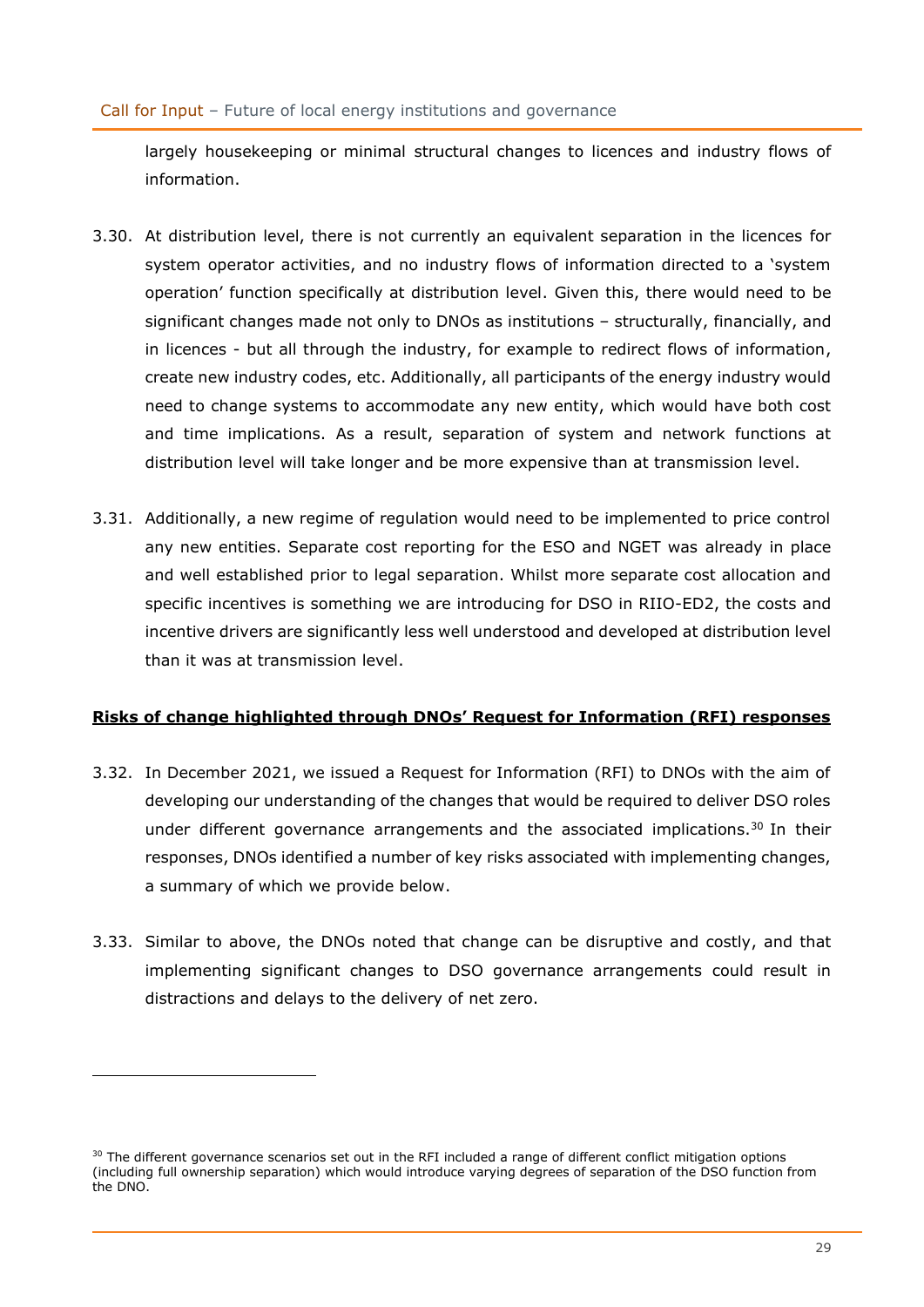- 3.34. DNOs also noted more specific risks associated with change. They noted that separation of DSO roles from the DNOs would likely result in increased costs through the duplication of some functions and services and loss of operational efficiencies. Additionally, depending on the specific reforms that are considered for implementation, there is the risk of misaligned incentives and the creation of conflicts of interest. Another specific concern noted by DNOs was that separation of DSO roles from the DNOs could lead to uncertainty of responsibilities that could result in operational failures and affect network reliability, which could lead to potential safety risks. The DNOs also noted that there may be increased engagement complexity for stakeholders where separation means that they need to engage with more than one organisation, which may result in decreased customer satisfaction.
- 3.35. Finally, DNOs noted that the number and magnitude of risks increased with the degree of separation of DSO roles from the DNO. Whilst we didn't ask DNOs to comment on whether risks were more relevant to some DSO roles than others, some DNOs noted that greater DSO-DNO synergies existed in the operations and planning roles.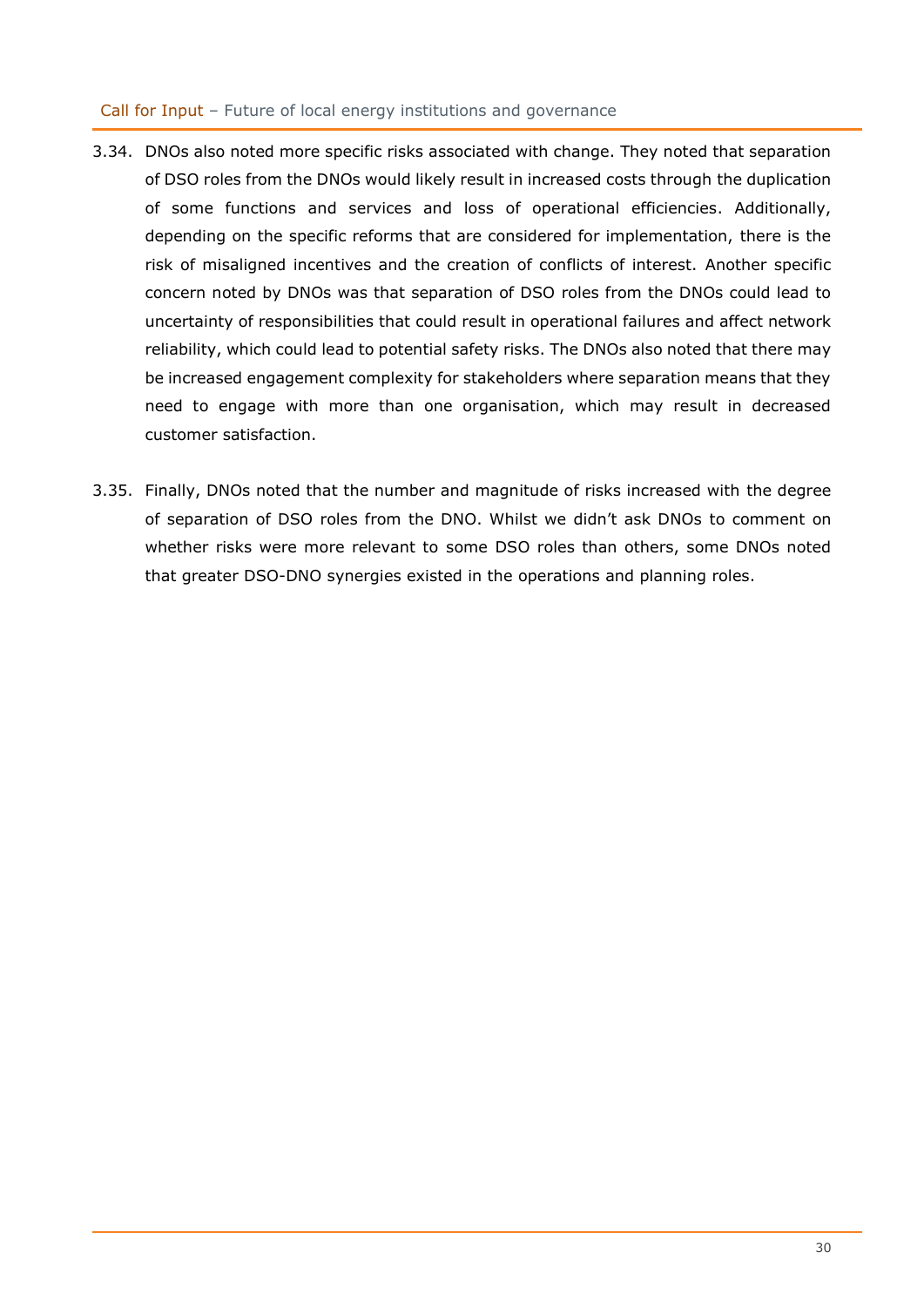# <span id="page-30-0"></span>**4. Framework model options for enduring arrangements**

### **Section summary**

*This section sets out four distinct, high level framework models for enduring institutional arrangements. This section includes a high level description of each framework model, its key features and how it seeks to address the issues raised in relation to existing arrangements.*

Questions for response:

8. For each model, we have set out the key assumptions which need to be true for the model to offer the right solution. Which of these assumptions do you agree with?

9. Out of the framework models we have developed which, if any, offer the most advantages compared to the status quo? If you believe there is another, better model please propose it.

10. What do you consider to be the biggest implementation challenges we should focus on mitigating?

11. Taking into account the varying degrees of separation of DSO roles from DNOs under framework model 1, do you consider there are additional measures we should consider implementing, in particular in the short term (e.g. changes in accountability etc)?

12. Are there other key changes taking place in the energy sector which we have not identified and should take account of?

# <span id="page-30-1"></span>**Framework models for enduring arrangements**

4.1. This section sets out four sample framework models we have developed for alternative institutional and governance arrangements, the key features of each model and how it seeks to address the issues raised in relation to existing arrangements. Each framework model focuses on an institution, or a set of institutions, to deliver the energy system functions we have identified, and includes the relationship between other relevant institutions. Each framework model is supported by a figure which provides a high level illustration of the functions each institution could perform, and how institutions could interact with each other.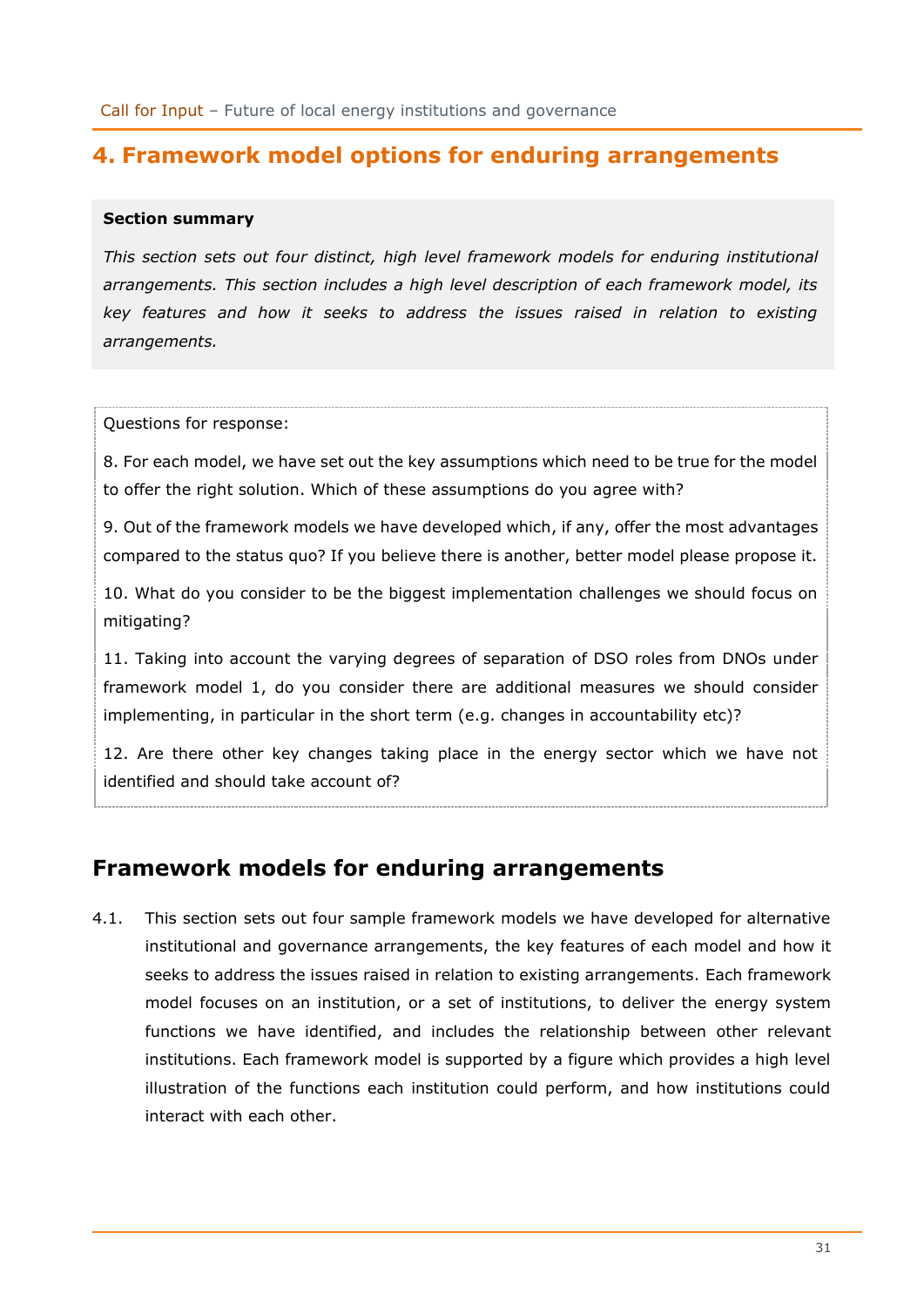- 4.2. The framework models presented are not intended to be exhaustive of all possible reform options, and the models themselves contain multiple possible variations. The aim of the models is to provide a basis for further engagement, to make discussion around potential options for reform tangible and encourage input and views from stakeholders. We want the framework models to help us understand the kinds of changes that will best meet the success criteria we have outlined, whilst identifying and minimising risks.
- 4.3. Table 1 provides a summary of the four framework models we have developed including:
	- Potential roles and responsibilities of the institution(s),
	- Potential key features including geographic scale, vector coverage and ownership status of the institution(s),
	- Key assumptions made in developing the framework model; and
	- Ease of implementation of the framework model, which reflects the degree to which the option is in Ofgem's control to implement.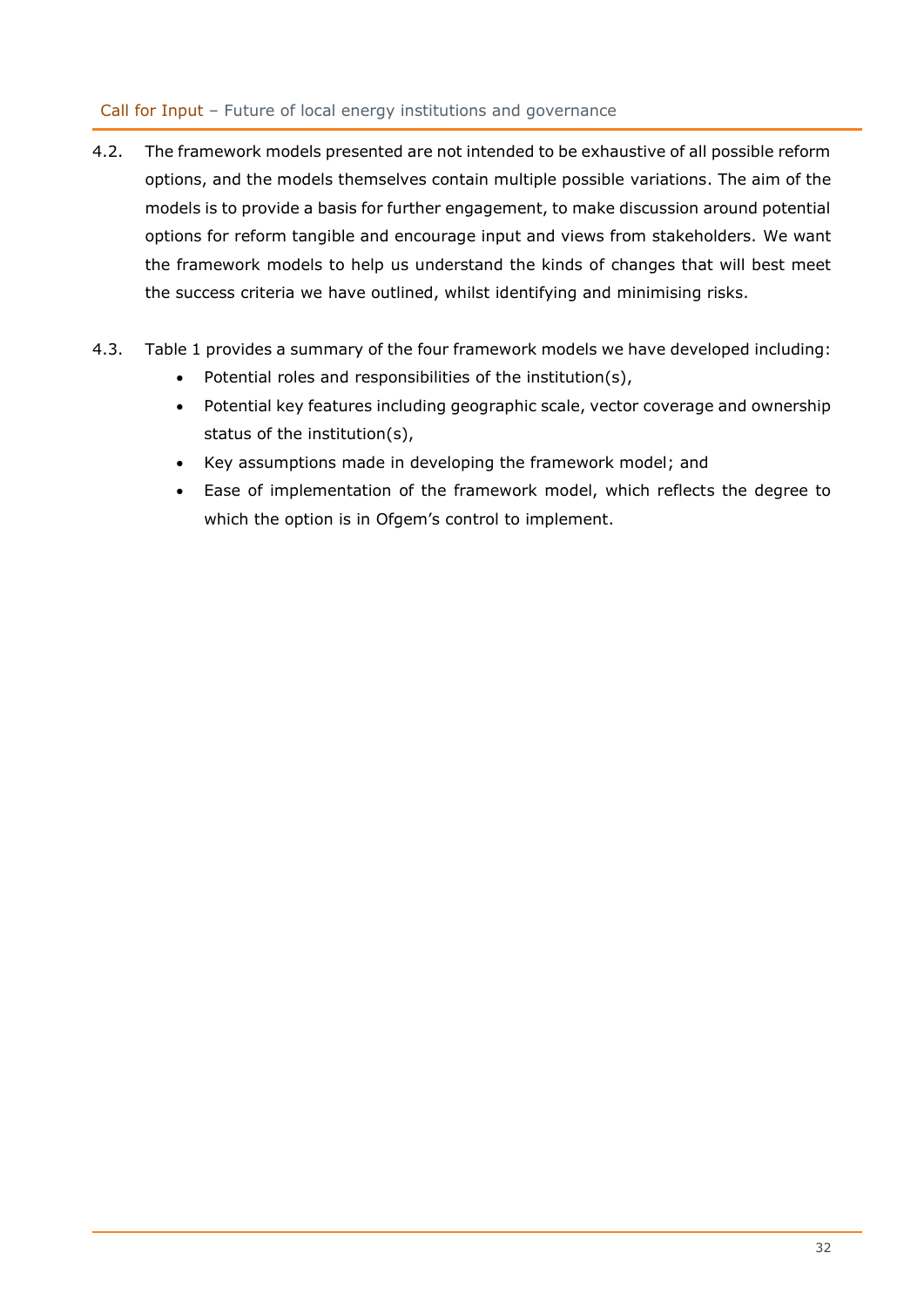## *Table 1: Summary of potential framework model options*

|                           | Internal separation of DSO*<br>roles within DNOs*                                                                                                                                                                                                | <b>Independent Distribution System</b><br>Operator(s) (IDSO)                                                                                                                                                                                                                                | <b>Regional System Planner and</b><br>Operator(s)                                                                                                                                                   | <b>Interacting organisations</b>                                                                                                                                                                                                                                     |
|---------------------------|--------------------------------------------------------------------------------------------------------------------------------------------------------------------------------------------------------------------------------------------------|---------------------------------------------------------------------------------------------------------------------------------------------------------------------------------------------------------------------------------------------------------------------------------------------|-----------------------------------------------------------------------------------------------------------------------------------------------------------------------------------------------------|----------------------------------------------------------------------------------------------------------------------------------------------------------------------------------------------------------------------------------------------------------------------|
|                           |                                                                                                                                                                                                                                                  |                                                                                                                                                                                                                                                                                             |                                                                                                                                                                                                     |                                                                                                                                                                                                                                                                      |
| Roles                     | DNOs continue to perform all DSO<br>roles                                                                                                                                                                                                        | New independent institutions take on<br>some of or all DSO roles                                                                                                                                                                                                                            | New regional institutions take on<br>some of or all DSO roles as well as<br>wider cross vector planning roles                                                                                       | Roles are dispersed to create the<br>clusters with the strongest functional<br>synergies and existing core<br>competencies                                                                                                                                           |
| Features                  | Geographical scale: DNO<br>Vector coverage: Electricity<br>Ownership: Private                                                                                                                                                                    | Geographical scale: Regional<br>Vector coverage: Electricity<br>Ownership: Public or private                                                                                                                                                                                                | Geographical scale: Regional<br>Vector coverage: Energy system<br>planning across electricity, gas and<br>potentially other vectors eg heat<br>Ownership: Public or private                         | Geographical scale: National, regional<br>and/or DNO<br>Vector coverage: Energy system<br>planning across electricity, gas and<br>potentially other vectors eg heat<br>Ownership: Public and/or private                                                              |
| Key assumptions           | Three DSO roles are<br>$\bullet$<br>inextricably linked and must be<br>performed by one electricity<br>body<br>Potential conflicts mitigated by<br>internal governance measures<br>Coordination takes place<br>$\bullet$<br>between institutions | Some or all DSO roles are<br>$\bullet$<br>inextricably linked and must be<br>performed by one electricity body<br>Independence of DSO from DNO is<br>$\bullet$<br>necessary to mitigate potential<br>conflicts of interest<br>Coordination takes place between<br>$\bullet$<br>institutions | DSO roles need to be carried out<br>by a separate body to manage<br>potential conflicts of interest<br>There is a case for integrating<br>planning across energy vectors at<br>a sub-national level | Roles are most effectively<br>delivered when within-function<br>synergies are maximised, and<br>assigned to the institution(s) with<br>the competencies to deliver them.                                                                                             |
| Ease of<br>implementation | High to medium - Ofgem is able to<br>deliver changes, in coordination<br>with DNOs                                                                                                                                                               | Medium - requires primary legislation                                                                                                                                                                                                                                                       | Low - would require primary<br>legislation and significant changes to<br>electricity and gas networks, and roles<br>of local government                                                             | High to low due to possible sub-<br>variants. A 'base' model could assign<br>roles without establishing new<br>institutions, and would be fairly simple<br>for Ofgem to implement. Alternatively,<br>the creation of new bodies would<br>require primary legislation |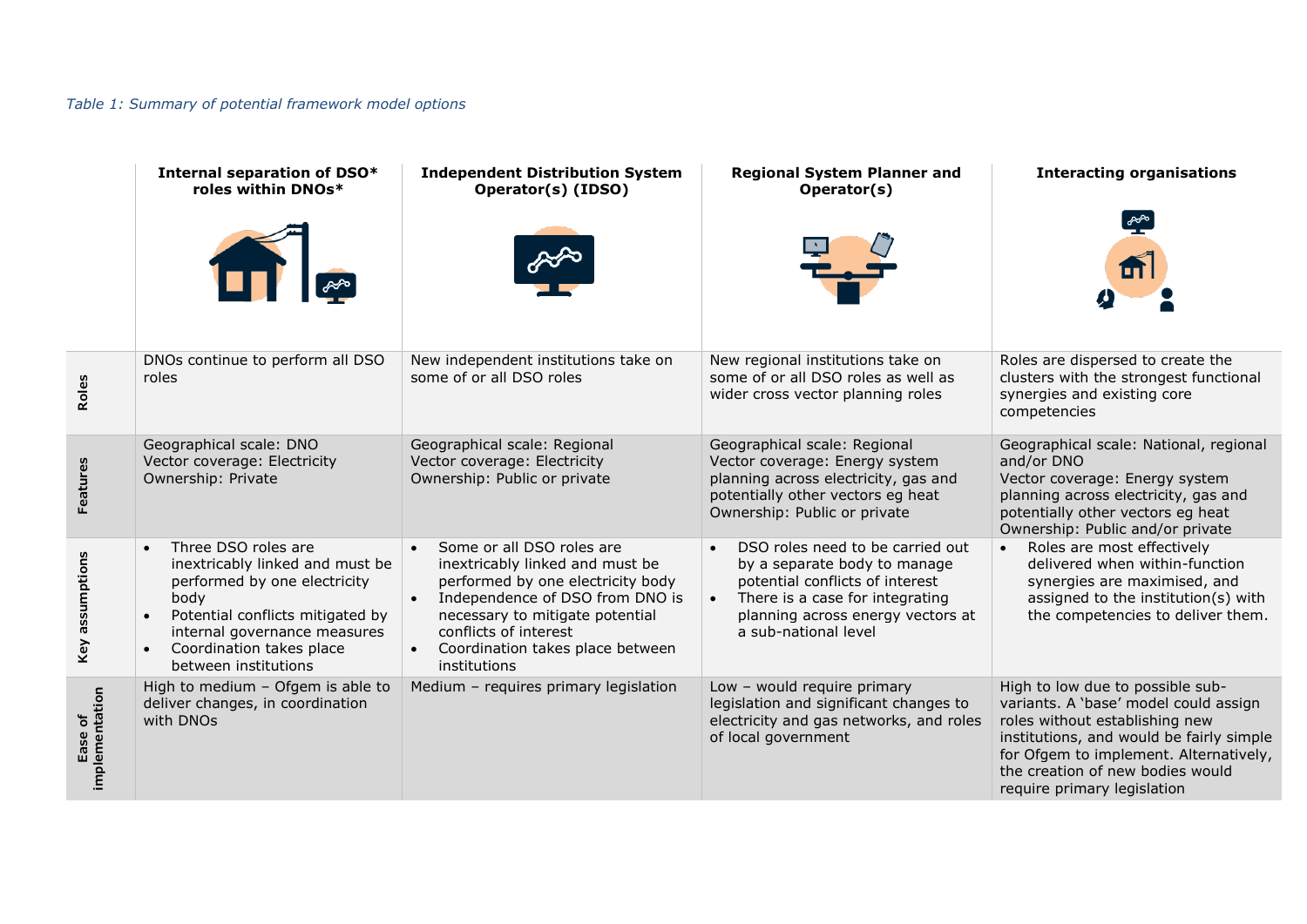

# <span id="page-33-0"></span>**Framework model 1 – Internal separation of DSO roles within DNOs**

*Figure 2: Internal separation of DSO roles within DNO*



#### **Key features**

4.4. High level model description: Under this model, the DNOs would continue to carry out the DSO roles with potential conflicts of interest mitigated by internal governance measures. We expect this would include internal separation of the DSO function, such as through the separation of people, processes and systems, or even separate licensing of DSO activities (i.e. a separate DSO function within the same DNO parent group).<sup>31</sup> By introducing separation measures, this relatively 'low-change' model focuses on improving the credibility and transparency of the DNO delivering the DSO roles. This

 $31$  For the purposes of this Call for Input, we use the terms separate licensing and legal separation interchangeably.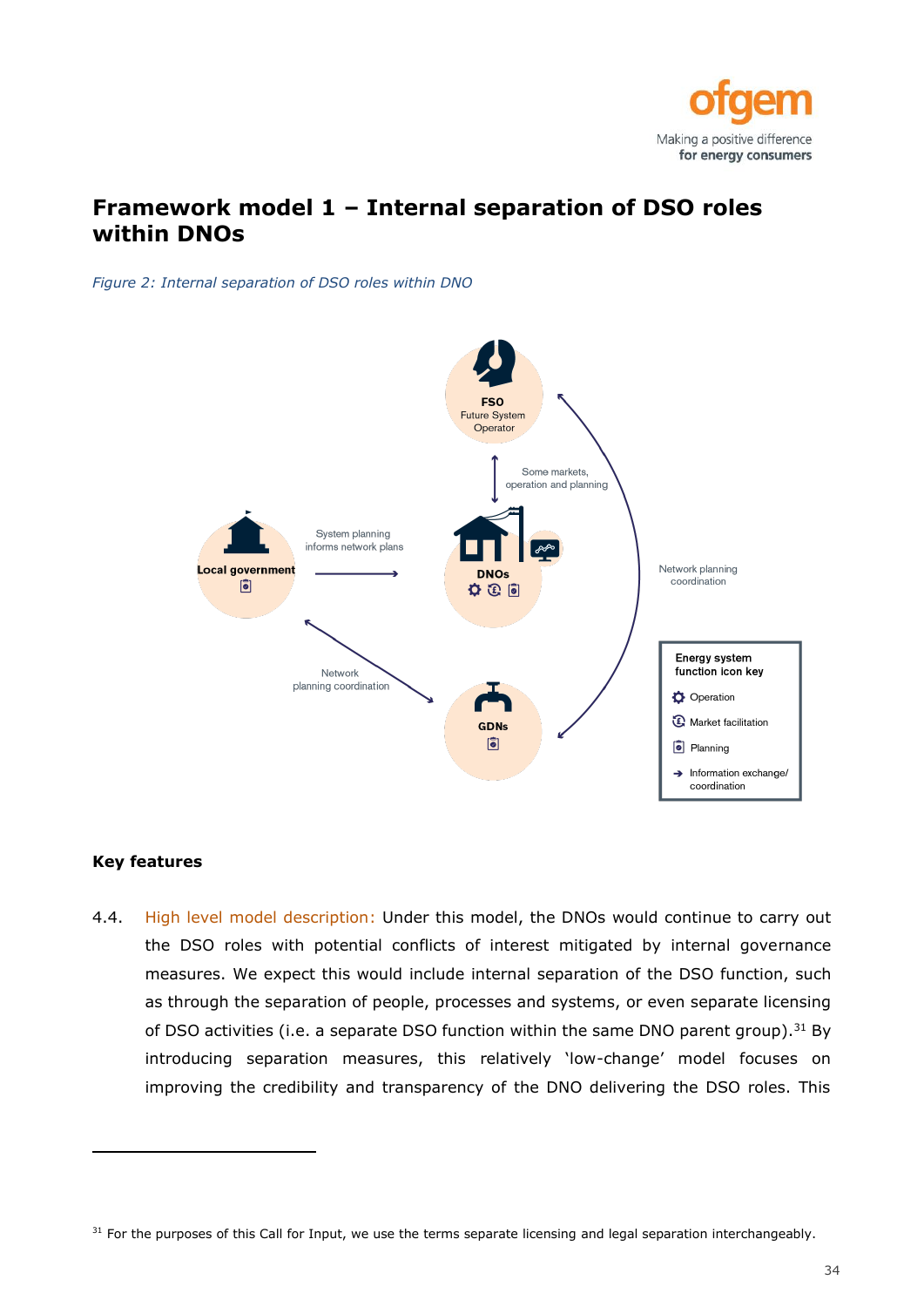model can be seen as an extension of the internal separation measures being implemented by DNOs for the RIIO-ED2 price control period.

- 4.5. Geographic scale: Under this model, the DSO function would cover the same geographic scale as the DNOs do under existing arrangements.
- 4.6. Roles and responsibilities:
	- Market facilitation: The DSO function within the DNO, or legally separate DSO, would be responsible for the development of distribution flexibility markets and would need to coordinate with the ESO/FSO to ensure distribution markets work alongside, and mesh with, national markets.
	- Operation: The DNO would be responsible for maintaining network reliability and ensuring safety of the system. The DSO function within the DNO, or legally separate DSO, would be responsible for monitoring the distribution system for emerging network constraints and managing constraints by dispatching or curtailing assets and coordinate with the ESO/FSO where appropriate.
	- Planning: The DSO function within the DNO, or legally separate DSO, would be responsible for long term planning of the electricity network. Energy system planning would also continue to be carried out by GDNs, the ESO/FSO and local government. Coordinated energy system planning would rely on effective joinup of institutions (DNOs, GDNs, the ESO/FSO and local government).
- 4.7. Ownership: Under this model, the ownership of DSO continues to sit within the DNO parent company.
- 4.8. Assumptions: This model assumes that the three DSO roles are inextricably linked and must be carried out by one electricity body. This model also assumes that effective coordination takes place with other bodies and that conflicts of interest can be managed internally.
- 4.9. Ease of implementation: Incremental internal separation of DSO roles from DNOs is within Ofgem's powers to implement, and Ofgem could also implement legal separation and separate licensing of DSO roles, in coordination with the DNOs.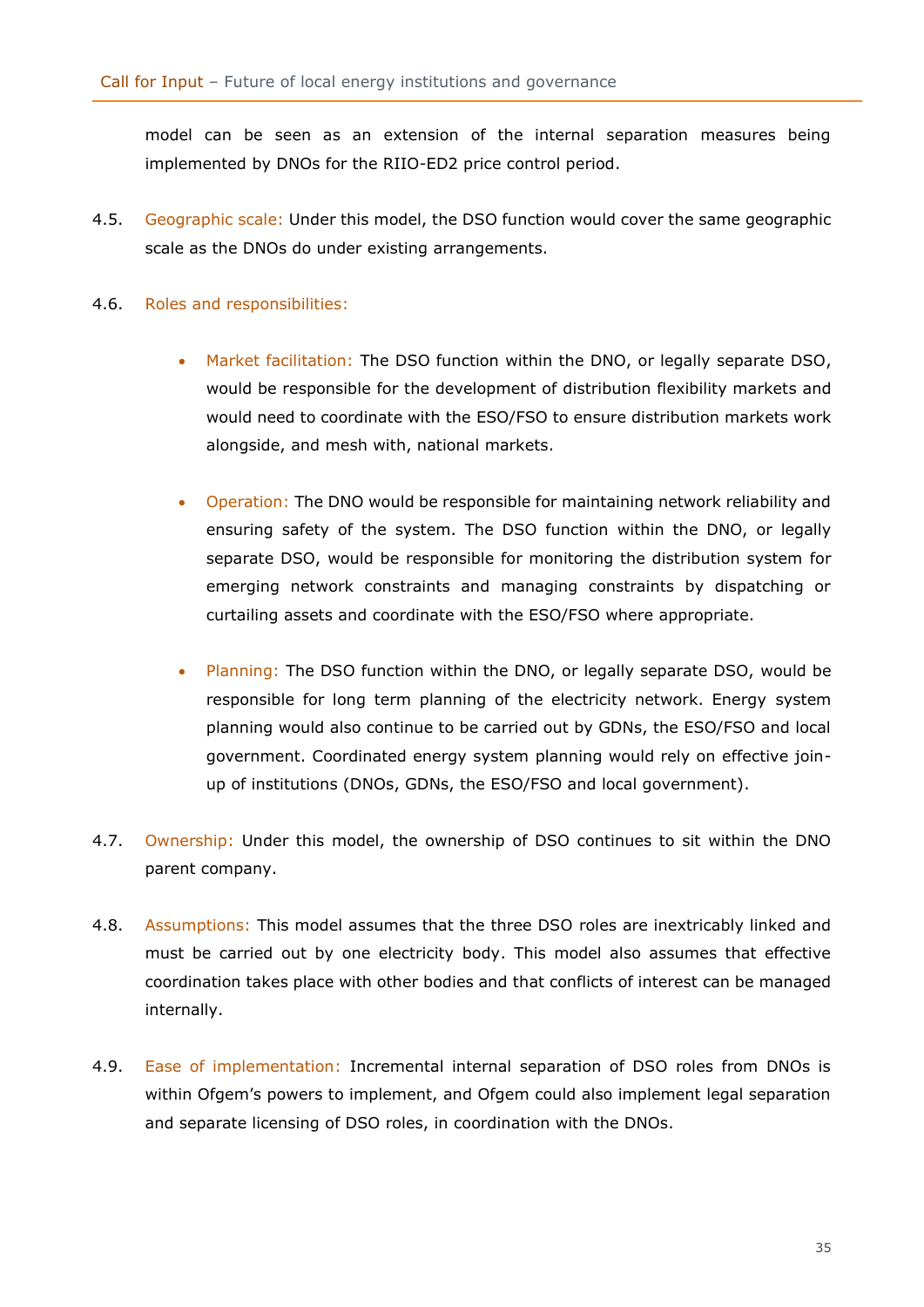# <span id="page-35-0"></span>**Framework model 2 – Independent Distribution System Operator(s) ('IDSOs')**

*Figure 3: IDSO(s)*



### **Key features**

- 4.10. High level model description: Under this model, fully Independent Distribution System Operator(s) ('IDSO(s)') are established, which perform some of or all of the DSO roles currently performed by the DNOs. This model goes further than any internal (including legal) separation of the DSO function from the DNO in framework model 1 by requiring separate parent company ownership.
- 4.11. Geographic scale: We have not set out how many IDSO(s) there could or should be, although we consider this could be a regional body. There could be more than one IDSO per DNO region or there could be geographic synergies with one institution (or part of the ESO/FSO) serving as much as the whole country if the data existed for them to do so.
- 4.12. Roles and responsibilities: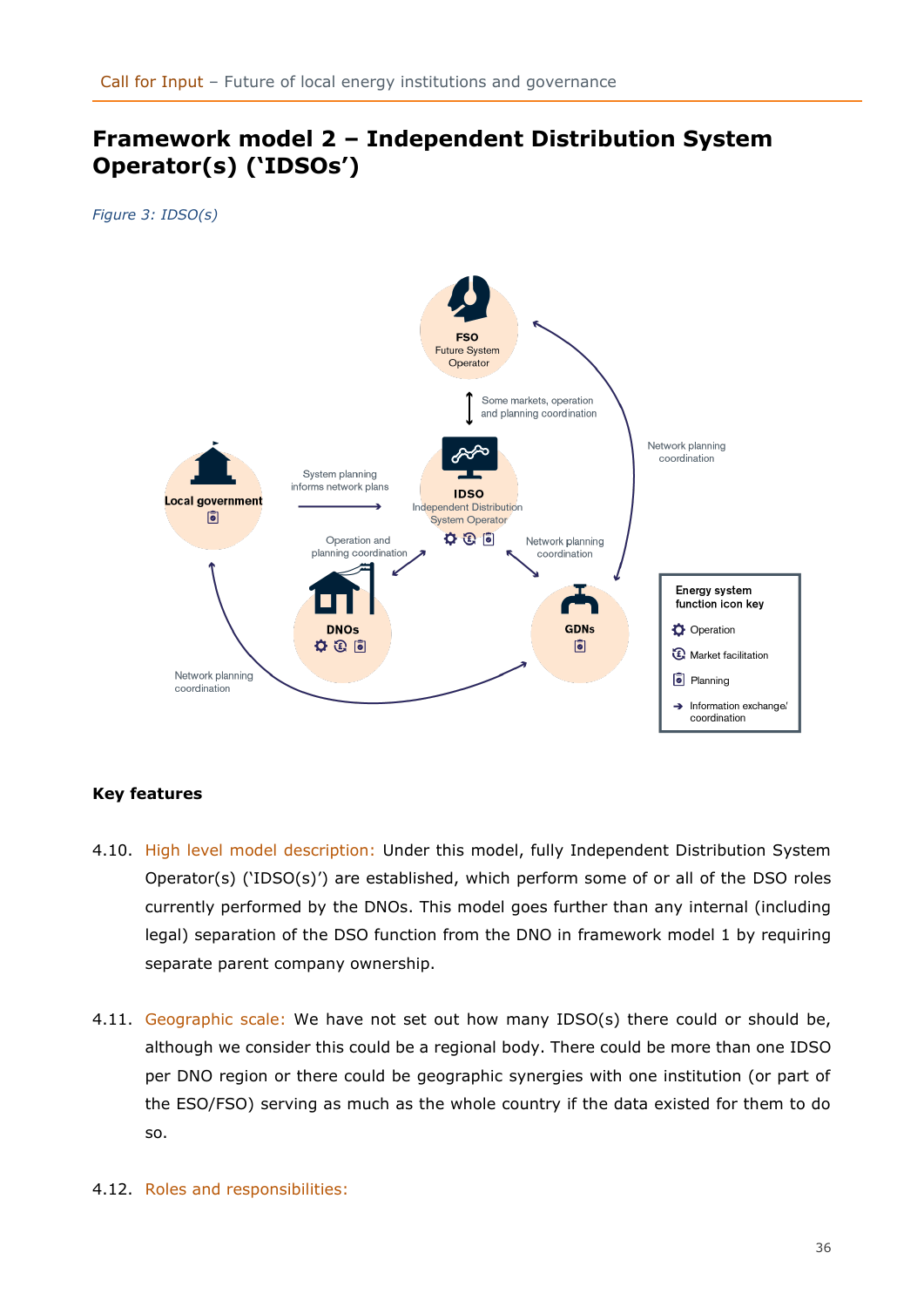- Market facilitation: The IDSO(s) would be responsible for the development of flexibility markets for their geographic region, and would need to coordinate with the ESO/FSO to ensure markets work alongside, and mesh with, national markets.
- Operation: The DNO would continue to be responsible for maintaining network reliability and ensuring safety of the system. The IDSO(s) would be responsible for monitoring the distribution system, across their geographic region, for emerging network constraints and managing constraints by dispatching or curtailing assets and coordinating with ESO/FSO where appropriate.
- Planning: The IDSO(s) would be responsible for long term planning of the electricity network. Energy system planning would also continue to be carried out by GDNs, the ESO/FSO and local government. Coordinated energy system planning would rely on effective join-up of institutions (DNOs, GDNs, the ESO/FSO and local government).
- 4.13. Ownership: IDSO(s) could be either public or privately-owned. The IDSO(s) would have independent ownership and governance from the DNO.
- 4.14. Assumptions: This model assumes that the three DSO roles are inextricably linked and must remain in one electricity body. This model also assumes that effective coordination takes place with other bodies but that independence of the DSO from the DNO is necessary to mitigate conflicts of interest.
- 4.15. Ease of implementation: Establishing IDSO(s) as new and separate entities would require primary legislation. Implementation of this model could, but would not necessarily need to, follow sequentially from the implementation of model 1, whereby the separately licensed DSO activities are transferred to the newly established IDSO(s).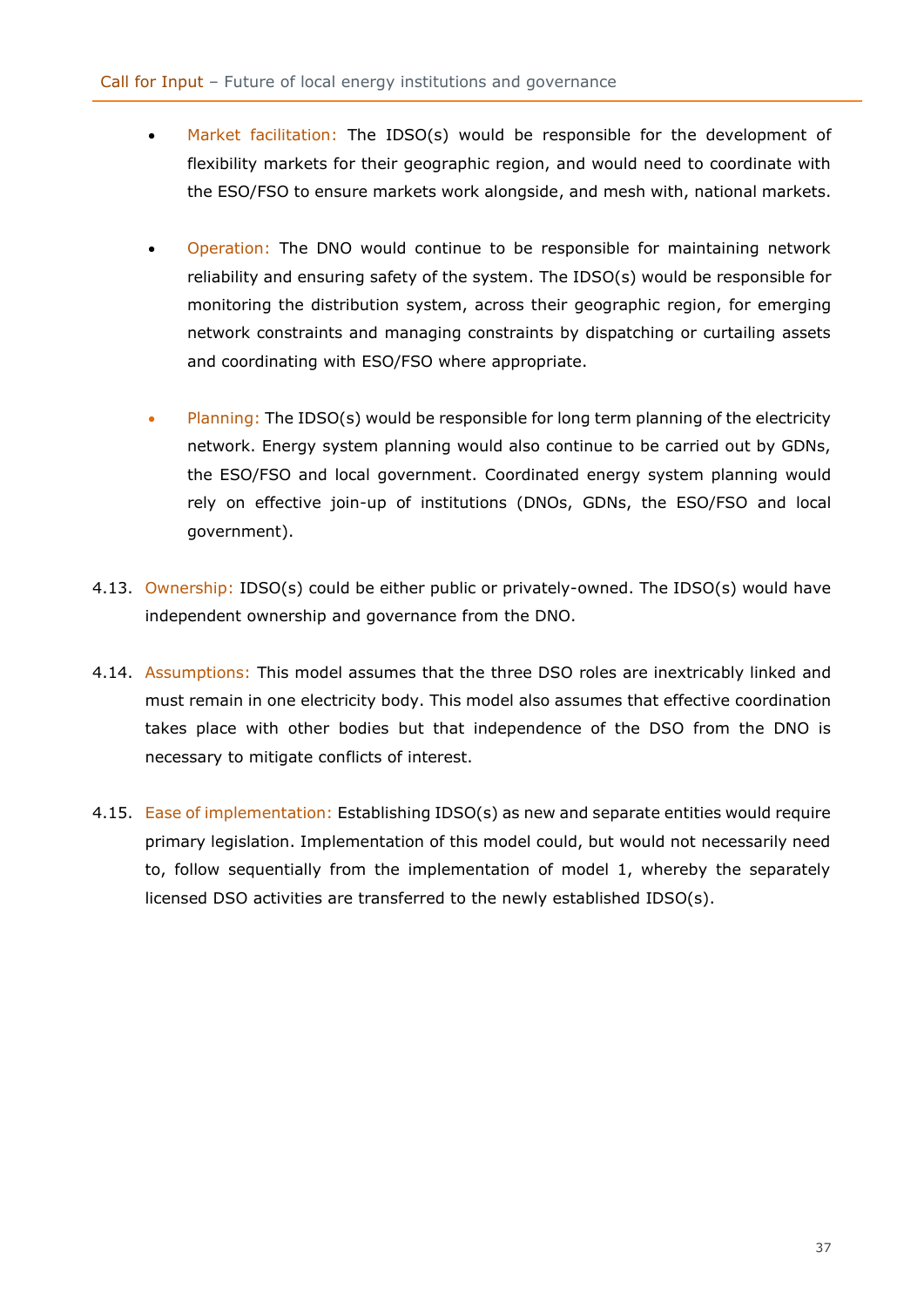# <span id="page-37-0"></span>**Framework model 3 – Regional System Planner and Operator(s)**

*Figure 4: Regional System Planner and Operator(s)*



#### **Key features**

- 4.16. High level model description: Under this model, new regional bodies, Regional System Planner and Operator(s), are established to perform the three energy system roles, with a broader vector coverage for planning. This would include taking on DSO roles of flexibility market facilitation and parts of the operation role, as well as whole-system regional energy planning (including electricity and gas).
- 4.17. Geographic scale: We have not set out how many Regional System Planner and Operator(s) there should be, but consider their geographic scale could be established taking account of electricity distribution licence areas, gas distribution licence areas and potential local government boundaries, to facilitate coordination.
- 4.18. Roles and responsibilities: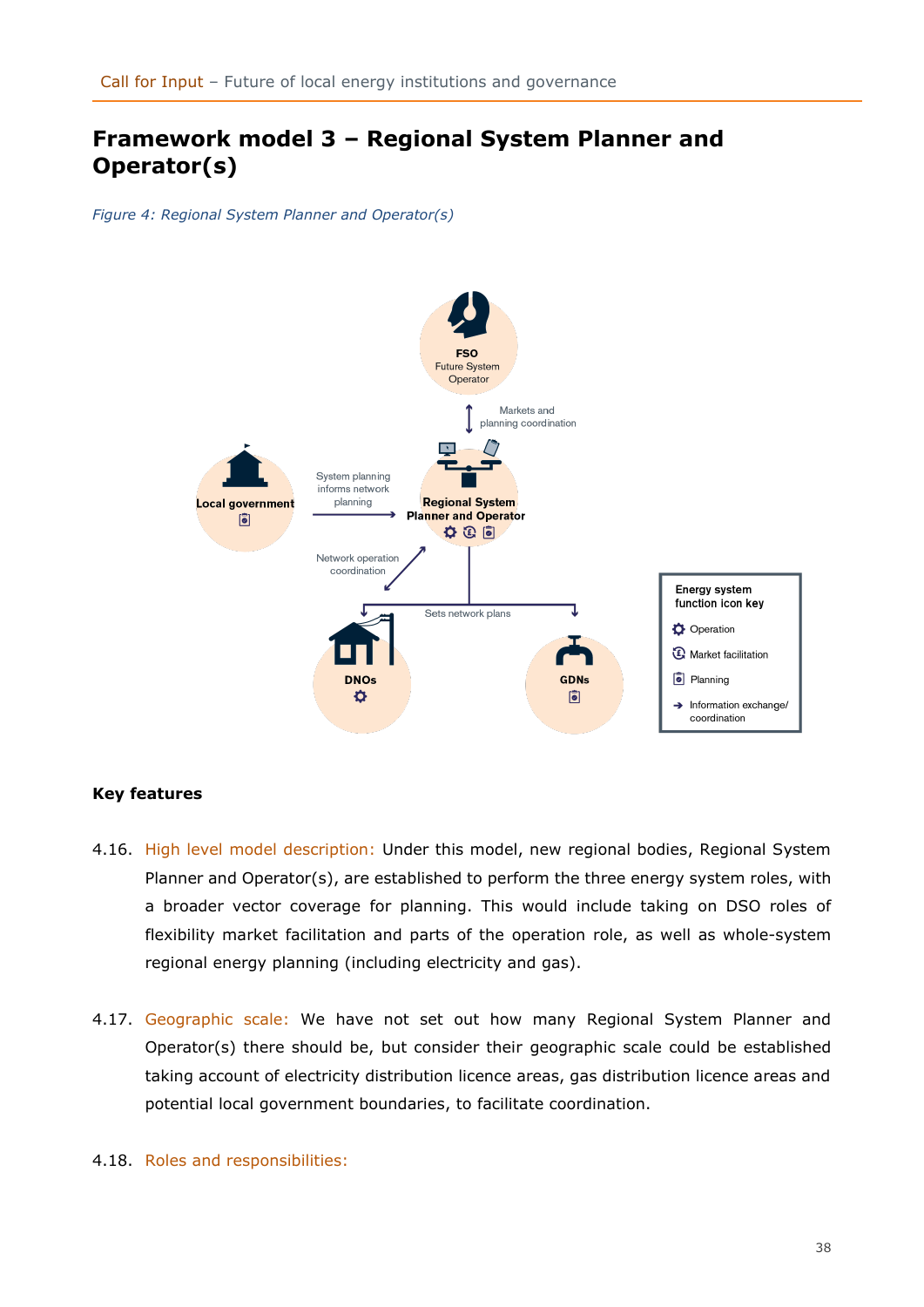- Market facilitation: Regional System Planner and Operator(s) would become responsible for flexibility market development across its geographic region.
- Operation: The DNO would continue to be responsible for maintaining network reliability and ensuring safety of the system. A Regional System Planner would be responsible for monitoring the distribution system, across its geographic region, for emerging network constraints and managing constraints by dispatching or curtailing assets and coordinating with ESO/FSO where appropriate.
- Planning: The Regional System Planner and Operator(s) would develop regional energy system plans (potentially based on local energy plans from local government) and ensure integrated network development plans for both electricity, gas and potentially other energy vectors (e.g. heat). It would consider inputs across energy vectors at a sub-national level, taking account of national goals with authority to define what is needed where, across gas, electricity and potentially heat, setting this out for network operators. Local government could be involved in providing some democratic oversight of the regional energy plans. Whilst the Regional System Planner and Operator(s) could take a stronger more strategic role in planning the system at a regional level, Ofgem would remain the ultimate decision-maker on network investment plans submitted through price control processes.
- <span id="page-38-0"></span>4.19. Ownership: The body would be independent from the DNOs and GDNs, could be publicly or privately owned and could include representation from local government.<sup>32</sup> The Regional System Planner and Operator(s) could be part of the ESO/FSO, or a separate entity.
- 4.20. Assumptions: This model assumes that the planning function poses the most significant gap in coordination and that there is a case for integrating planning across energy vectors at a sub-national level. This model also assumes that DSO roles need to be carried out by a separate body to manage the conflicts of interest.
- 4.21. Ease of implementation: Establishing Regional System Operator and Planner(s) would require primary legislation. Implementation of this model could, but would not

 $32$  There is a precedent for this where a new body could be performing functions previously done by local government, or where the work is clearly linked. This can be seen in the case of Local Enterprise Partnerships, where local authorities have representatives for the LEP.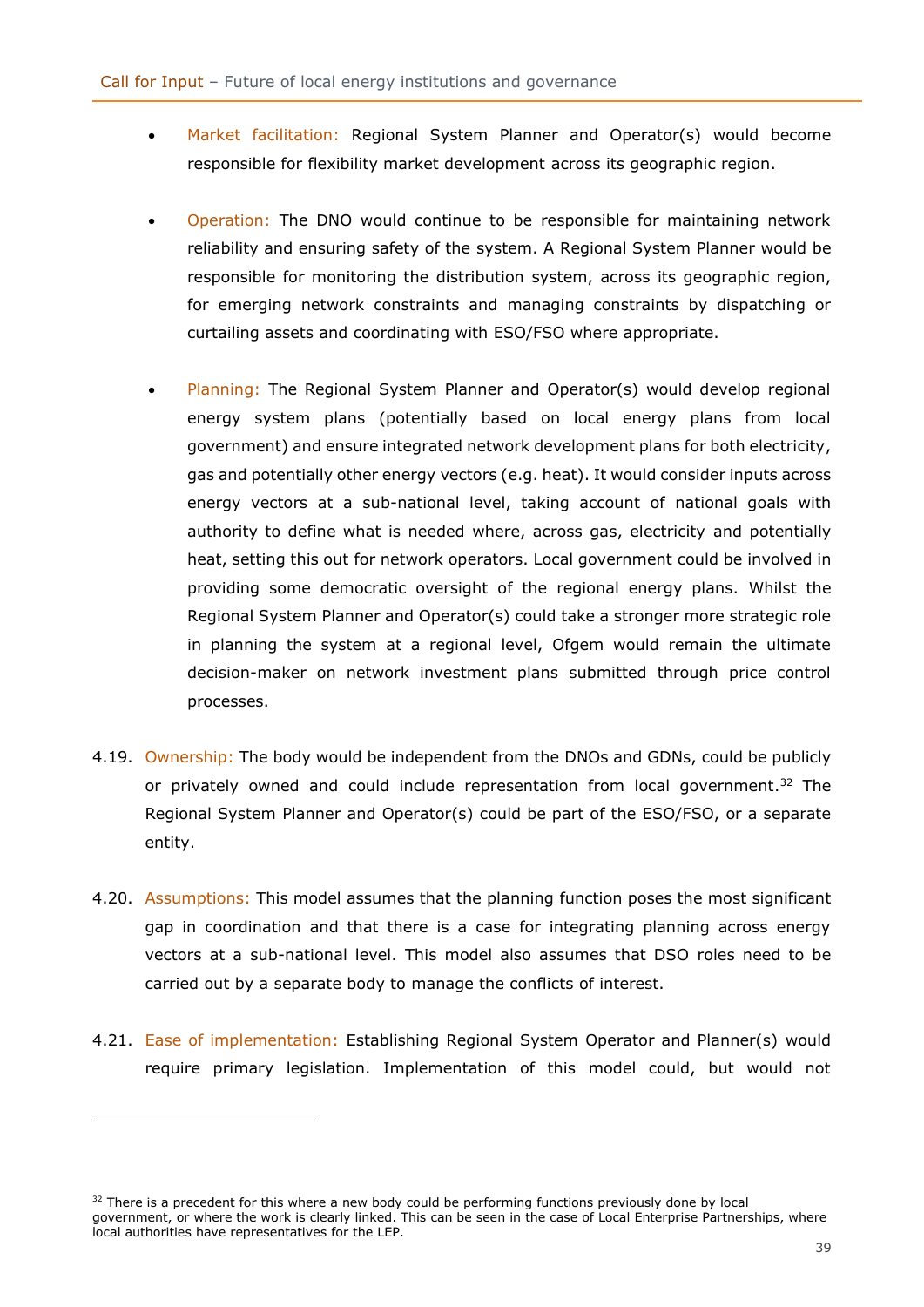necessarily need to, follow sequentially from the implementation of model 1 and model 2, whereby the separately licensed DSO activities are transferred to the newly established bodies. However, depending on vector coverage (e.g. gas and heat), implementation would require changes to roles and responsibilities of other existing entities beyond DNOs.

# <span id="page-39-0"></span>**Framework model 4 – Interacting organisations**

#### *Figure 5: Sub-variant of interacting organisations<sup>33</sup>*



#### **Key features**

4.22. High level model description: This framework model has many potential sub-variants, but the key premise is that this model would involve dispersing roles and responsibilities

 $33$  Figure 5 illustrates one sub-variant within framework model 4, and sets out that this could involve establishing Regional System Planner(s) and potentially also separating out the operation function from the DNOs, through establishing IDSO(s). Alternatively, framework model 4 could involve dispersing functions in a way that does not require establishing new bodies.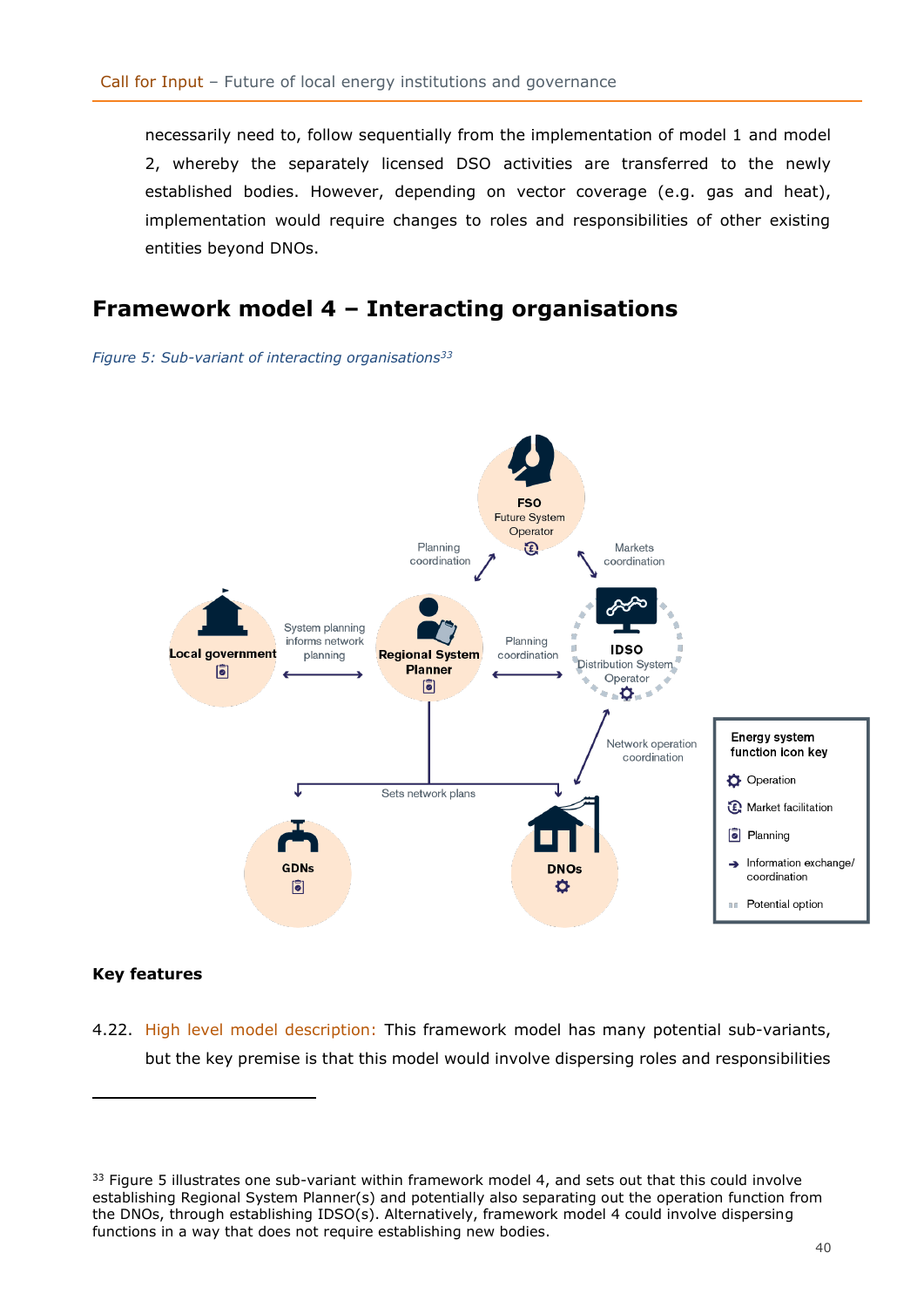to maximise the strongest within-function synergies, whilst allowing institutions to focus on delivering functions under their core competencies. For example, a 'base' model could include local area planning remaining with local government bodies, supported by the energy system planning capability based in the FSO. The market facilitation role could sit with the FSO so that local, regional and national markets for flexibility are developed in a similar way with similar rules. Finally, responsibility for local system operation (including security of supply) could remain with the DNOs. This 'base' model would minimise the proliferation of new institutions as functions would be placed with existing institutions best suited to deliver them.

- 4.23. Alternatively, sub-variants of this model could involve establishing new bodies to take on some functions. For example, to drive planning coordination at a sub-national level, Regional System Planners could be established, a new body could be established (potentially as a separate function or body of the ESO/FSO), to develop sub-national markets for flexibility and to address potential conflicts of interest, IDSOs could be established to perform the operation function.
- 4.24. Geographic scale: The operation function, whether separate from the DNO e.g. through establishing an independent body (IDSO) or retained within the DNO, would likely continue to be performed within the DNO licence area boundaries. We have not set out how many Regional System Planners or market facilitation bodies (or separate function of the ESO/FSO) there could be, but we consider their geographic remit would be established based on geographic need. For example, both could be established taking account of electricity distribution licence areas, gas distribution licence areas and potential local government boundaries, to drive better coordination.

#### 4.25. Roles and responsibilities:

- Market facilitation: Either the FSO could take responsibility for this function, or a new body could be established (potentially as a separate function or body of the ESO/FSO), to develop sub-national markets for flexibility. Either way, we envisage the FSO would take the role as lead coordinator for ensuring markets work together.
- Operation: The DNO retains responsibility for operating secure supply at distribution level. Similar to framework models 1 and 2, the DNO or IDSO would be responsible for monitoring the distribution system, across their geographic region, for emerging network constraints and managing constraints by dispatching or curtailing assets and coordinating with ESO/FSO where appropriate.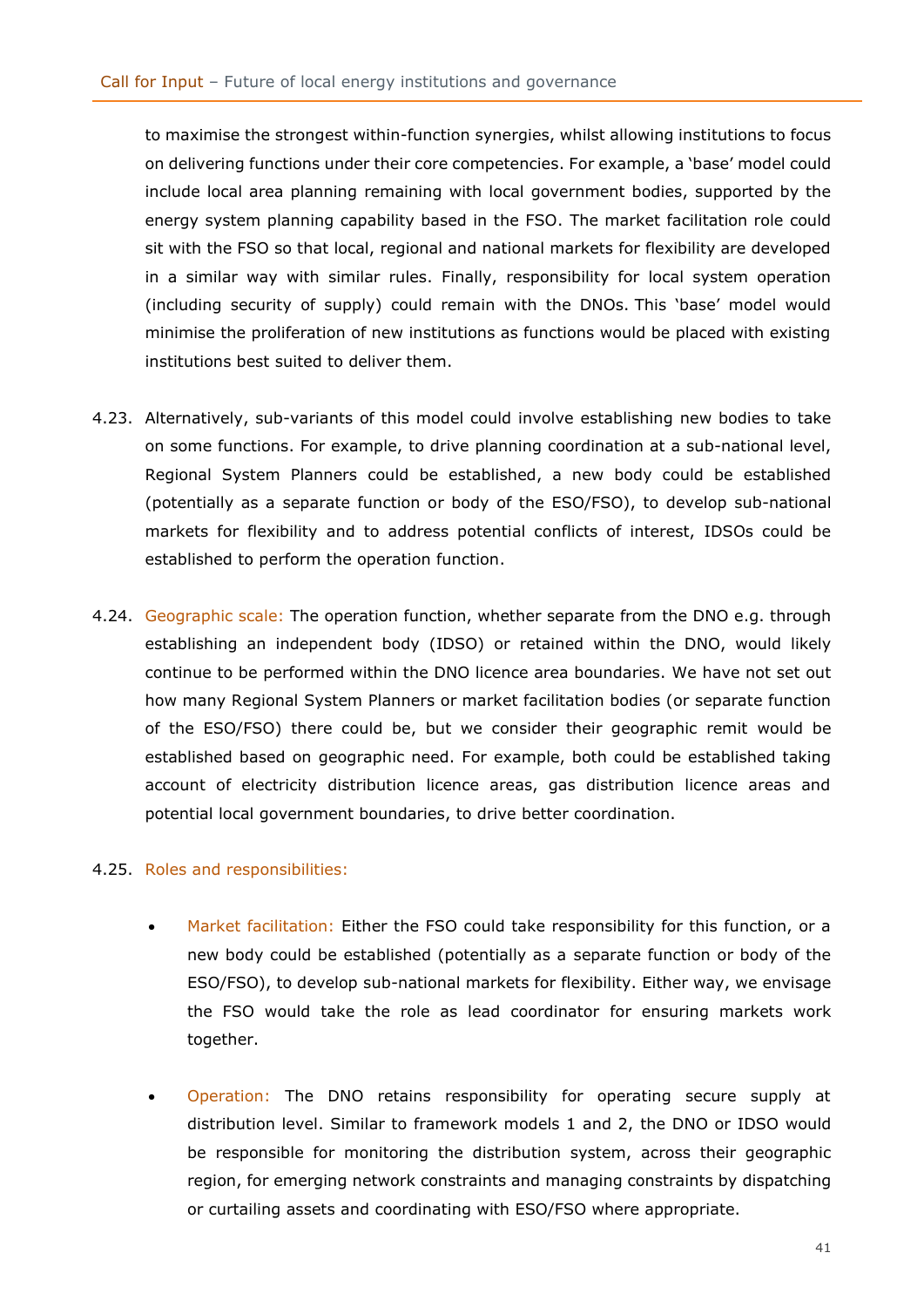- Planning: A base model could involve local area planning remaining with local government bodies, supported by the energy system planning capability based in the FSO. Alternatively, new Regional System Planner(s) could be established to develop regional energy system plans (potentially based on local energy plans from local government) and ensure integrated cross-vector network development planning for both electricity and gas sectors and potentially other energy vectors (e.g. heat). The Regional System Planner(s) could consider inputs across energy vectors at a sub-national level, taking account of national goals with authority to define what is needed where, across gas, electricity and potentially heat, and setting this out for network operators. Local government could be involved in providing democratic oversight of the regional energy plans. Whilst the Regional System Planner(s) could take a stronger more strategic role in planning the system at a regional level, Ofgem would remain the ultimate decision-maker on network investment plans submitted through price control processes.
- 4.26. Ownership: Similar to framework models 1 and 2, the DSO (operation) role could be within the DNO or held by an IDSO; depending on this, the role could be performed by either a public or privately-owned body. The Regional Planner would be independent from the DNOs and GDNs, could be publicly or privately owned and could include representation from local government.<sup>[32](#page-38-0)</sup> The body that takes on the market facilitation role could be a new entity or a function of the ESO/FSO, and could therefore be publicly or privately owned.
- 4.27. Assumptions: This model assumes that roles are most effectively delivered when withinfunction synergies are maximised, and assigned to the institution(s) with the competencies to deliver them.
- 4.28. Ease of implementation: This would depend on the sub-variant of the model that was implemented. A 'base' model could assign roles without establishing new institutions, and would be fairly simple for Ofgem to implement. Alternatively, the creation of new bodies would require primary legislation.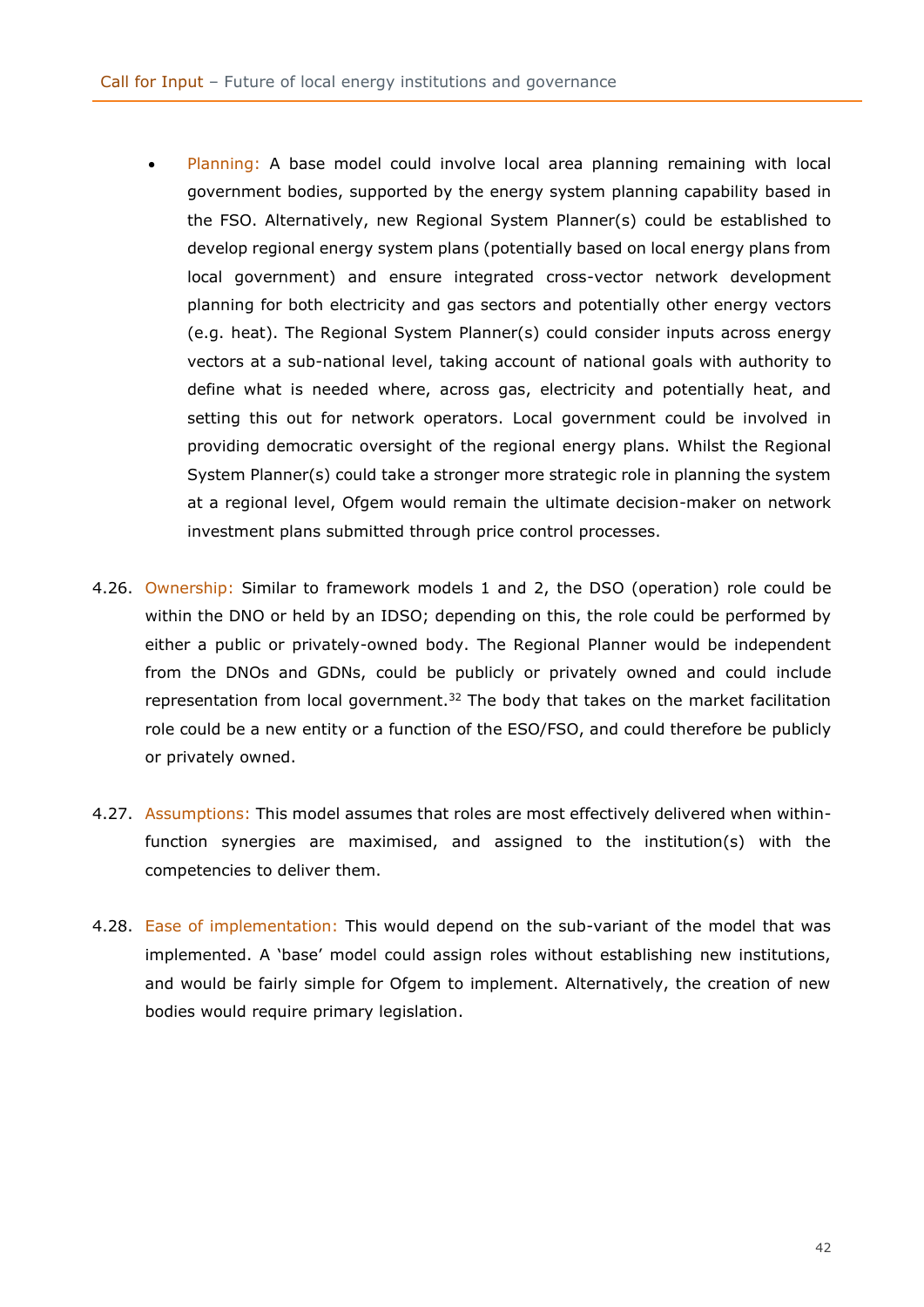## <span id="page-42-0"></span>**5. Next steps**

#### **Section summary**

*This section sets out the next steps for this Call for Input and the work on future of local energy institutions and governance, including plans for engaging with stakeholders over the course of the year.*

Questions for response:

13. What do you consider to be the most important interactions which should drive our project timelines?

## <span id="page-42-1"></span>**Next steps**

- 5.1. This Call for Input will be open for six weeks, and will close on 7 June 2022; we encourage responses from all interested stakeholders.
- 5.2. Over the first half of this year, we aim to compile perspectives and evidence on the case for change to institutional and governance arrangements at a sub-national level as well as the other reform options to be considered to address this. In addition to this Call for Input, and to complement our information gathering, we will be carrying out a programme of stakeholder workshops which we aim to begin in June 2022.
- 5.3. Over the second half of this year, we will focus on evaluating reform options, with a view to arriving at conclusions by early 2023.

#### **Stakeholder workshops**

- 5.4. The aim of our stakeholder workshops will be to continue to develop our understanding of the challenges with existing arrangements and to work with stakeholders to cogenerate and refine model options to address these. These workshops will help to inform how we take our work forward, including how to evaluate change options.
- 5.5. If you are interested in attending these stakeholder workshops please email [flexibility@ofgem.gov.uk](mailto:flexibility@ofgem.gov.uk) by 10 May 2022. Please set out in your email an explanation for your interest in this work and whether you are interested in contributing to developing a case for change and/or developing and assessing framework model options. Please note that by expressing interest you will be expected to contribute to the workshop(s)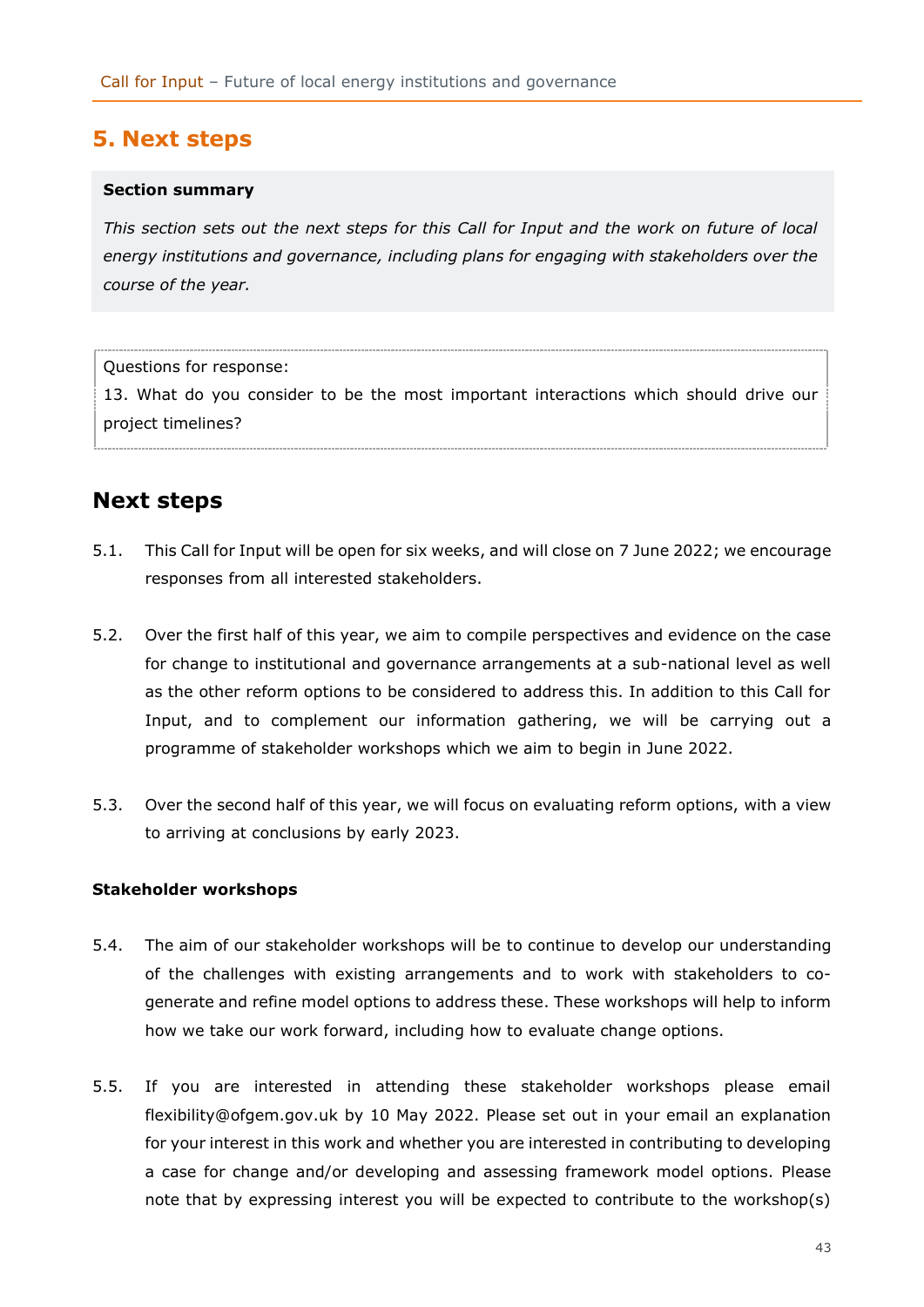in some form, for example by presenting. Based on the level of interest we receive, we will consider how best to run the workshops.

#### **Delivering reform**

- 5.6. We aim to publish our conclusions on reform by early 2023, at which point, and depending on the conclusions we arrive at, the work will enter its implementation phase. Our role in implementing reform is likely to vary depending on the conclusions reached and the extent to which changes may be delivered by our regulatory framework, such as through codes and licences.
- 5.7. As set out above, our conclusions on the effectiveness of institutional and governance arrangements may be outside the scope of Ofgem's remit to implement, or require legislation. Given this, we intend to work closely with other departments including BEIS, DLUHC, OZEV, devolved administrations, local representatives as well as industry. In the event that the changes decided on will require primary legislation, we will consider how best to take implementation forward and who is best placed to do so. For example, in conjunction with other Government departments.<sup>34</sup>

<sup>&</sup>lt;sup>34</sup> We note that future changes to legislation will depend on the availability of Parliamentary time.